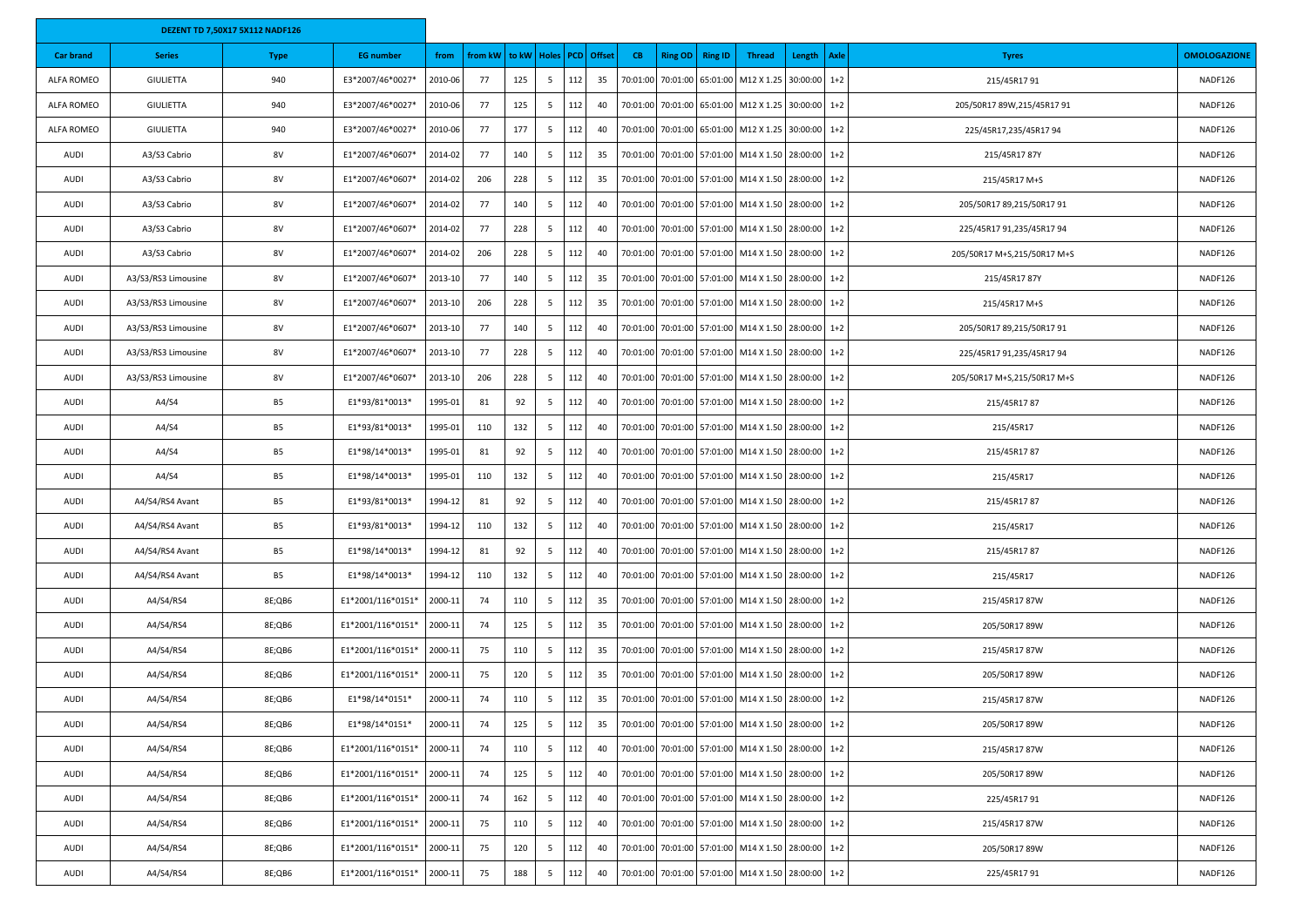| AUDI | A4/S4/RS4        | 8E;QB6    | E1*98/14*0151*    | 2000-11 | 74  | 110 | 5              | 112 | 40 |          |                   | 70:01:00 70:01:00 57:01:00 M14 X 1.50 28:00:00     |              | $1+2$   | 215/45R1787W                           | NADF126 |
|------|------------------|-----------|-------------------|---------|-----|-----|----------------|-----|----|----------|-------------------|----------------------------------------------------|--------------|---------|----------------------------------------|---------|
| AUDI | A4/S4/RS4        | 8E;QB6    | E1*98/14*0151*    | 2000-11 | 74  | 125 | 5              | 112 | 40 | 70:01:00 | 70:01:00 57:01:00 | M14 X 1.50                                         | 28:00:00     | $1+2$   | 205/50R17 89W                          | NADF126 |
| AUDI | A4/S4/RS4        | 8E;QB6    | E1*98/14*0151*    | 2000-11 | 74  | 162 | 5              | 112 | 40 | 70:01:00 |                   | 70:01:00 57:01:00 M14 X 1.50                       | 28:00:00     | $1+2$   | 225/45R1791                            | NADF126 |
| AUDI | A4/S4/RS4 Avant  | 8E;QB6    | E1*2001/116*0151* | 2001-04 | 74  | 110 | 5              | 112 | 35 | 70:01:00 | 70:01:00 57:01:00 | M14 X 1.50                                         | 28:00:00     | $1+2$   | 215/45R1787W                           | NADF126 |
| AUDI | A4/S4/RS4 Avant  | 8E;QB6    | E1*2001/116*0151* | 2001-04 | 74  | 125 | 5              | 112 | 35 | 70:01:00 | 70:01:00 57:01:00 | M14 X 1.50                                         | 28:00:00     | $1+2$   | 205/50R17 89W                          | NADF126 |
| AUDI | A4/S4/RS4 Avant  | 8E;QB6    | E1*2001/116*0151* | 2001-04 | 75  | 110 | 5              | 112 | 35 | 70:01:00 |                   | 70:01:00 57:01:00 M14 X 1.50                       | 28:00:00     | $1+2$   | 215/45R1787W                           | NADF126 |
| AUDI | A4/S4/RS4 Avant  | 8E;QB6    | E1*2001/116*0151* | 2001-04 | 75  | 120 | 5              | 112 | 35 | 70:01:00 | 70:01:00 57:01:00 | M14 X 1.50                                         | 28:00:00     | $1+2$   | 205/50R17 89W                          | NADF126 |
| AUDI | A4/S4/RS4 Avant  | 8E;QB6    | E1*98/14*0151*    | 2001-04 | 74  | 110 | 5              | 112 | 35 | 70:01:00 | 70:01:00 57:01:00 | M14 X 1.50                                         | 28:00:00     | $1+2$   | 215/45R1787W                           | NADF126 |
| AUDI | A4/S4/RS4 Avant  | 8E;QB6    | E1*98/14*0151*    | 2001-04 | 74  | 125 | 5              | 112 | 35 | 70:01:00 |                   | 70:01:00 57:01:00 M14 X 1.50                       | 28:00:00     | $1+2$   | 205/50R17 89W                          | NADF126 |
| AUDI | A4/S4/RS4 Avant  | 8E;QB6    | E1*2001/116*0151* | 2001-04 | 74  | 110 | 5              | 112 | 40 | 70:01:00 | 70:01:00 57:01:00 | M14 X 1.50                                         | 28:00:00     | $1+2$   | 215/45R1787W                           | NADF126 |
| AUDI | A4/S4/RS4 Avant  | 8E;QB6    | E1*2001/116*0151* | 2001-04 | 74  | 125 | 5              | 112 | 40 | 70:01:00 | 70:01:00 57:01:00 | M14 X 1.50                                         | 28:00:00     | $1+2$   | 205/50R17 89W                          | NADF126 |
| AUDI | A4/S4/RS4 Avant  | 8E;QB6    | E1*2001/116*0151* | 2001-04 | 74  | 162 | 5              | 112 | 40 | 70:01:00 |                   | 70:01:00 57:01:00 M14 X 1.50                       | 28:00:00     | $1+2$   | 225/45R1791                            | NADF126 |
| AUDI | A4/S4/RS4 Avant  | 8E;QB6    | E1*2001/116*0151* | 2001-04 | 75  | 110 | 5              | 112 | 40 | 70:01:00 | 70:01:00 57:01:00 | M14 X 1.50                                         | 28:00:00     | $1+2$   | 215/45R1787W                           | NADF126 |
| AUDI | A4/S4/RS4 Avant  | 8E;QB6    | E1*2001/116*0151* | 2001-04 | 75  | 120 | 5              | 112 | 40 | 70:01:00 | 70:01:00 57:01:00 | M14 X 1.50                                         | 28:00:00     | $1+2$   | 205/50R17 89W                          | NADF126 |
| AUDI | A4/S4/RS4 Avant  | 8E;QB6    | E1*2001/116*0151* | 2001-04 | 75  | 188 | 5              | 112 | 40 | 70:01:00 |                   | 70:01:00 57:01:00 M14 X 1.50                       | 28:00:00     | $1+2$   | 225/45R1791                            | NADF126 |
| AUDI | A4/S4/RS4 Avant  | 8E;QB6    | E1*98/14*0151*    | 2001-04 | 74  | 110 | 5              | 112 | 40 | 70:01:00 | 70:01:00 57:01:00 | M14 X 1.50                                         | 28:00:00     | $1+2$   | 215/45R1787W                           | NADF126 |
| AUDI | A4/S4/RS4 Avant  | 8E;QB6    | E1*98/14*0151*    | 2001-04 | 74  | 125 | 5              | 112 | 40 | 70:01:00 | 70:01:00 57:01:00 | M14 X 1.50                                         | 28:00:00     | $1+2$   | 205/50R17 89W                          | NADF126 |
| AUDI | A4/S4/RS4 Avant  | 8E;QB6    | E1*98/14*0151*    | 2001-04 | 74  | 162 | 5              | 112 | 40 | 70:01:00 | 70:01:00 57:01:00 | M14 X 1.50                                         | 28:00:00     | $1+2$   | 225/45R1791                            | NADF126 |
| AUDI | A4/S4/RS4 Cabrio | 8H;QB6    | E1*2001/116*0177* | 2002-04 | 96  | 125 | 5              | 112 | 35 | 70:01:00 | 70:01:00 57:01:00 | M14 X 1.50                                         | 28:00:00     | $1+2$   | 205/50R17 89W                          | NADF126 |
| AUDI | A4/S4/RS4 Cabrio | 8H;QB6    | E1*2001/116*0177* | 2002-04 | 96  | 162 | 5              | 112 | 35 | 70:01:00 |                   | 70:01:00 57:01:00 M14 X 1.50                       | 28:00:00     | $1+2$   | 225/45R1791                            | NADF126 |
| AUDI | A4/S4/RS4 Cabrio | 8H;QB6    | E1*2001/116*0177* | 2002-04 | 96  | 188 | 5              | 112 | 35 | 70:01:00 | 70:01:00 57:01:00 | M14 X 1.50                                         | 28:00:00     | $1+2$   | 225/45R17                              | NADF126 |
| AUDI | A4/S4/RS4 Cabrio | 8H;QB6    | E1*98/14*0177*    | 2002-04 | 96  | 125 | 5              | 112 | 35 | 70:01:00 | 70:01:00 57:01:00 | M14 X 1.50                                         | 28:00:00     | $1+2$   | 205/50R17 89W                          | NADF126 |
| AUDI | A4/S4/RS4 Cabrio | 8H;QB6    | E1*98/14*0177*    | 2002-04 | 96  | 162 | 5              | 112 | 35 | 70:01:00 | 70:01:00 57:01:00 | M14 X 1.50                                         | 28:00:00     | $1+2$   | 225/45R1791                            | NADF126 |
| AUDI | A4/S4/RS4 Cabrio | 8H;QB6    | E1*98/14*0177*    | 2002-04 | 96  | 188 | 5              | 112 | 35 | 70:01:00 | 70:01:00 57:01:00 | M14 X 1.50                                         | 28:00:00     | $1 + 2$ | 225/45R17                              | NADF126 |
| AUDI | A4/S4/RS4 Cabrio | 8H;QB6    | E1*2001/116*0177* | 2002-04 | 96  | 125 | 5              | 112 | 40 | 70:01:00 | 70:01:00 57:01:00 | M14 X 1.50                                         | 28:00:00     | $1+2$   | 205/50R17 89W                          | NADF126 |
| AUDI | A4/S4/RS4 Cabrio | 8H;QB6    | E1*2001/116*0177* | 2002-04 | 96  | 162 | 5              | 112 | 40 | 70:01:00 |                   | 70:01:00 57:01:00 M14 X 1.50                       | 28:00:00     | $1+2$   | 225/45R1791                            | NADF126 |
| AUDI | A4/S4/RS4 Cabrio | 8H;QB6    | E1*2001/116*0177* | 2002-04 | 96  | 188 | 5              | 112 | 40 | 70:01:00 | 70:01:00 57:01:00 | M14 X 1.50                                         | 28:00:00     | $1 + 2$ | 225/45R17,235/45R1793                  | NADF126 |
| AUDI | A4/S4/RS4 Cabrio | 8H;QB6    | E1*98/14*0177*    | 2002-04 | 96  | 125 | 5              | 112 | 40 | 70:01:00 |                   | 70:01:00 57:01:00 M14 X 1.50                       | 28:00:00     | $1+2$   | 205/50R1789W                           | NADF126 |
| AUDI | A4/S4/RS4 Cabrio | 8H;QB6    | E1*98/14*0177*    | 2002-04 | 96  | 162 | 5              | 112 | 40 |          |                   | 70:01:00 70:01:00 57:01:00 M14 X 1.50 28:00:00 1+2 |              |         | 225/45R1791                            | NADF126 |
| AUDI | A4/S4/RS4 Cabrio | 8H;QB6    | E1*98/14*0177*    | 2002-04 | 96  | 188 | 5 <sup>5</sup> | 112 | 40 | 70:01:00 |                   | 70:01:00 57:01:00 M14 X 1.50 28:00:00 1+2          |              |         | 225/45R17,235/45R1793                  | NADF126 |
| AUDI | A4/S4            | B8        | e1*2001/116*0430* | 2007-11 | 88  | 195 | 5 <sup>5</sup> | 112 | 35 | 70:01:00 | 70:01:00 66:06:00 | M14 X 1.50                                         | 28:00:00     | $1+2$   | 235/45R1794                            | NADF126 |
| AUDI | A4/S4            | B8        | e1*2001/116*0430* | 2007-11 | 100 | 195 | 5              | 112 | 35 | 70:01:00 |                   | 70:01:00 66:06:00 M14 X 1.50                       | 28:00:00 1+2 |         | 235/45R1794                            | NADF126 |
| AUDI | A4/S4            | B8        | e1*2001/116*0430* | 2007-11 | 88  | 195 | 5 <sup>5</sup> | 112 | 40 | 70:01:00 | 70:01:00 66:06:00 | M14 X 1.50 28:00:00                                |              | $1+2$   | 225/50R17 94,235/45R17 94,245/45R17 95 | NADF126 |
| AUDI | A4/S4            | B8        | e1*2001/116*0430* | 2007-11 | 100 | 195 | 5 <sup>5</sup> | 112 | 40 | 70:01:00 | 70:01:00 66:06:00 | M14 X 1.50                                         | 28:00:00     | $1+2$   | 225/50R17 94,235/45R17 94,245/45R17 95 | NADF126 |
| AUDI | A4/S4            | <b>B8</b> | e1*2001/116*0430* | 2007-11 | 88  | 195 | 5 <sup>5</sup> | 112 | 44 | 66:06:00 |                   | M14 X 1.50 27:00:00                                |              | $1+2$   | 225/50R17,235/45R17 94,245/45R17 95    | NADF126 |
|      |                  |           |                   |         |     |     |                |     |    |          |                   |                                                    |              |         |                                        |         |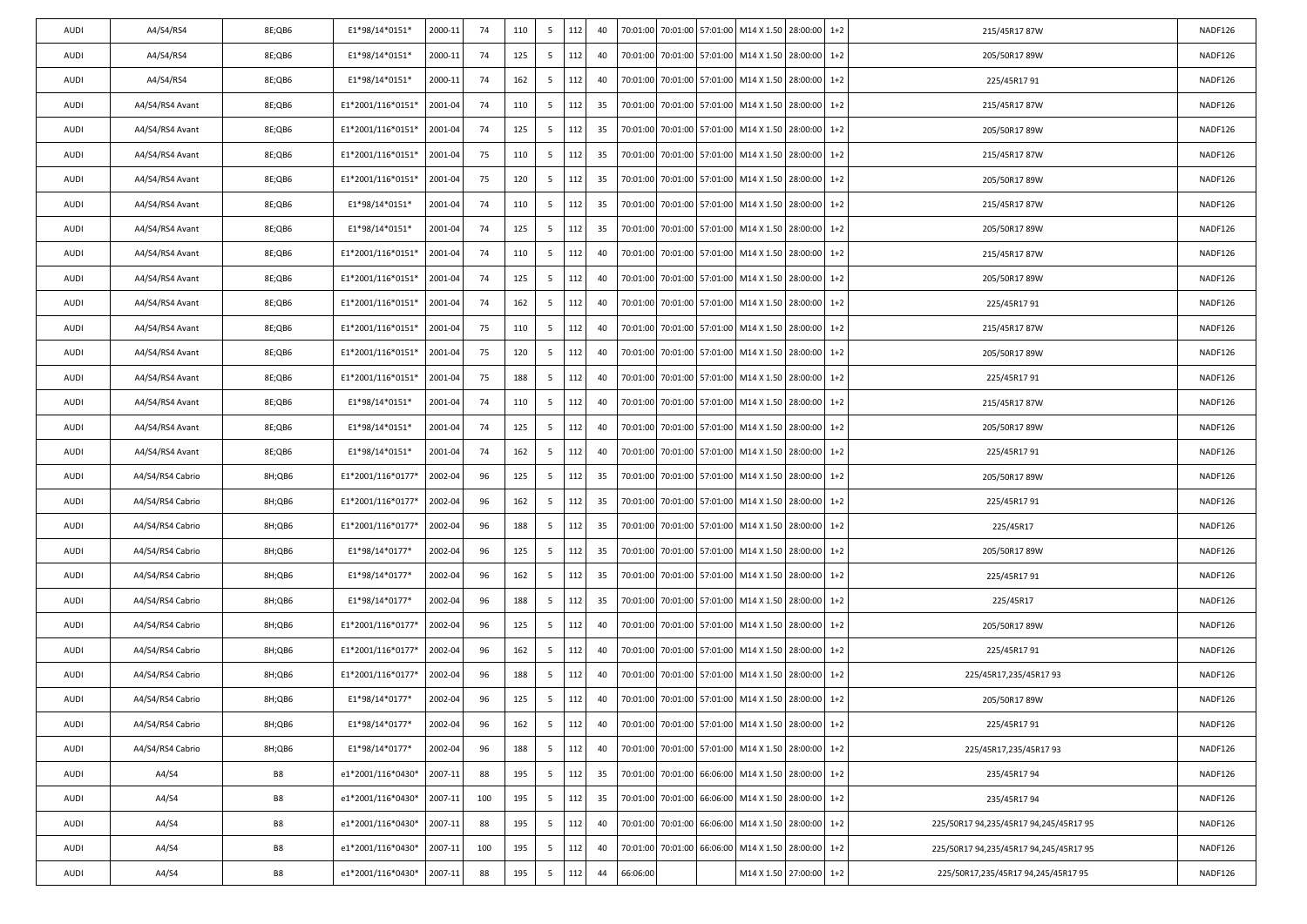| AUDI | A4/S4            | <b>B8</b> | e1*2001/116*0430* | 2007-11 | 100 | 195 | 5               | 112 | 44 | 66:06:00 |                   | M14 X 1.50 27:00:00                                |          | $1+2$   | 225/50R17,235/45R17 94,245/45R17 95      | NADF126 |
|------|------------------|-----------|-------------------|---------|-----|-----|-----------------|-----|----|----------|-------------------|----------------------------------------------------|----------|---------|------------------------------------------|---------|
| AUDI | A4/S4/RS4 Avant  | B8;B81    | e1*2001/116*0430* | 2008-03 | 88  | 195 | 5               | 112 | 35 | 70:01:00 |                   | 70:01:00 66:06:00 M14 X 1.50                       | 28:00:00 | $1 + 2$ | 235/45R1794                              | NADF126 |
| AUDI | A4/S4/RS4 Avant  | B8;B81    | E1*2001/116*0430* | 2008-03 | 100 | 195 | 5               | 112 | 35 | 70:01:00 | 70:01:00 66:06:00 | M14 X 1.50                                         | 28:00:00 | $1+2$   | 235/45R1794                              | NADF126 |
| AUDI | A4/S4/RS4 Avant  | B8;B81    | E13*2007/46*1084* | 2008-03 | 88  | 195 | 5               | 112 | 35 | 70:01:00 | 70:01:00 66:06:00 | M14 X 1.50                                         | 28:00:00 | $1+2$   | 235/45R1794                              | NADF126 |
| AUDI | A4/S4/RS4 Avant  | B8;B81    | E13*2007/46*1084* | 2008-03 | 100 | 195 | 5               | 112 | 35 | 70:01:00 |                   | 70:01:00 66:06:00 M14 X 1.50                       | 28:00:00 | $1 + 2$ | 235/45R1794                              | NADF126 |
| AUDI | A4/S4/RS4 Avant  | B8;B81    | e1*2001/116*0430* | 2008-03 | 88  | 195 | 5               | 112 | 40 | 70:01:00 |                   | 70:01:00 66:06:00 M14 X 1.50                       | 28:00:00 | $1+2$   | 225/50R17 94,235/45R17 94,245/45R17 95   | NADF126 |
| AUDI | A4/S4/RS4 Avant  | B8;B81    | E1*2001/116*0430* | 2008-03 | 100 | 195 | 5               | 112 | 40 | 70:01:00 | 70:01:00 66:06:00 | M14 X 1.50                                         | 28:00:00 | $1+2$   | 225/50R17 94,235/45R17 94,245/45R17 95   | NADF126 |
| AUDI | A4/S4/RS4 Avant  | B8;B81    | E13*2007/46*1084* | 2008-03 | 88  | 195 | 5               | 112 | 40 | 70:01:00 |                   | 70:01:00 66:06:00 M14 X 1.50                       | 28:00:00 | $1+2$   | 225/50R17 94,235/45R17 94,245/45R17 95   | NADF126 |
| AUDI | A4/S4/RS4 Avant  | B8;B81    | E13*2007/46*1084* | 2008-03 | 100 | 195 | 5               | 112 | 40 | 70:01:00 | 70:01:00 66:06:00 | M14 X 1.50                                         | 28:00:00 | $1+2$   | 225/50R17 94,235/45R17 94,245/45R17 95   | NADF126 |
| AUDI | A4/S4/RS4 Avant  | B8;B81    | e1*2001/116*0430* | 2008-03 | 88  | 195 | 5               | 112 | 44 | 66:06:00 |                   | M14 X 1.50                                         | 27:00:00 | $1+2$   | 225/50R17,235/45R17 94,245/45R17 95      | NADF126 |
| AUDI | A4/S4/RS4 Avant  | B8;B81    | E1*2001/116*0430* | 2008-03 | 100 | 195 | 5               | 112 | 44 | 66:06:00 |                   | M14 X 1.50                                         | 27:00:00 | $1+2$   | 225/50R17,235/45R17 94,245/45R17 95      | NADF126 |
| AUDI | A4/S4/RS4 Avant  | B8;B81    | E13*2007/46*1084* | 2008-03 | 88  | 195 | 5               | 112 | 44 | 66:06:00 |                   | M14 X 1.50                                         | 27:00:00 | $1 + 2$ | 225/50R17,235/45R17 94,245/45R17 95      | NADF126 |
| AUDI | A4/S4/RS4 Avant  | B8;B81    | E13*2007/46*1084* | 2008-03 | 100 | 195 | 5               | 112 | 44 | 66:06:00 |                   | M14 X 1.50                                         | 27:00:00 | $1+2$   | 225/50R17,235/45R17 94,245/45R17 95      | NADF126 |
| AUDI | A4/S4            | B8        | E1*2001/116*0430* | 2015-11 | 90  | 200 | 5               | 112 | 35 | 70:01:00 | 70:01:00 66:06:00 | M14 X 1.50                                         | 28:00:00 | $1+2$   | 225/50R17 94W,235/45R17 94W,245/45R17 95 | NADF126 |
| AUDI | A4/S4            | <b>B8</b> | E1*2001/116*0430* | 2015-11 | 90  | 200 | 5               | 112 | 40 | 70:01:00 | 70:01:00 66:06:00 | M14 X 1.50                                         | 28:00:00 | $1+2$   | 225/50R17 94W,235/45R17 94W,245/45R17 95 | NADF126 |
| AUDI | A4/S4/RS4 Avant  | B8;B81    | E1*2001/116*0430* | 2016-01 | 90  | 200 | 5               | 112 | 35 | 70:01:00 | 70:01:00 66:06:00 | M14 X 1.50                                         | 28:00:00 | $1+2$   | 225/50R17 94W,235/45R17 94W,245/45R17 95 | NADF126 |
| AUDI | A4/S4/RS4 Avant  | B8;B81    | E13*2007/46*1084* | 2016-01 | 90  | 200 | 5               | 112 | 35 | 70:01:00 | 70:01:00 66:06:00 | M14 X 1.50                                         | 28:00:00 | $1+2$   | 225/50R17 94W,235/45R17 94W,245/45R17 95 | NADF126 |
| AUDI | A4/S4/RS4 Avant  | B8;B81    | E1*2001/116*0430* | 2016-01 | 90  | 200 | 5               | 112 | 40 | 70:01:00 | 70:01:00 66:06:00 | M14 X 1.50                                         | 28:00:00 | $1 + 2$ | 225/50R17 94W,235/45R17 94W,245/45R17 95 | NADF126 |
| AUDI | A4/S4/RS4 Avant  | B8;B81    | E13*2007/46*1084* | 2016-01 | 90  | 200 | 5               | 112 | 40 | 70:01:00 | 70:01:00 66:06:00 | M14 X 1.50                                         | 28:00:00 | $1+2$   | 225/50R17 94W,235/45R17 94W,245/45R17 95 | NADF126 |
| AUDI | A4 Allroad       | B8;B81    | E1*2001/116*0430* | 2016-05 | 100 | 200 | 5               | 112 | 35 | 70:01:00 | 70:01:00 66:06:00 | M14 X 1.50                                         | 28:00:00 | $1+2$   | 225/55R17 97                             | NADF126 |
| AUDI | A4 Allroad       | B8;B81    | E13*2007/46*1084* | 2016-05 | 100 | 200 | 5               | 112 | 35 | 70:01:00 | 70:01:00 66:06:00 | M14 X 1.50                                         | 28:00:00 | $1 + 2$ | 225/55R1797                              | NADF126 |
| AUDI | A5/S5/RS5        | B8        | e1*2001/116*0430* | 2007-06 | 118 | 195 | 5               | 112 | 35 | 70:01:00 | 70:01:00 66:06:00 | M14 X 1.50                                         | 28:00:00 | $1+2$   | 225/50R17,225/50R17 94                   | NADF126 |
| AUDI | A5/S5/RS5        | <b>B8</b> | e1*2001/116*0430* | 2007-06 | 125 | 195 | 5               | 112 | 35 | 70:01:00 |                   | 70:01:00 66:06:00 M14 X 1.50                       | 28:00:00 | $1+2$   | 225/50R17,225/50R17 94                   | NADF126 |
| AUDI | A5/S5/RS5        | B8        | e1*2001/116*0430* | 2007-06 | 125 | 260 | 5               | 112 | 35 | 70:01:00 | 70:01:00 66:06:00 | M14 X 1.50                                         | 28:00:00 | $1 + 2$ | 225/50R17                                | NADF126 |
| AUDI | A5/S5/RS5 Cabrio | B8        | E1*2001/116*0430* | 2009-03 | 105 | 195 | 5               | 112 | 35 | 70:01:00 | 70:01:00 66:06:00 | M14 X 1.50                                         | 28:00:00 | $1+2$   | 225/50R17 94,235/45R17 94,245/45R17 95   | NADF126 |
| AUDI | A5/S5 Sportback  | B8;B81    | E1*2001/116*0430* | 2007-11 | 100 | 195 | 5               | 112 | 35 | 70:01:00 |                   | 70:01:00 66:06:00 M14 X 1.50                       | 28:00:00 | $1+2$   | 225/50R17 94,235/45R17 94,245/45R17 95   | NADF126 |
| AUDI | A5/S5 Sportback  | B8;B81    | E13*2007/46*1084* | 2007-11 | 100 | 195 | 5               | 112 | 35 | 70:01:00 | 70:01:00 66:06:00 | M14 X 1.50                                         | 28:00:00 | $1 + 2$ | 225/50R17 94,235/45R17 94,245/45R17 95   | NADF126 |
| AUDI | A6/S6/RS6        | 4B        | E1*2001/116*0051* | 1997-01 | 85  | 162 | 5               | 112 | 40 |          |                   | 70:01:00 70:01:00 57:01:00 M14 X 1.50              | 28:00:00 | $1+2$   | 225/45R1791                              | NADF126 |
| AUDI | A6/S6/RS6        | 4B        | E1*2001/116*0051* | 1997-01 | 110 | 184 | 5               | 112 | 40 |          |                   | 70:01:00 70:01:00 57:01:00 M14 X 1.50 28:00:00 1+2 |          |         | 225/45R17 91,235/45R17 93                | NADF126 |
| AUDI | A6/S6/RS6        | 4B        | E1*98/14*0051*    | 1997-01 | 85  | 162 | $5^{\circ}$     | 112 | 40 | 70:01:00 |                   | 70:01:00 57:01:00 M14 X 1.50 28:00:00              |          | $1+2$   | 225/45R1791                              | NADF126 |
| AUDI | A6/S6/RS6        | 4B        | E1*98/14*0051*    | 1997-01 | 110 | 184 | 5               | 112 | 40 | 70:01:00 | 70:01:00 57:01:00 | M14 X 1.50                                         | 28:00:00 | $1+2$   | 225/45R17 91,235/45R17 93                | NADF126 |
| AUDI | A6/S6/RS6 Avant  | 4B        | E1*2001/116*0051* | 1997-12 | 85  | 162 | 5               | 112 | 40 | 70:01:00 |                   | 70:01:00 57:01:00 M14 X 1.50                       | 28:00:00 | $1+2$   | 225/45R1791                              | NADF126 |
| AUDI | A6/S6/RS6 Avant  | 4B        | E1*2001/116*0051* | 1997-12 | 110 | 184 | 5               | 112 | 40 | 70:01:00 |                   | 70:01:00 57:01:00 M14 X 1.50 28:00:00              |          | $1+2$   | 225/45R17 91,235/45R17 93                | NADF126 |
| AUDI | A6/S6/RS6 Avant  | 4B        | E1*98/14*0051*    | 1997-12 | 85  | 162 | $5\phantom{.0}$ | 112 | 40 | 70:01:00 | 70:01:00 57:01:00 | M14 X 1.50                                         | 28:00:00 | $1+2$   | 225/45R1791                              | NADF126 |
| AUDI | A6/S6/RS6 Avant  | 4B        | E1*98/14*0051*    | 1997-12 | 110 | 184 | 5               | 112 | 40 | 70:01:00 |                   | 70:01:00 57:01:00 M14 X 1.50 28:00:00              |          | $1+2$   | 225/45R17 91,235/45R17 93                | NADF126 |
|      |                  |           |                   |         |     |     |                 |     |    |          |                   |                                                    |          |         |                                          |         |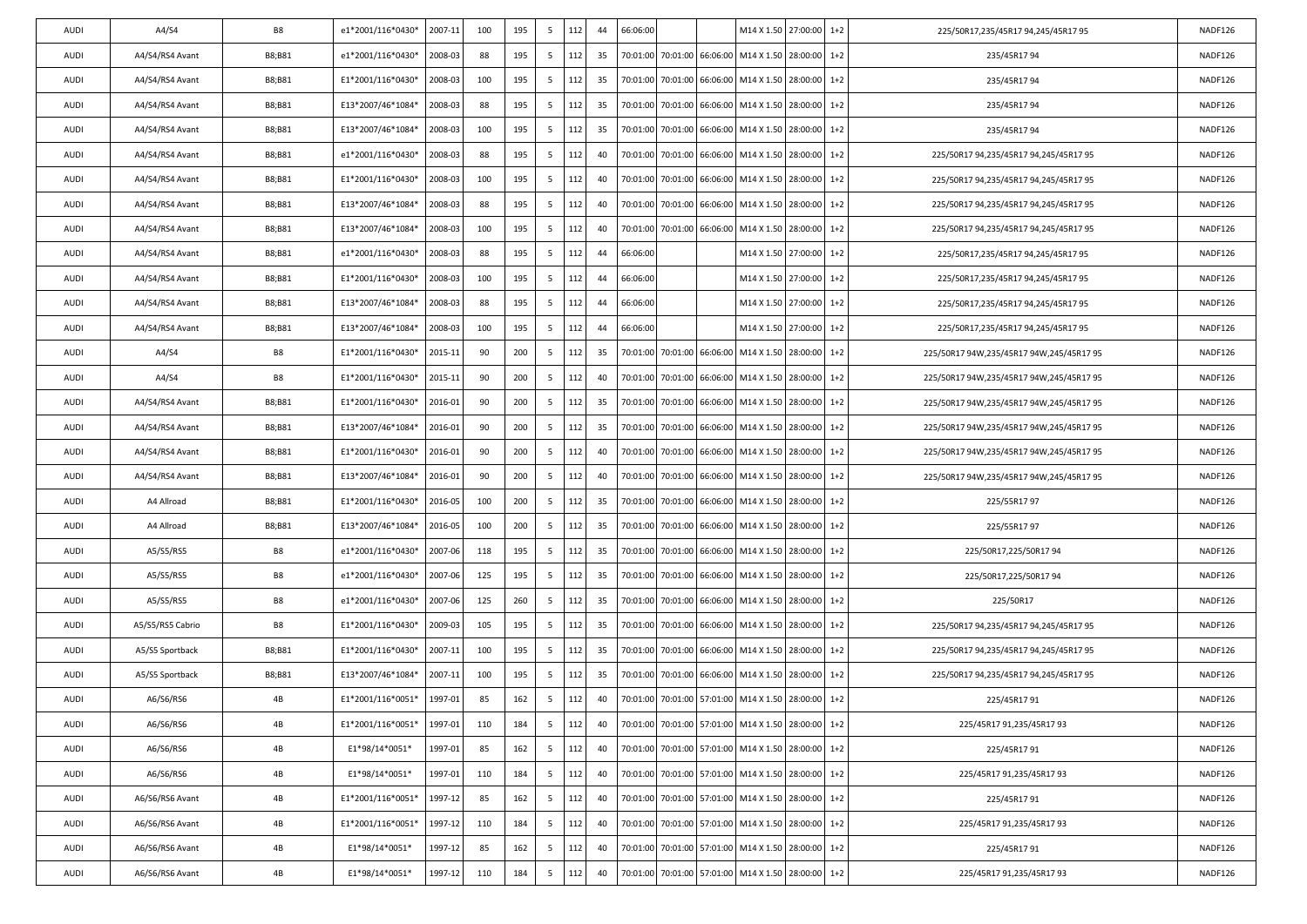| 4F<br>E1*2001/116*0254*<br>2004-05<br>89<br>188<br>5<br>112<br>28:00:00<br>$1+2$<br>235/45R1797<br><b>AUDI</b><br>A6/S6/RS6<br>35<br>70:01:00<br>70:01:00 57:01:00 M14 X 1.50<br>4F<br>2004-05<br>89<br>112<br>70:01:00<br>$1+2$<br><b>AUDI</b><br>A6/S6/RS6<br>E1*2001/116*0254*<br>140<br>5<br>40<br>70:01:00 57:01:00 M14 X 1.50<br>28:00:00<br>235/45R1794Y<br>AUDI<br>4F<br>89<br>A6/S6/RS6<br>E1*2001/116*0254*<br>2004-05<br>188<br>5<br>112<br>40<br>70:01:00<br>70:01:00 57:01:00 M14 X 1.50<br>28:00:00<br>$1+2$<br>235/45R1797<br>4F<br>E1*2001/116*0254*<br>2004-05<br>89<br>257<br>112<br>40<br>70:01:00<br>70:01:00 57:01:00 M14 X 1.50<br>28:00:00<br>$1+2$<br>225/50R17,245/45R17<br><b>AUDI</b><br>A6/S6/RS6<br>5<br>4F;4F1<br>2004-05<br>89<br>112<br>35<br>70:01:00<br>70:01:00 57:01:00 M14 X 1.50<br>28:00:00<br>$1 + 2$<br><b>AUDI</b><br>A6/S6/RS6 Avant<br>E1*2001/116*0254*<br>140<br>5<br>235/45R1794Y<br>4F;4F1<br>89<br>188<br>AUDI<br>A6/S6/RS6 Avant<br>E1*2001/116*0254*<br>2004-05<br>5<br>112<br>35<br>70:01:00<br>70:01:00 57:01:00 M14 X 1.50<br>28:00:00<br>$1+2$<br>235/45R1797<br>89<br>5<br><b>AUDI</b><br>A6/S6/RS6 Avant<br>4F;4F1<br>E13*2007/46*1080*<br>2004-05<br>140<br>112<br>35<br>70:01:00<br>70:01:00 57:01:00 M14 X 1.50<br>28:00:00<br>$1+2$<br>235/45R1794Y<br>112<br>4F;4F1<br>2004-05<br>89<br>188<br>35<br>70:01:00<br>70:01:00 57:01:00 M14 X 1.50<br>28:00:00<br>$1+2$<br><b>AUDI</b><br>A6/S6/RS6 Avant<br>E13*2007/46*1080*<br>5<br>235/45R1797<br>4F;4F1<br>89<br>235/45R1794Y<br><b>AUDI</b><br>A6/S6/RS6 Avant<br>E1*2001/116*0254*<br>2004-05<br>140<br>5<br>112<br>40<br>70:01:00<br>70:01:00 57:01:00<br>M14 X 1.50<br>28:00:00<br>$1+2$<br>89<br>188<br>5<br>112<br>40<br><b>AUDI</b><br>A6/S6/RS6 Avant<br>4F;4F1<br>E1*2001/116*0254*<br>2004-05<br>70:01:00<br>70:01:00 57:01:00 M14 X 1.50<br>28:00:00<br>$1+2$<br>235/45R1797<br>112<br>4F;4F1<br>2004-05<br>89<br>257<br>70:01:00<br>70:01:00 57:01:00 M14 X 1.50<br>28:00:00<br>$1 + 2$<br><b>AUDI</b><br>A6/S6/RS6 Avant<br>E1*2001/116*0254*<br>5<br>40<br>225/50R17,245/45R17<br>4F;4F1<br><b>AUDI</b><br>A6/S6/RS6 Avant<br>E13*2007/46*1080*<br>2004-05<br>89<br>140<br>5<br>112<br>40<br>70:01:00<br>70:01:00 57:01:00 M14 X 1.50<br>28:00:00<br>$1+2$<br>235/45R1794Y<br>2004-05<br>89<br>188<br>5<br>112<br>40<br><b>AUDI</b><br>A6/S6/RS6 Avant<br>4F;4F1<br>E13*2007/46*1080*<br>70:01:00<br>70:01:00 57:01:00 M14 X 1.50<br>28:00:00<br>$1+2$<br>235/45R1797<br>89<br>257<br>5<br>112<br>70:01:00<br>70:01:00 57:01:00 M14 X 1.50<br>$1 + 2$<br><b>AUDI</b><br>A6/S6/RS6 Avant<br>4F;4F1<br>E13*2007/46*1080*<br>2004-05<br>40<br>28:00:00<br>225/50R17,245/45R17<br>4F;4F1<br><b>AUDI</b><br>A6 Allroad<br>E1*2001/116*0254*<br>2004-05<br>120<br>257<br>5<br>112<br>35<br>70:01:00<br>70:01:00 57:01:00 M14 X 1.50<br>28:00:00<br>$1+2$<br>215/55R17,225/55R17<br>2004-05<br>257<br>112<br>35<br>28:00:00<br><b>AUDI</b><br>A6 Allroad<br>4F;4F1<br>E13*2007/46*1080*<br>120<br>5<br>70:01:00<br>70:01:00 57:01:00 M14 X 1.50<br>$1+2$<br>215/55R17,225/55R17<br>4F;4F1<br>2004-05<br>120<br>257<br>112<br>40<br>70:01:00<br>70:01:00 57:01:00 M14 X 1.50<br>28:00:00<br>$1+2$<br><b>AUDI</b><br>A6 Allroad<br>E1*2001/116*0254*<br>5<br>215/55R17,225/55R17<br>4F;4F1<br><b>AUDI</b><br>A6 Allroad<br>E13*2007/46*1080*<br>2004-05<br>120<br>257<br>5<br>112<br>40<br>70:01:00<br>70:01:00 57:01:00 M14 X 1.50<br>28:00:00<br>$1+2$<br>215/55R17,225/55R17<br>2011-02<br>112<br>35<br><b>AUDI</b><br>A6/S6<br>4G;4G2<br>E1*2007/46*0436*<br>100<br>150<br>5<br>70:01:00<br>70:01:00 66:06:00<br>M14 X 1.50<br>28:00:00<br>$1+2$<br>225/50R1794<br>4G;4G2<br>2011-02<br>100<br>245<br>112<br>70:01:00<br>70:01:00 66:06:00 M14 X 1.50 28:00:00<br>$1 + 2$<br><b>AUDI</b><br>A6/S6<br>E1*2007/46*0436*<br>5<br>35<br><b>AUDI</b><br>A6/S6/RS6 Avant<br>4G;4G1<br>E1*2007/46*0436*<br>2011-08<br>100<br>150<br>5<br>112<br>35<br>70:01:00<br>70:01:00 66:06:00<br>M14 X 1.50<br>28:00:00<br>$1+2$<br>225/50R1794<br>2011-08<br>100<br>245<br>5<br>112<br>35<br>28:00:00<br>AUDI<br>A6/S6/RS6 Avant<br>4G;4G1<br>E1*2007/46*0436*<br>70:01:00<br>70:01:00<br>66:06:00 M14 X 1.50<br>$1+2$<br>4G;4G1<br>2011-08<br>100<br>150<br>5<br>112<br>70:01:00<br>70:01:00 66:06:00 M14 X 1.50<br>28:00:00<br>$1+2$<br><b>AUDI</b><br>A6/S6/RS6 Avant<br>E13*2007/46*1147*<br>35<br>225/50R1794<br><b>AUDI</b><br>A6/S6/RS6 Avant<br>4G;4G1<br>E13*2007/46*1147*<br>2011-08<br>100<br>245<br>5<br>112<br>35<br>70:01:00<br>70:01:00 66:06:00<br>M14 X 1.50<br>28:00:00<br>$1+2$<br>4E<br>2002-10<br>154<br>171<br>112<br>35<br>57:01:00 M14 X 1.50<br>28:00:00<br><b>AUDI</b><br>A8/S8<br>E1*2001/116*0198*<br>5<br>70:01:00<br>70:01:00<br>$1+2$<br>235/55R17<br>4E<br>2002-10<br>257<br>112<br>70:01:00<br>70:01:00 57:01:00 M14 X 1.50<br>28:00:00<br>$1+2$<br>235/55R17<br>AUDI<br>A8/S8<br>E1*2001/116*0198*<br>154<br>5<br>35<br><b>AUDI</b><br>A8/S8<br>4E<br>E1*2001/116*0198*<br>2002-10<br>154<br>171<br>5<br>112<br>40<br>70:01:00<br>70:01:00 57:01:00 M14 X 1.50<br>28:00:00<br>$1+2$<br>235/55R17<br>70:01:00 70:01:00 57:01:00 M14 X 1.50 28:00:00 1+2<br>AUDI<br>A8/S8<br>4E<br>E1*2001/116*0198*<br>2002-10<br>154<br>257<br>5<br>112<br>40<br>235/55R17<br>112<br>E1*2007/46*1552*<br>140<br>- 5<br>35<br>70:01:00<br>70:01:00 57:01:00 M14 X 1.50 28:00:00<br>$1+2$<br>AUDI<br>Q2<br>GA<br>2016-12<br>85<br>205/50R17 89,205/55R17 91<br>Q <sub>2</sub><br>GA<br>85<br>5<br>112<br>70:01:00<br>70:01:00 57:01:00 M14 X 1.50 28:00:00<br>$1+2$<br>E1*2007/46*1552*<br>2016-12<br>140<br>40<br><b>AUDI</b><br>97,235/45R17 94,245/45R17 95<br>Q3<br>8U;8U1<br>E1*2007/46*0591*<br>2011-09<br>88<br>162<br>5<br>112<br>35<br>70:01:00<br>70:01:00 57:01:00 M14 X 1.50 28:00:00<br>$1+2$<br>225/55R1797<br>AUDI<br>162<br>112<br>70:01:00<br>70:01:00 57:01:00 M14 X 1.50 28:00:00<br>$1+2$<br>AUDI<br>Q <sub>3</sub><br>8U;8U1<br>E13*2007/46*1163*<br>2011-09<br>88<br>5<br>35<br>225/55R1797<br>Q3<br>2011-09<br>88<br>5<br>112<br>70:01:00<br>28:00:00<br>8U;8U1<br>E1*2007/46*0591*<br>162<br>40<br>70:01:00 57:01:00<br>M14 X 1.50<br>$1 + 2$<br>215/60R17,225/55R17 97<br><b>AUDI</b><br>Q3<br>8U;8U1<br>E13*2007/46*1163*<br>2011-09<br>88<br>162<br>5<br>112<br>40<br>70:01:00 70:01:00 57:01:00 M14 X 1.50 28:00:00<br>$1+2$<br>AUDI<br>215/60R17,225/55R17 97 | <b>AUDI</b> | A6/S6/RS6 | 4F | E1*2001/116*0254* | 2004-05 | 89 | 140 | 5 | 112 | 35 |  | 70:01:00 70:01:00 57:01:00 M14 X 1.50 28:00:00 | $1+2$ | 235/45R1794Y                                                               | NADF126 |
|-------------------------------------------------------------------------------------------------------------------------------------------------------------------------------------------------------------------------------------------------------------------------------------------------------------------------------------------------------------------------------------------------------------------------------------------------------------------------------------------------------------------------------------------------------------------------------------------------------------------------------------------------------------------------------------------------------------------------------------------------------------------------------------------------------------------------------------------------------------------------------------------------------------------------------------------------------------------------------------------------------------------------------------------------------------------------------------------------------------------------------------------------------------------------------------------------------------------------------------------------------------------------------------------------------------------------------------------------------------------------------------------------------------------------------------------------------------------------------------------------------------------------------------------------------------------------------------------------------------------------------------------------------------------------------------------------------------------------------------------------------------------------------------------------------------------------------------------------------------------------------------------------------------------------------------------------------------------------------------------------------------------------------------------------------------------------------------------------------------------------------------------------------------------------------------------------------------------------------------------------------------------------------------------------------------------------------------------------------------------------------------------------------------------------------------------------------------------------------------------------------------------------------------------------------------------------------------------------------------------------------------------------------------------------------------------------------------------------------------------------------------------------------------------------------------------------------------------------------------------------------------------------------------------------------------------------------------------------------------------------------------------------------------------------------------------------------------------------------------------------------------------------------------------------------------------------------------------------------------------------------------------------------------------------------------------------------------------------------------------------------------------------------------------------------------------------------------------------------------------------------------------------------------------------------------------------------------------------------------------------------------------------------------------------------------------------------------------------------------------------------------------------------------------------------------------------------------------------------------------------------------------------------------------------------------------------------------------------------------------------------------------------------------------------------------------------------------------------------------------------------------------------------------------------------------------------------------------------------------------------------------------------------------------------------------------------------------------------------------------------------------------------------------------------------------------------------------------------------------------------------------------------------------------------------------------------------------------------------------------------------------------------------------------------------------------------------------------------------------------------------------------------------------------------------------------------------------------------------------------------------------------------------------------------------------------------------------------------------------------------------------------------------------------------------------------------------------------------------------------------------------------------------------------------------------------------------------------------------------------------------------------------------------------------------------------------------------------------------------------------------------------------------------------------------------------------------------------------------------------------------------------------------------------------------------------------------------------------------------------------------------------------------------------------------------------------------------------------------------------------------------------------------------------------------------------------------------------------------------------------------------------------------------------------------------------------------------------------------------------------------------------------------------------------------------------------------------------------------------------------------------------------------------------------------------------------------------------------------------------------------------------------------------------------------------------------------------------------------------------------------------------------------------------|-------------|-----------|----|-------------------|---------|----|-----|---|-----|----|--|------------------------------------------------|-------|----------------------------------------------------------------------------|---------|
|                                                                                                                                                                                                                                                                                                                                                                                                                                                                                                                                                                                                                                                                                                                                                                                                                                                                                                                                                                                                                                                                                                                                                                                                                                                                                                                                                                                                                                                                                                                                                                                                                                                                                                                                                                                                                                                                                                                                                                                                                                                                                                                                                                                                                                                                                                                                                                                                                                                                                                                                                                                                                                                                                                                                                                                                                                                                                                                                                                                                                                                                                                                                                                                                                                                                                                                                                                                                                                                                                                                                                                                                                                                                                                                                                                                                                                                                                                                                                                                                                                                                                                                                                                                                                                                                                                                                                                                                                                                                                                                                                                                                                                                                                                                                                                                                                                                                                                                                                                                                                                                                                                                                                                                                                                                                                                                                                                                                                                                                                                                                                                                                                                                                                                                                                                                                                                                                                                                                                                                                                                                                                                                                                                                                                                                                                                                                                                                                                   |             |           |    |                   |         |    |     |   |     |    |  |                                                |       |                                                                            | NADF126 |
|                                                                                                                                                                                                                                                                                                                                                                                                                                                                                                                                                                                                                                                                                                                                                                                                                                                                                                                                                                                                                                                                                                                                                                                                                                                                                                                                                                                                                                                                                                                                                                                                                                                                                                                                                                                                                                                                                                                                                                                                                                                                                                                                                                                                                                                                                                                                                                                                                                                                                                                                                                                                                                                                                                                                                                                                                                                                                                                                                                                                                                                                                                                                                                                                                                                                                                                                                                                                                                                                                                                                                                                                                                                                                                                                                                                                                                                                                                                                                                                                                                                                                                                                                                                                                                                                                                                                                                                                                                                                                                                                                                                                                                                                                                                                                                                                                                                                                                                                                                                                                                                                                                                                                                                                                                                                                                                                                                                                                                                                                                                                                                                                                                                                                                                                                                                                                                                                                                                                                                                                                                                                                                                                                                                                                                                                                                                                                                                                                   |             |           |    |                   |         |    |     |   |     |    |  |                                                |       |                                                                            | NADF126 |
|                                                                                                                                                                                                                                                                                                                                                                                                                                                                                                                                                                                                                                                                                                                                                                                                                                                                                                                                                                                                                                                                                                                                                                                                                                                                                                                                                                                                                                                                                                                                                                                                                                                                                                                                                                                                                                                                                                                                                                                                                                                                                                                                                                                                                                                                                                                                                                                                                                                                                                                                                                                                                                                                                                                                                                                                                                                                                                                                                                                                                                                                                                                                                                                                                                                                                                                                                                                                                                                                                                                                                                                                                                                                                                                                                                                                                                                                                                                                                                                                                                                                                                                                                                                                                                                                                                                                                                                                                                                                                                                                                                                                                                                                                                                                                                                                                                                                                                                                                                                                                                                                                                                                                                                                                                                                                                                                                                                                                                                                                                                                                                                                                                                                                                                                                                                                                                                                                                                                                                                                                                                                                                                                                                                                                                                                                                                                                                                                                   |             |           |    |                   |         |    |     |   |     |    |  |                                                |       |                                                                            | NADF126 |
|                                                                                                                                                                                                                                                                                                                                                                                                                                                                                                                                                                                                                                                                                                                                                                                                                                                                                                                                                                                                                                                                                                                                                                                                                                                                                                                                                                                                                                                                                                                                                                                                                                                                                                                                                                                                                                                                                                                                                                                                                                                                                                                                                                                                                                                                                                                                                                                                                                                                                                                                                                                                                                                                                                                                                                                                                                                                                                                                                                                                                                                                                                                                                                                                                                                                                                                                                                                                                                                                                                                                                                                                                                                                                                                                                                                                                                                                                                                                                                                                                                                                                                                                                                                                                                                                                                                                                                                                                                                                                                                                                                                                                                                                                                                                                                                                                                                                                                                                                                                                                                                                                                                                                                                                                                                                                                                                                                                                                                                                                                                                                                                                                                                                                                                                                                                                                                                                                                                                                                                                                                                                                                                                                                                                                                                                                                                                                                                                                   |             |           |    |                   |         |    |     |   |     |    |  |                                                |       |                                                                            | NADF126 |
|                                                                                                                                                                                                                                                                                                                                                                                                                                                                                                                                                                                                                                                                                                                                                                                                                                                                                                                                                                                                                                                                                                                                                                                                                                                                                                                                                                                                                                                                                                                                                                                                                                                                                                                                                                                                                                                                                                                                                                                                                                                                                                                                                                                                                                                                                                                                                                                                                                                                                                                                                                                                                                                                                                                                                                                                                                                                                                                                                                                                                                                                                                                                                                                                                                                                                                                                                                                                                                                                                                                                                                                                                                                                                                                                                                                                                                                                                                                                                                                                                                                                                                                                                                                                                                                                                                                                                                                                                                                                                                                                                                                                                                                                                                                                                                                                                                                                                                                                                                                                                                                                                                                                                                                                                                                                                                                                                                                                                                                                                                                                                                                                                                                                                                                                                                                                                                                                                                                                                                                                                                                                                                                                                                                                                                                                                                                                                                                                                   |             |           |    |                   |         |    |     |   |     |    |  |                                                |       |                                                                            | NADF126 |
|                                                                                                                                                                                                                                                                                                                                                                                                                                                                                                                                                                                                                                                                                                                                                                                                                                                                                                                                                                                                                                                                                                                                                                                                                                                                                                                                                                                                                                                                                                                                                                                                                                                                                                                                                                                                                                                                                                                                                                                                                                                                                                                                                                                                                                                                                                                                                                                                                                                                                                                                                                                                                                                                                                                                                                                                                                                                                                                                                                                                                                                                                                                                                                                                                                                                                                                                                                                                                                                                                                                                                                                                                                                                                                                                                                                                                                                                                                                                                                                                                                                                                                                                                                                                                                                                                                                                                                                                                                                                                                                                                                                                                                                                                                                                                                                                                                                                                                                                                                                                                                                                                                                                                                                                                                                                                                                                                                                                                                                                                                                                                                                                                                                                                                                                                                                                                                                                                                                                                                                                                                                                                                                                                                                                                                                                                                                                                                                                                   |             |           |    |                   |         |    |     |   |     |    |  |                                                |       |                                                                            | NADF126 |
|                                                                                                                                                                                                                                                                                                                                                                                                                                                                                                                                                                                                                                                                                                                                                                                                                                                                                                                                                                                                                                                                                                                                                                                                                                                                                                                                                                                                                                                                                                                                                                                                                                                                                                                                                                                                                                                                                                                                                                                                                                                                                                                                                                                                                                                                                                                                                                                                                                                                                                                                                                                                                                                                                                                                                                                                                                                                                                                                                                                                                                                                                                                                                                                                                                                                                                                                                                                                                                                                                                                                                                                                                                                                                                                                                                                                                                                                                                                                                                                                                                                                                                                                                                                                                                                                                                                                                                                                                                                                                                                                                                                                                                                                                                                                                                                                                                                                                                                                                                                                                                                                                                                                                                                                                                                                                                                                                                                                                                                                                                                                                                                                                                                                                                                                                                                                                                                                                                                                                                                                                                                                                                                                                                                                                                                                                                                                                                                                                   |             |           |    |                   |         |    |     |   |     |    |  |                                                |       |                                                                            | NADF126 |
|                                                                                                                                                                                                                                                                                                                                                                                                                                                                                                                                                                                                                                                                                                                                                                                                                                                                                                                                                                                                                                                                                                                                                                                                                                                                                                                                                                                                                                                                                                                                                                                                                                                                                                                                                                                                                                                                                                                                                                                                                                                                                                                                                                                                                                                                                                                                                                                                                                                                                                                                                                                                                                                                                                                                                                                                                                                                                                                                                                                                                                                                                                                                                                                                                                                                                                                                                                                                                                                                                                                                                                                                                                                                                                                                                                                                                                                                                                                                                                                                                                                                                                                                                                                                                                                                                                                                                                                                                                                                                                                                                                                                                                                                                                                                                                                                                                                                                                                                                                                                                                                                                                                                                                                                                                                                                                                                                                                                                                                                                                                                                                                                                                                                                                                                                                                                                                                                                                                                                                                                                                                                                                                                                                                                                                                                                                                                                                                                                   |             |           |    |                   |         |    |     |   |     |    |  |                                                |       |                                                                            | NADF126 |
|                                                                                                                                                                                                                                                                                                                                                                                                                                                                                                                                                                                                                                                                                                                                                                                                                                                                                                                                                                                                                                                                                                                                                                                                                                                                                                                                                                                                                                                                                                                                                                                                                                                                                                                                                                                                                                                                                                                                                                                                                                                                                                                                                                                                                                                                                                                                                                                                                                                                                                                                                                                                                                                                                                                                                                                                                                                                                                                                                                                                                                                                                                                                                                                                                                                                                                                                                                                                                                                                                                                                                                                                                                                                                                                                                                                                                                                                                                                                                                                                                                                                                                                                                                                                                                                                                                                                                                                                                                                                                                                                                                                                                                                                                                                                                                                                                                                                                                                                                                                                                                                                                                                                                                                                                                                                                                                                                                                                                                                                                                                                                                                                                                                                                                                                                                                                                                                                                                                                                                                                                                                                                                                                                                                                                                                                                                                                                                                                                   |             |           |    |                   |         |    |     |   |     |    |  |                                                |       |                                                                            | NADF126 |
|                                                                                                                                                                                                                                                                                                                                                                                                                                                                                                                                                                                                                                                                                                                                                                                                                                                                                                                                                                                                                                                                                                                                                                                                                                                                                                                                                                                                                                                                                                                                                                                                                                                                                                                                                                                                                                                                                                                                                                                                                                                                                                                                                                                                                                                                                                                                                                                                                                                                                                                                                                                                                                                                                                                                                                                                                                                                                                                                                                                                                                                                                                                                                                                                                                                                                                                                                                                                                                                                                                                                                                                                                                                                                                                                                                                                                                                                                                                                                                                                                                                                                                                                                                                                                                                                                                                                                                                                                                                                                                                                                                                                                                                                                                                                                                                                                                                                                                                                                                                                                                                                                                                                                                                                                                                                                                                                                                                                                                                                                                                                                                                                                                                                                                                                                                                                                                                                                                                                                                                                                                                                                                                                                                                                                                                                                                                                                                                                                   |             |           |    |                   |         |    |     |   |     |    |  |                                                |       |                                                                            | NADF126 |
|                                                                                                                                                                                                                                                                                                                                                                                                                                                                                                                                                                                                                                                                                                                                                                                                                                                                                                                                                                                                                                                                                                                                                                                                                                                                                                                                                                                                                                                                                                                                                                                                                                                                                                                                                                                                                                                                                                                                                                                                                                                                                                                                                                                                                                                                                                                                                                                                                                                                                                                                                                                                                                                                                                                                                                                                                                                                                                                                                                                                                                                                                                                                                                                                                                                                                                                                                                                                                                                                                                                                                                                                                                                                                                                                                                                                                                                                                                                                                                                                                                                                                                                                                                                                                                                                                                                                                                                                                                                                                                                                                                                                                                                                                                                                                                                                                                                                                                                                                                                                                                                                                                                                                                                                                                                                                                                                                                                                                                                                                                                                                                                                                                                                                                                                                                                                                                                                                                                                                                                                                                                                                                                                                                                                                                                                                                                                                                                                                   |             |           |    |                   |         |    |     |   |     |    |  |                                                |       |                                                                            | NADF126 |
|                                                                                                                                                                                                                                                                                                                                                                                                                                                                                                                                                                                                                                                                                                                                                                                                                                                                                                                                                                                                                                                                                                                                                                                                                                                                                                                                                                                                                                                                                                                                                                                                                                                                                                                                                                                                                                                                                                                                                                                                                                                                                                                                                                                                                                                                                                                                                                                                                                                                                                                                                                                                                                                                                                                                                                                                                                                                                                                                                                                                                                                                                                                                                                                                                                                                                                                                                                                                                                                                                                                                                                                                                                                                                                                                                                                                                                                                                                                                                                                                                                                                                                                                                                                                                                                                                                                                                                                                                                                                                                                                                                                                                                                                                                                                                                                                                                                                                                                                                                                                                                                                                                                                                                                                                                                                                                                                                                                                                                                                                                                                                                                                                                                                                                                                                                                                                                                                                                                                                                                                                                                                                                                                                                                                                                                                                                                                                                                                                   |             |           |    |                   |         |    |     |   |     |    |  |                                                |       |                                                                            | NADF126 |
|                                                                                                                                                                                                                                                                                                                                                                                                                                                                                                                                                                                                                                                                                                                                                                                                                                                                                                                                                                                                                                                                                                                                                                                                                                                                                                                                                                                                                                                                                                                                                                                                                                                                                                                                                                                                                                                                                                                                                                                                                                                                                                                                                                                                                                                                                                                                                                                                                                                                                                                                                                                                                                                                                                                                                                                                                                                                                                                                                                                                                                                                                                                                                                                                                                                                                                                                                                                                                                                                                                                                                                                                                                                                                                                                                                                                                                                                                                                                                                                                                                                                                                                                                                                                                                                                                                                                                                                                                                                                                                                                                                                                                                                                                                                                                                                                                                                                                                                                                                                                                                                                                                                                                                                                                                                                                                                                                                                                                                                                                                                                                                                                                                                                                                                                                                                                                                                                                                                                                                                                                                                                                                                                                                                                                                                                                                                                                                                                                   |             |           |    |                   |         |    |     |   |     |    |  |                                                |       |                                                                            | NADF126 |
|                                                                                                                                                                                                                                                                                                                                                                                                                                                                                                                                                                                                                                                                                                                                                                                                                                                                                                                                                                                                                                                                                                                                                                                                                                                                                                                                                                                                                                                                                                                                                                                                                                                                                                                                                                                                                                                                                                                                                                                                                                                                                                                                                                                                                                                                                                                                                                                                                                                                                                                                                                                                                                                                                                                                                                                                                                                                                                                                                                                                                                                                                                                                                                                                                                                                                                                                                                                                                                                                                                                                                                                                                                                                                                                                                                                                                                                                                                                                                                                                                                                                                                                                                                                                                                                                                                                                                                                                                                                                                                                                                                                                                                                                                                                                                                                                                                                                                                                                                                                                                                                                                                                                                                                                                                                                                                                                                                                                                                                                                                                                                                                                                                                                                                                                                                                                                                                                                                                                                                                                                                                                                                                                                                                                                                                                                                                                                                                                                   |             |           |    |                   |         |    |     |   |     |    |  |                                                |       |                                                                            | NADF126 |
|                                                                                                                                                                                                                                                                                                                                                                                                                                                                                                                                                                                                                                                                                                                                                                                                                                                                                                                                                                                                                                                                                                                                                                                                                                                                                                                                                                                                                                                                                                                                                                                                                                                                                                                                                                                                                                                                                                                                                                                                                                                                                                                                                                                                                                                                                                                                                                                                                                                                                                                                                                                                                                                                                                                                                                                                                                                                                                                                                                                                                                                                                                                                                                                                                                                                                                                                                                                                                                                                                                                                                                                                                                                                                                                                                                                                                                                                                                                                                                                                                                                                                                                                                                                                                                                                                                                                                                                                                                                                                                                                                                                                                                                                                                                                                                                                                                                                                                                                                                                                                                                                                                                                                                                                                                                                                                                                                                                                                                                                                                                                                                                                                                                                                                                                                                                                                                                                                                                                                                                                                                                                                                                                                                                                                                                                                                                                                                                                                   |             |           |    |                   |         |    |     |   |     |    |  |                                                |       |                                                                            | NADF126 |
|                                                                                                                                                                                                                                                                                                                                                                                                                                                                                                                                                                                                                                                                                                                                                                                                                                                                                                                                                                                                                                                                                                                                                                                                                                                                                                                                                                                                                                                                                                                                                                                                                                                                                                                                                                                                                                                                                                                                                                                                                                                                                                                                                                                                                                                                                                                                                                                                                                                                                                                                                                                                                                                                                                                                                                                                                                                                                                                                                                                                                                                                                                                                                                                                                                                                                                                                                                                                                                                                                                                                                                                                                                                                                                                                                                                                                                                                                                                                                                                                                                                                                                                                                                                                                                                                                                                                                                                                                                                                                                                                                                                                                                                                                                                                                                                                                                                                                                                                                                                                                                                                                                                                                                                                                                                                                                                                                                                                                                                                                                                                                                                                                                                                                                                                                                                                                                                                                                                                                                                                                                                                                                                                                                                                                                                                                                                                                                                                                   |             |           |    |                   |         |    |     |   |     |    |  |                                                |       |                                                                            | NADF126 |
|                                                                                                                                                                                                                                                                                                                                                                                                                                                                                                                                                                                                                                                                                                                                                                                                                                                                                                                                                                                                                                                                                                                                                                                                                                                                                                                                                                                                                                                                                                                                                                                                                                                                                                                                                                                                                                                                                                                                                                                                                                                                                                                                                                                                                                                                                                                                                                                                                                                                                                                                                                                                                                                                                                                                                                                                                                                                                                                                                                                                                                                                                                                                                                                                                                                                                                                                                                                                                                                                                                                                                                                                                                                                                                                                                                                                                                                                                                                                                                                                                                                                                                                                                                                                                                                                                                                                                                                                                                                                                                                                                                                                                                                                                                                                                                                                                                                                                                                                                                                                                                                                                                                                                                                                                                                                                                                                                                                                                                                                                                                                                                                                                                                                                                                                                                                                                                                                                                                                                                                                                                                                                                                                                                                                                                                                                                                                                                                                                   |             |           |    |                   |         |    |     |   |     |    |  |                                                |       |                                                                            | NADF126 |
|                                                                                                                                                                                                                                                                                                                                                                                                                                                                                                                                                                                                                                                                                                                                                                                                                                                                                                                                                                                                                                                                                                                                                                                                                                                                                                                                                                                                                                                                                                                                                                                                                                                                                                                                                                                                                                                                                                                                                                                                                                                                                                                                                                                                                                                                                                                                                                                                                                                                                                                                                                                                                                                                                                                                                                                                                                                                                                                                                                                                                                                                                                                                                                                                                                                                                                                                                                                                                                                                                                                                                                                                                                                                                                                                                                                                                                                                                                                                                                                                                                                                                                                                                                                                                                                                                                                                                                                                                                                                                                                                                                                                                                                                                                                                                                                                                                                                                                                                                                                                                                                                                                                                                                                                                                                                                                                                                                                                                                                                                                                                                                                                                                                                                                                                                                                                                                                                                                                                                                                                                                                                                                                                                                                                                                                                                                                                                                                                                   |             |           |    |                   |         |    |     |   |     |    |  |                                                |       |                                                                            | NADF126 |
|                                                                                                                                                                                                                                                                                                                                                                                                                                                                                                                                                                                                                                                                                                                                                                                                                                                                                                                                                                                                                                                                                                                                                                                                                                                                                                                                                                                                                                                                                                                                                                                                                                                                                                                                                                                                                                                                                                                                                                                                                                                                                                                                                                                                                                                                                                                                                                                                                                                                                                                                                                                                                                                                                                                                                                                                                                                                                                                                                                                                                                                                                                                                                                                                                                                                                                                                                                                                                                                                                                                                                                                                                                                                                                                                                                                                                                                                                                                                                                                                                                                                                                                                                                                                                                                                                                                                                                                                                                                                                                                                                                                                                                                                                                                                                                                                                                                                                                                                                                                                                                                                                                                                                                                                                                                                                                                                                                                                                                                                                                                                                                                                                                                                                                                                                                                                                                                                                                                                                                                                                                                                                                                                                                                                                                                                                                                                                                                                                   |             |           |    |                   |         |    |     |   |     |    |  |                                                |       |                                                                            | NADF126 |
|                                                                                                                                                                                                                                                                                                                                                                                                                                                                                                                                                                                                                                                                                                                                                                                                                                                                                                                                                                                                                                                                                                                                                                                                                                                                                                                                                                                                                                                                                                                                                                                                                                                                                                                                                                                                                                                                                                                                                                                                                                                                                                                                                                                                                                                                                                                                                                                                                                                                                                                                                                                                                                                                                                                                                                                                                                                                                                                                                                                                                                                                                                                                                                                                                                                                                                                                                                                                                                                                                                                                                                                                                                                                                                                                                                                                                                                                                                                                                                                                                                                                                                                                                                                                                                                                                                                                                                                                                                                                                                                                                                                                                                                                                                                                                                                                                                                                                                                                                                                                                                                                                                                                                                                                                                                                                                                                                                                                                                                                                                                                                                                                                                                                                                                                                                                                                                                                                                                                                                                                                                                                                                                                                                                                                                                                                                                                                                                                                   |             |           |    |                   |         |    |     |   |     |    |  |                                                |       | 225/50R17 98,225/55R17,235/50R17 96,235/55R17 99                           | NADF126 |
|                                                                                                                                                                                                                                                                                                                                                                                                                                                                                                                                                                                                                                                                                                                                                                                                                                                                                                                                                                                                                                                                                                                                                                                                                                                                                                                                                                                                                                                                                                                                                                                                                                                                                                                                                                                                                                                                                                                                                                                                                                                                                                                                                                                                                                                                                                                                                                                                                                                                                                                                                                                                                                                                                                                                                                                                                                                                                                                                                                                                                                                                                                                                                                                                                                                                                                                                                                                                                                                                                                                                                                                                                                                                                                                                                                                                                                                                                                                                                                                                                                                                                                                                                                                                                                                                                                                                                                                                                                                                                                                                                                                                                                                                                                                                                                                                                                                                                                                                                                                                                                                                                                                                                                                                                                                                                                                                                                                                                                                                                                                                                                                                                                                                                                                                                                                                                                                                                                                                                                                                                                                                                                                                                                                                                                                                                                                                                                                                                   |             |           |    |                   |         |    |     |   |     |    |  |                                                |       |                                                                            | NADF126 |
|                                                                                                                                                                                                                                                                                                                                                                                                                                                                                                                                                                                                                                                                                                                                                                                                                                                                                                                                                                                                                                                                                                                                                                                                                                                                                                                                                                                                                                                                                                                                                                                                                                                                                                                                                                                                                                                                                                                                                                                                                                                                                                                                                                                                                                                                                                                                                                                                                                                                                                                                                                                                                                                                                                                                                                                                                                                                                                                                                                                                                                                                                                                                                                                                                                                                                                                                                                                                                                                                                                                                                                                                                                                                                                                                                                                                                                                                                                                                                                                                                                                                                                                                                                                                                                                                                                                                                                                                                                                                                                                                                                                                                                                                                                                                                                                                                                                                                                                                                                                                                                                                                                                                                                                                                                                                                                                                                                                                                                                                                                                                                                                                                                                                                                                                                                                                                                                                                                                                                                                                                                                                                                                                                                                                                                                                                                                                                                                                                   |             |           |    |                   |         |    |     |   |     |    |  |                                                |       | 225/50R17 98,225/55R17,235/50R17 96,235/55R17 99                           | NADF126 |
|                                                                                                                                                                                                                                                                                                                                                                                                                                                                                                                                                                                                                                                                                                                                                                                                                                                                                                                                                                                                                                                                                                                                                                                                                                                                                                                                                                                                                                                                                                                                                                                                                                                                                                                                                                                                                                                                                                                                                                                                                                                                                                                                                                                                                                                                                                                                                                                                                                                                                                                                                                                                                                                                                                                                                                                                                                                                                                                                                                                                                                                                                                                                                                                                                                                                                                                                                                                                                                                                                                                                                                                                                                                                                                                                                                                                                                                                                                                                                                                                                                                                                                                                                                                                                                                                                                                                                                                                                                                                                                                                                                                                                                                                                                                                                                                                                                                                                                                                                                                                                                                                                                                                                                                                                                                                                                                                                                                                                                                                                                                                                                                                                                                                                                                                                                                                                                                                                                                                                                                                                                                                                                                                                                                                                                                                                                                                                                                                                   |             |           |    |                   |         |    |     |   |     |    |  |                                                |       |                                                                            | NADF126 |
|                                                                                                                                                                                                                                                                                                                                                                                                                                                                                                                                                                                                                                                                                                                                                                                                                                                                                                                                                                                                                                                                                                                                                                                                                                                                                                                                                                                                                                                                                                                                                                                                                                                                                                                                                                                                                                                                                                                                                                                                                                                                                                                                                                                                                                                                                                                                                                                                                                                                                                                                                                                                                                                                                                                                                                                                                                                                                                                                                                                                                                                                                                                                                                                                                                                                                                                                                                                                                                                                                                                                                                                                                                                                                                                                                                                                                                                                                                                                                                                                                                                                                                                                                                                                                                                                                                                                                                                                                                                                                                                                                                                                                                                                                                                                                                                                                                                                                                                                                                                                                                                                                                                                                                                                                                                                                                                                                                                                                                                                                                                                                                                                                                                                                                                                                                                                                                                                                                                                                                                                                                                                                                                                                                                                                                                                                                                                                                                                                   |             |           |    |                   |         |    |     |   |     |    |  |                                                |       | 225/50R17 98,225/55R17,235/50R17 96,235/55R17 99                           | NADF126 |
|                                                                                                                                                                                                                                                                                                                                                                                                                                                                                                                                                                                                                                                                                                                                                                                                                                                                                                                                                                                                                                                                                                                                                                                                                                                                                                                                                                                                                                                                                                                                                                                                                                                                                                                                                                                                                                                                                                                                                                                                                                                                                                                                                                                                                                                                                                                                                                                                                                                                                                                                                                                                                                                                                                                                                                                                                                                                                                                                                                                                                                                                                                                                                                                                                                                                                                                                                                                                                                                                                                                                                                                                                                                                                                                                                                                                                                                                                                                                                                                                                                                                                                                                                                                                                                                                                                                                                                                                                                                                                                                                                                                                                                                                                                                                                                                                                                                                                                                                                                                                                                                                                                                                                                                                                                                                                                                                                                                                                                                                                                                                                                                                                                                                                                                                                                                                                                                                                                                                                                                                                                                                                                                                                                                                                                                                                                                                                                                                                   |             |           |    |                   |         |    |     |   |     |    |  |                                                |       |                                                                            | NADF126 |
|                                                                                                                                                                                                                                                                                                                                                                                                                                                                                                                                                                                                                                                                                                                                                                                                                                                                                                                                                                                                                                                                                                                                                                                                                                                                                                                                                                                                                                                                                                                                                                                                                                                                                                                                                                                                                                                                                                                                                                                                                                                                                                                                                                                                                                                                                                                                                                                                                                                                                                                                                                                                                                                                                                                                                                                                                                                                                                                                                                                                                                                                                                                                                                                                                                                                                                                                                                                                                                                                                                                                                                                                                                                                                                                                                                                                                                                                                                                                                                                                                                                                                                                                                                                                                                                                                                                                                                                                                                                                                                                                                                                                                                                                                                                                                                                                                                                                                                                                                                                                                                                                                                                                                                                                                                                                                                                                                                                                                                                                                                                                                                                                                                                                                                                                                                                                                                                                                                                                                                                                                                                                                                                                                                                                                                                                                                                                                                                                                   |             |           |    |                   |         |    |     |   |     |    |  |                                                |       |                                                                            | NADF126 |
|                                                                                                                                                                                                                                                                                                                                                                                                                                                                                                                                                                                                                                                                                                                                                                                                                                                                                                                                                                                                                                                                                                                                                                                                                                                                                                                                                                                                                                                                                                                                                                                                                                                                                                                                                                                                                                                                                                                                                                                                                                                                                                                                                                                                                                                                                                                                                                                                                                                                                                                                                                                                                                                                                                                                                                                                                                                                                                                                                                                                                                                                                                                                                                                                                                                                                                                                                                                                                                                                                                                                                                                                                                                                                                                                                                                                                                                                                                                                                                                                                                                                                                                                                                                                                                                                                                                                                                                                                                                                                                                                                                                                                                                                                                                                                                                                                                                                                                                                                                                                                                                                                                                                                                                                                                                                                                                                                                                                                                                                                                                                                                                                                                                                                                                                                                                                                                                                                                                                                                                                                                                                                                                                                                                                                                                                                                                                                                                                                   |             |           |    |                   |         |    |     |   |     |    |  |                                                |       |                                                                            | NADF126 |
|                                                                                                                                                                                                                                                                                                                                                                                                                                                                                                                                                                                                                                                                                                                                                                                                                                                                                                                                                                                                                                                                                                                                                                                                                                                                                                                                                                                                                                                                                                                                                                                                                                                                                                                                                                                                                                                                                                                                                                                                                                                                                                                                                                                                                                                                                                                                                                                                                                                                                                                                                                                                                                                                                                                                                                                                                                                                                                                                                                                                                                                                                                                                                                                                                                                                                                                                                                                                                                                                                                                                                                                                                                                                                                                                                                                                                                                                                                                                                                                                                                                                                                                                                                                                                                                                                                                                                                                                                                                                                                                                                                                                                                                                                                                                                                                                                                                                                                                                                                                                                                                                                                                                                                                                                                                                                                                                                                                                                                                                                                                                                                                                                                                                                                                                                                                                                                                                                                                                                                                                                                                                                                                                                                                                                                                                                                                                                                                                                   |             |           |    |                   |         |    |     |   |     |    |  |                                                |       |                                                                            | NADF126 |
|                                                                                                                                                                                                                                                                                                                                                                                                                                                                                                                                                                                                                                                                                                                                                                                                                                                                                                                                                                                                                                                                                                                                                                                                                                                                                                                                                                                                                                                                                                                                                                                                                                                                                                                                                                                                                                                                                                                                                                                                                                                                                                                                                                                                                                                                                                                                                                                                                                                                                                                                                                                                                                                                                                                                                                                                                                                                                                                                                                                                                                                                                                                                                                                                                                                                                                                                                                                                                                                                                                                                                                                                                                                                                                                                                                                                                                                                                                                                                                                                                                                                                                                                                                                                                                                                                                                                                                                                                                                                                                                                                                                                                                                                                                                                                                                                                                                                                                                                                                                                                                                                                                                                                                                                                                                                                                                                                                                                                                                                                                                                                                                                                                                                                                                                                                                                                                                                                                                                                                                                                                                                                                                                                                                                                                                                                                                                                                                                                   |             |           |    |                   |         |    |     |   |     |    |  |                                                |       |                                                                            | NADF126 |
|                                                                                                                                                                                                                                                                                                                                                                                                                                                                                                                                                                                                                                                                                                                                                                                                                                                                                                                                                                                                                                                                                                                                                                                                                                                                                                                                                                                                                                                                                                                                                                                                                                                                                                                                                                                                                                                                                                                                                                                                                                                                                                                                                                                                                                                                                                                                                                                                                                                                                                                                                                                                                                                                                                                                                                                                                                                                                                                                                                                                                                                                                                                                                                                                                                                                                                                                                                                                                                                                                                                                                                                                                                                                                                                                                                                                                                                                                                                                                                                                                                                                                                                                                                                                                                                                                                                                                                                                                                                                                                                                                                                                                                                                                                                                                                                                                                                                                                                                                                                                                                                                                                                                                                                                                                                                                                                                                                                                                                                                                                                                                                                                                                                                                                                                                                                                                                                                                                                                                                                                                                                                                                                                                                                                                                                                                                                                                                                                                   |             |           |    |                   |         |    |     |   |     |    |  |                                                |       | 205/50R17 89,205/55R17 91,215/50R17 91,215/55R17 94,225/50R17 94,225/55R17 | NADF126 |
|                                                                                                                                                                                                                                                                                                                                                                                                                                                                                                                                                                                                                                                                                                                                                                                                                                                                                                                                                                                                                                                                                                                                                                                                                                                                                                                                                                                                                                                                                                                                                                                                                                                                                                                                                                                                                                                                                                                                                                                                                                                                                                                                                                                                                                                                                                                                                                                                                                                                                                                                                                                                                                                                                                                                                                                                                                                                                                                                                                                                                                                                                                                                                                                                                                                                                                                                                                                                                                                                                                                                                                                                                                                                                                                                                                                                                                                                                                                                                                                                                                                                                                                                                                                                                                                                                                                                                                                                                                                                                                                                                                                                                                                                                                                                                                                                                                                                                                                                                                                                                                                                                                                                                                                                                                                                                                                                                                                                                                                                                                                                                                                                                                                                                                                                                                                                                                                                                                                                                                                                                                                                                                                                                                                                                                                                                                                                                                                                                   |             |           |    |                   |         |    |     |   |     |    |  |                                                |       |                                                                            | NADF126 |
|                                                                                                                                                                                                                                                                                                                                                                                                                                                                                                                                                                                                                                                                                                                                                                                                                                                                                                                                                                                                                                                                                                                                                                                                                                                                                                                                                                                                                                                                                                                                                                                                                                                                                                                                                                                                                                                                                                                                                                                                                                                                                                                                                                                                                                                                                                                                                                                                                                                                                                                                                                                                                                                                                                                                                                                                                                                                                                                                                                                                                                                                                                                                                                                                                                                                                                                                                                                                                                                                                                                                                                                                                                                                                                                                                                                                                                                                                                                                                                                                                                                                                                                                                                                                                                                                                                                                                                                                                                                                                                                                                                                                                                                                                                                                                                                                                                                                                                                                                                                                                                                                                                                                                                                                                                                                                                                                                                                                                                                                                                                                                                                                                                                                                                                                                                                                                                                                                                                                                                                                                                                                                                                                                                                                                                                                                                                                                                                                                   |             |           |    |                   |         |    |     |   |     |    |  |                                                |       |                                                                            | NADF126 |
|                                                                                                                                                                                                                                                                                                                                                                                                                                                                                                                                                                                                                                                                                                                                                                                                                                                                                                                                                                                                                                                                                                                                                                                                                                                                                                                                                                                                                                                                                                                                                                                                                                                                                                                                                                                                                                                                                                                                                                                                                                                                                                                                                                                                                                                                                                                                                                                                                                                                                                                                                                                                                                                                                                                                                                                                                                                                                                                                                                                                                                                                                                                                                                                                                                                                                                                                                                                                                                                                                                                                                                                                                                                                                                                                                                                                                                                                                                                                                                                                                                                                                                                                                                                                                                                                                                                                                                                                                                                                                                                                                                                                                                                                                                                                                                                                                                                                                                                                                                                                                                                                                                                                                                                                                                                                                                                                                                                                                                                                                                                                                                                                                                                                                                                                                                                                                                                                                                                                                                                                                                                                                                                                                                                                                                                                                                                                                                                                                   |             |           |    |                   |         |    |     |   |     |    |  |                                                |       |                                                                            | NADF126 |
|                                                                                                                                                                                                                                                                                                                                                                                                                                                                                                                                                                                                                                                                                                                                                                                                                                                                                                                                                                                                                                                                                                                                                                                                                                                                                                                                                                                                                                                                                                                                                                                                                                                                                                                                                                                                                                                                                                                                                                                                                                                                                                                                                                                                                                                                                                                                                                                                                                                                                                                                                                                                                                                                                                                                                                                                                                                                                                                                                                                                                                                                                                                                                                                                                                                                                                                                                                                                                                                                                                                                                                                                                                                                                                                                                                                                                                                                                                                                                                                                                                                                                                                                                                                                                                                                                                                                                                                                                                                                                                                                                                                                                                                                                                                                                                                                                                                                                                                                                                                                                                                                                                                                                                                                                                                                                                                                                                                                                                                                                                                                                                                                                                                                                                                                                                                                                                                                                                                                                                                                                                                                                                                                                                                                                                                                                                                                                                                                                   |             |           |    |                   |         |    |     |   |     |    |  |                                                |       |                                                                            | NADF126 |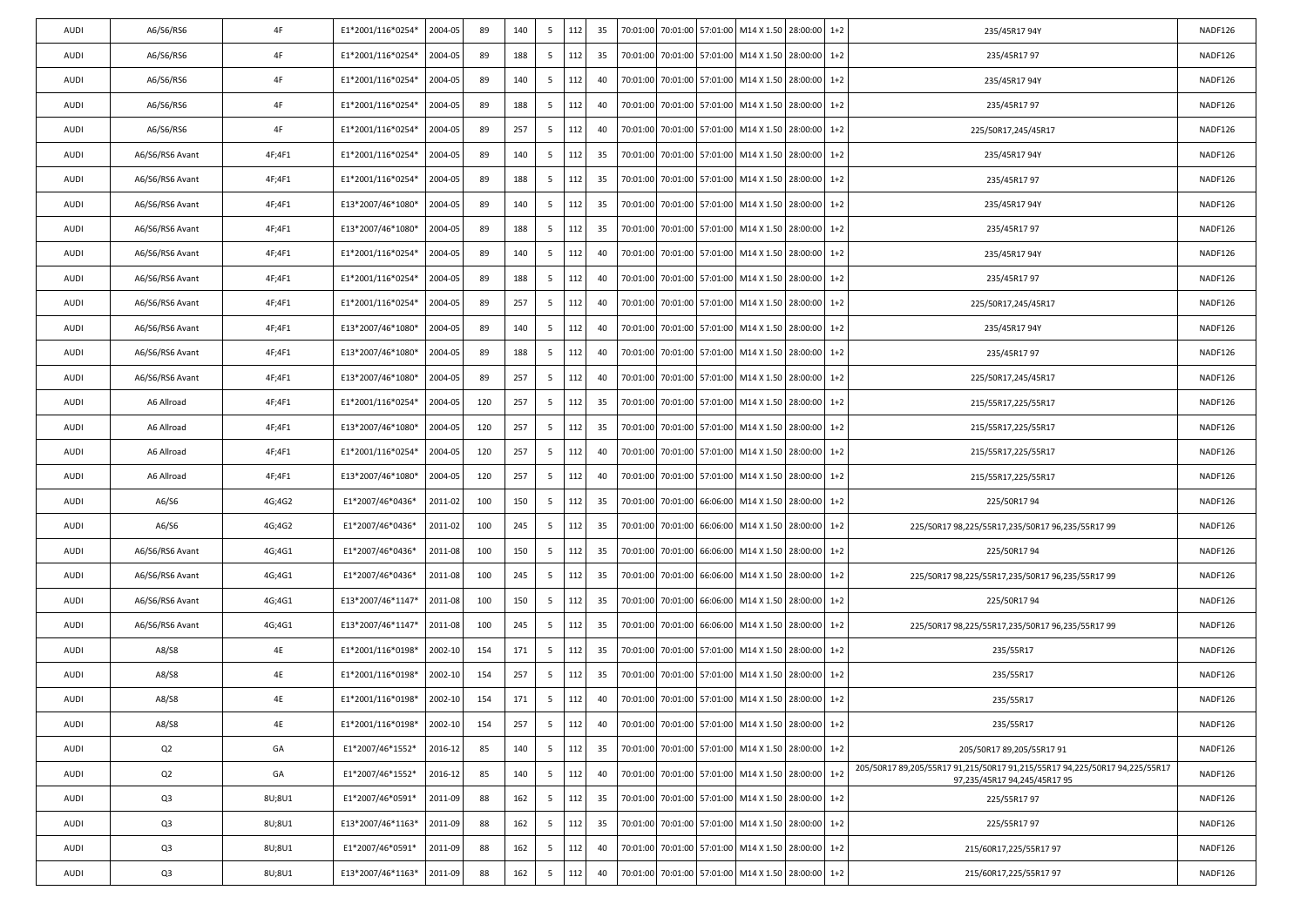| 112<br>Q5<br>35<br>235/65R17<br>NADF126<br>8R;8R1;8R2<br>e1*2001/116*0473*<br>2008-11<br>100<br>200<br>5<br>70:01:00<br>70:01:00<br>66:06:00 M14 X 1.50 28:00:00<br>$1+2$<br>AUDI<br>Q5<br>8R;8R1;8R2<br>2008-11<br>112<br>35<br>70:01:00 66:06:00 M14 X 1.50<br>28:00:00<br>$1+2$<br>NADF126<br>AUDI<br>E13*2007/46*1083*<br>100<br>110<br>5<br>70:01:00<br>225/65R17 102<br>Q5<br>112<br>AUDI<br>8R;8R1;8R2<br>E13*2007/46*1083*<br>2008-11<br>100<br>200<br>5<br>35<br>70:01:00<br>70:01:00 66:06:00 M14 X 1.50 28:00:00<br>$1+2$<br>NADF126<br>235/65R17<br>Q5<br>112<br>8R;8R1;8R2<br>2008-11<br>100<br>200<br>5<br>35<br>70:01:00<br>70:01:00<br>66:06:00 M14 X 1.50 28:00:00<br>$1+2$<br>235/65R17<br>NADF126<br>AUDI<br>E13*2007/46*1179*<br>Q5<br>112<br>70:01:00 66:06:00 M14 X 1.50 28:00:00<br>$1+2$<br>NADF126<br>AUDI<br>8R;8R1;8R2<br>e1*2001/116*0473*<br>2008-11<br>100<br>200<br>5<br>40<br>70:01:00<br>235/65R17,255/60R17 106<br>Q5<br>112<br>AUDI<br>8R;8R1;8R2<br>E13*2007/46*1083*<br>2008-11<br>100<br>200<br>5<br>40<br>70:01:00<br>70:01:00 66:06:00 M14 X 1.50 28:00:00<br>$1+2$<br>235/65R17,255/60R17 106<br>NADF126<br>Q5<br>8R;8R1;8R2<br>2008-11<br>100<br>200<br>112<br>M14 X 1.50 28:00:00<br>$1+2$<br>NADF126<br>AUDI<br>E13*2007/46*1179*<br>5<br>40<br>70:01:00<br>70:01:00 66:06:00<br>235/65R17,255/60R17 106<br>Q5<br>112<br>70:01:00 66:06:00 M14 X 1.50<br>28:00:00<br>$1+2$<br>NADF126<br>AUDI<br>FY<br>E1*2007/46*1550*<br>2017-01<br>100<br>185<br>5<br>35<br>70:01:00<br>235/65R17 104 M+S<br>Q5<br><b>FY</b><br>112<br>AUDI<br>E1*2007/46*1685*<br>2017-01<br>100<br>185<br>5<br>35<br>70:01:00<br>70:01:00 66:06:00 M14 X 1.50 28:00:00<br>$1+2$<br>235/65R17 104 M+S<br>NADF126<br>TT<br>8J<br>2007-02<br>118<br>155<br>112<br>70:01:00 70:01:00 57:01:00 M14 X 1.50 28:00:00<br>$1+2$<br>NADF126<br>AUDI<br>e1*2001/116*0369*<br>5<br>40<br>235/45R1793<br>8J<br>2007-02<br>155<br>112<br>40<br>70:01:00 57:01:00 M14 X 1.50<br>28:00:00<br>$1+2$<br>235/45R1793<br>NADF126<br>AUDI<br>TT Roadster<br>e1*2001/116*0369*<br>118<br>5<br>70:01:00<br>TT<br>112<br>AUDI<br>8J;8J1<br>E1*2001/116*0369*<br>2014-11<br>132<br>228<br>5<br>35<br>70:01:00<br>70:01:00 57:01:00 M14 X 1.50 28:00:00<br>$1+2$<br>NADF126<br>235/45R17 M+S<br>TT<br>E1*2001/116*0369*<br>2014-11<br>132<br>228<br>112<br>70:01:00 70:01:00 57:01:00 M14 X 1.50 28:00:00<br>$1+2$<br>NADF126<br>AUDI<br>8J;8J1<br>5<br>40<br>235/45R17 M+S,245/45R17 M+S<br>228<br>112<br>35<br>70:01:00 57:01:00 M14 X 1.50<br>28:00:00<br>$1+2$<br>235/45R17 M+S<br>NADF126<br>AUDI<br><b>TT Roadster</b><br>8J;8J1<br>E1*2001/116*0369*<br>2015-02<br>132<br>5<br>70:01:00<br>112<br>NADF126<br>AUDI<br><b>TT Roadster</b><br>8J;8J1<br>E1*2001/116*0369*<br>2015-02<br>132<br>228<br>40<br>70:01:00<br>70:01:00 57:01:00 M14 X 1.50 28:00:00<br>$1+2$<br>5<br>235/45R17 M+S,245/45R17 M+S<br>CADILLAC<br><b>BLS</b><br><b>YSCF</b><br>2007-12<br>110<br>188<br>112<br>70:01:00 65:01:00 M12 X 1.50 30:00:00<br>NADF126<br>e4*2001/116*0109*<br>5<br>40<br>70:01:00<br>$1+2$<br>235/45R17<br>112<br>YSCF<br>2007-12<br>188<br>70:01:00 65:01:00 M12 X 1.50 30:00:00<br>$1+2$<br>NADF126<br>CADILLAC<br><b>BLS Wagon</b><br>E4*2001/116*0109*<br>110<br>5<br>40<br>70:01:00<br>235/45R17<br>334<br>112<br><b>FIAT</b><br>500X<br>E3*2007/46*0318*<br>2015-01<br>70<br>103<br>5<br>40<br>70:01:00<br>70:01:00 65:01:00 M12 X 1.25 30:00:00<br>NADF126<br>$1+2$<br>215/50R17 91,215/55R17 94,235/45R17 94<br>194<br>2005-06<br>85<br>112<br>70:01:00 70:01:00 65:01:00 M12 X 1.50 30:00:00<br>$1+2$<br>NADF126<br>FIAT<br>CROMA<br>E3*2001/116*0210*<br>110<br>5<br>35<br>205/50R17 89W<br>85<br>112<br>35<br>FIAT<br>CROMA<br>194<br>E3*2001/116*0210*<br>2005-06<br>147<br>5<br>70:01:00<br>70:01:00 65:01:00 M12 X 1.50 30:00:00<br>$1+2$<br>215/50R17,225/45R17 90W,235/45R17 93<br>NADF126<br>194<br>112<br><b>FIAT</b><br>CROMA<br>E3*2001/116*0210*<br>2005-06<br>85<br>110<br>5<br>40<br>70:01:00<br>70:01:00<br>65:01:00 M12 X 1.50 30:00:00<br>NADF126<br>$1+2$<br>205/50R17 89W<br>2005-06<br>85<br>147<br>112<br>FIAT<br>CROMA<br>194<br>E3*2001/116*0210*<br>5<br>40<br>70:01:00 70:01:00 65:01:00 M12 X 1.50 30:00:00<br>$1+2$<br>225/45R17 90W<br>NADF126<br>112<br>125<br>$1+2$<br><b>INFINITI</b><br>QX30<br>H <sub>15</sub><br>E11*2007/46*2977*<br>2016-01<br>125<br>5<br>40<br>70:01:00<br>70:01:00<br>66:06:00 M14 X 1.50 28:00:00<br>215/60R1796<br>NADF126<br>JEEP<br>MX<br>88<br>112<br>70:01:00 65:01:00 M12 X 1.25 30:00:00<br>NADF126<br>COMPASS<br>E11*2007/46*4037*<br>2017-07<br>125<br>5<br>35<br>70:01:00<br>$1+2$<br>205/60R17 93,205/65R17 96<br>E11*2007/46*4037*<br>2017-07<br>88<br>125<br>112<br>JEEP<br><b>COMPASS</b><br>МX<br>5<br>40<br>70:01:00<br>70:01:00 65:01:00 M12 X 1.25 30:00:00<br>$1+2$<br>205/60R17 93,205/65R17 96,215/60R17 96,215/65R17 99<br>NADF126<br>112<br>142<br>$1+2$<br><b>MERCEDES BENZ</b><br><b>B-KLASSE</b><br>245;245 G<br>e1*2001/116*0314*<br>2005-03<br>70<br>5<br>40<br>70:01:00<br>70:01:00<br>66:06:00 M14 X 1.50<br>28:00:00<br>205/45R1788<br>NADF126<br><b>B-KLASSE</b><br>112<br>NADF126<br>MERCEDES BENZ<br>246;245 G<br>E1*2001/116*0470*<br>2011-11<br>65<br>65<br>5<br>35<br>70:01:00<br>70:01:00 66:06:00 M14 X 1.50 28:00:00<br>$1+2$<br>205/50R17 93,205/55R17 91<br>MERCEDES BENZ<br>E1*2001/116*0470*<br>2011-11<br>65<br>65<br>112<br>40<br>70:01:00 70:01:00 66:06:00 M14 X 1.50 28:00:00 1+2<br>NADF126<br><b>B-KLASSE</b><br>246;245 G<br>5<br>205/50R17 93,205/55R17 91,215/50R17 91,215/55R17 94,235/45R17 94<br>112<br>70:01:00 70:01:00 66:06:00 M12 X 1.50 24:00:00<br>$1+2$<br>MERCEDES BENZ<br>C-KLASSE<br>H <sub>0</sub><br>E1*92/53*0001*<br>1993-03<br>55<br>110<br>5<br>35<br>NADF126<br>215/45R1787<br>MERCEDES BENZ<br>C-KLASSE<br>H <sub>0</sub><br>1993-03<br>55<br>5<br>112<br>35<br>70:01:00<br>70:01:00<br>66:06:00<br>M12 X 1.50 24:00:00<br>$1+2$<br>NADF126<br>E1*92/53*0001*<br>145<br>225/45R17-90<br>MERCEDES BENZ<br>H <sub>0</sub><br>112<br>70:01:00<br>66:06:00 M12 X 1.50 24:00:00<br>$1+2$<br>C-KLASSE<br>E1*92/53*0001*<br>1993-03<br>125<br>145<br>5<br>35<br>70:01:00<br>215/45R17<br>NADF126<br>112<br>MERCEDES BENZ<br>C-KLASSE<br>H <sub>0</sub><br>G363<br>1993-03<br>55<br>110<br>5<br>35<br>70:01:00 70:01:00 66:06:00 M12 X 1.50 24:00:00<br>$1 + 2$<br>NADF126<br>215/45R1787<br>MERCEDES BENZ<br>H <sub>0</sub><br>70:01:00<br>66:06:00<br>M12 X 1.50 24:00:00<br>C-KLASSE<br>G363<br>1993-03<br>55<br>145<br>5<br>112<br>35<br>70:01:00<br>$1+2$<br>225/45R17-90<br>NADF126<br>112<br>MERCEDES BENZ<br>1993-03<br>125<br>145<br>35<br>70:01:00<br>70:01:00<br>66:06:00<br>M12 X 1.50 24:00:00<br>$1 + 2$<br>C-KLASSE<br>H <sub>0</sub><br>G363<br>5<br>NADF126<br>215/45R17 | AUDI | Q5 | 8R;8R1;8R2 | E1*2001/116*0473* | 2008-11 | 100 | 110 | 5 | 112 | 35 |  | 70:01:00 70:01:00 66:06:00 M14 X 1.50 28:00:00 | $1+2$ | 225/65R17 102 | NADF126 |
|-----------------------------------------------------------------------------------------------------------------------------------------------------------------------------------------------------------------------------------------------------------------------------------------------------------------------------------------------------------------------------------------------------------------------------------------------------------------------------------------------------------------------------------------------------------------------------------------------------------------------------------------------------------------------------------------------------------------------------------------------------------------------------------------------------------------------------------------------------------------------------------------------------------------------------------------------------------------------------------------------------------------------------------------------------------------------------------------------------------------------------------------------------------------------------------------------------------------------------------------------------------------------------------------------------------------------------------------------------------------------------------------------------------------------------------------------------------------------------------------------------------------------------------------------------------------------------------------------------------------------------------------------------------------------------------------------------------------------------------------------------------------------------------------------------------------------------------------------------------------------------------------------------------------------------------------------------------------------------------------------------------------------------------------------------------------------------------------------------------------------------------------------------------------------------------------------------------------------------------------------------------------------------------------------------------------------------------------------------------------------------------------------------------------------------------------------------------------------------------------------------------------------------------------------------------------------------------------------------------------------------------------------------------------------------------------------------------------------------------------------------------------------------------------------------------------------------------------------------------------------------------------------------------------------------------------------------------------------------------------------------------------------------------------------------------------------------------------------------------------------------------------------------------------------------------------------------------------------------------------------------------------------------------------------------------------------------------------------------------------------------------------------------------------------------------------------------------------------------------------------------------------------------------------------------------------------------------------------------------------------------------------------------------------------------------------------------------------------------------------------------------------------------------------------------------------------------------------------------------------------------------------------------------------------------------------------------------------------------------------------------------------------------------------------------------------------------------------------------------------------------------------------------------------------------------------------------------------------------------------------------------------------------------------------------------------------------------------------------------------------------------------------------------------------------------------------------------------------------------------------------------------------------------------------------------------------------------------------------------------------------------------------------------------------------------------------------------------------------------------------------------------------------------------------------------------------------------------------------------------------------------------------------------------------------------------------------------------------------------------------------------------------------------------------------------------------------------------------------------------------------------------------------------------------------------------------------------------------------------------------------------------------------------------------------------------------------------------------------------------------------------------------------------------------------------------------------------------------------------------------------------------------------------------------------------------------------------------------------------------------------------------------------------------------------------------------------------------------------------------------------------------------------------------------------------------------------------------------------------------------------------------------------------------------------------------------------------------------------------------------------------------------------------------------------------------------------------------------------------------------------------------------------------------------------------------------------------------------------------------------------------------------------------------------------------------------------------------------------------------------------------------------------------------------------------------------------------------------------------------------------------------------------------------------------------------------------------------------------------------------------------------------------------------------------------------------------------------------------------------------------------------------------------------------------------------------------|------|----|------------|-------------------|---------|-----|-----|---|-----|----|--|------------------------------------------------|-------|---------------|---------|
|                                                                                                                                                                                                                                                                                                                                                                                                                                                                                                                                                                                                                                                                                                                                                                                                                                                                                                                                                                                                                                                                                                                                                                                                                                                                                                                                                                                                                                                                                                                                                                                                                                                                                                                                                                                                                                                                                                                                                                                                                                                                                                                                                                                                                                                                                                                                                                                                                                                                                                                                                                                                                                                                                                                                                                                                                                                                                                                                                                                                                                                                                                                                                                                                                                                                                                                                                                                                                                                                                                                                                                                                                                                                                                                                                                                                                                                                                                                                                                                                                                                                                                                                                                                                                                                                                                                                                                                                                                                                                                                                                                                                                                                                                                                                                                                                                                                                                                                                                                                                                                                                                                                                                                                                                                                                                                                                                                                                                                                                                                                                                                                                                                                                                                                                                                                                                                                                                                                                                                                                                                                                                                                                                                                                                                                                                                                                                                                                                                                                                                                                                                                                                                                                                                                                                                                                                             |      |    |            |                   |         |     |     |   |     |    |  |                                                |       |               |         |
|                                                                                                                                                                                                                                                                                                                                                                                                                                                                                                                                                                                                                                                                                                                                                                                                                                                                                                                                                                                                                                                                                                                                                                                                                                                                                                                                                                                                                                                                                                                                                                                                                                                                                                                                                                                                                                                                                                                                                                                                                                                                                                                                                                                                                                                                                                                                                                                                                                                                                                                                                                                                                                                                                                                                                                                                                                                                                                                                                                                                                                                                                                                                                                                                                                                                                                                                                                                                                                                                                                                                                                                                                                                                                                                                                                                                                                                                                                                                                                                                                                                                                                                                                                                                                                                                                                                                                                                                                                                                                                                                                                                                                                                                                                                                                                                                                                                                                                                                                                                                                                                                                                                                                                                                                                                                                                                                                                                                                                                                                                                                                                                                                                                                                                                                                                                                                                                                                                                                                                                                                                                                                                                                                                                                                                                                                                                                                                                                                                                                                                                                                                                                                                                                                                                                                                                                                             |      |    |            |                   |         |     |     |   |     |    |  |                                                |       |               |         |
|                                                                                                                                                                                                                                                                                                                                                                                                                                                                                                                                                                                                                                                                                                                                                                                                                                                                                                                                                                                                                                                                                                                                                                                                                                                                                                                                                                                                                                                                                                                                                                                                                                                                                                                                                                                                                                                                                                                                                                                                                                                                                                                                                                                                                                                                                                                                                                                                                                                                                                                                                                                                                                                                                                                                                                                                                                                                                                                                                                                                                                                                                                                                                                                                                                                                                                                                                                                                                                                                                                                                                                                                                                                                                                                                                                                                                                                                                                                                                                                                                                                                                                                                                                                                                                                                                                                                                                                                                                                                                                                                                                                                                                                                                                                                                                                                                                                                                                                                                                                                                                                                                                                                                                                                                                                                                                                                                                                                                                                                                                                                                                                                                                                                                                                                                                                                                                                                                                                                                                                                                                                                                                                                                                                                                                                                                                                                                                                                                                                                                                                                                                                                                                                                                                                                                                                                                             |      |    |            |                   |         |     |     |   |     |    |  |                                                |       |               |         |
|                                                                                                                                                                                                                                                                                                                                                                                                                                                                                                                                                                                                                                                                                                                                                                                                                                                                                                                                                                                                                                                                                                                                                                                                                                                                                                                                                                                                                                                                                                                                                                                                                                                                                                                                                                                                                                                                                                                                                                                                                                                                                                                                                                                                                                                                                                                                                                                                                                                                                                                                                                                                                                                                                                                                                                                                                                                                                                                                                                                                                                                                                                                                                                                                                                                                                                                                                                                                                                                                                                                                                                                                                                                                                                                                                                                                                                                                                                                                                                                                                                                                                                                                                                                                                                                                                                                                                                                                                                                                                                                                                                                                                                                                                                                                                                                                                                                                                                                                                                                                                                                                                                                                                                                                                                                                                                                                                                                                                                                                                                                                                                                                                                                                                                                                                                                                                                                                                                                                                                                                                                                                                                                                                                                                                                                                                                                                                                                                                                                                                                                                                                                                                                                                                                                                                                                                                             |      |    |            |                   |         |     |     |   |     |    |  |                                                |       |               |         |
|                                                                                                                                                                                                                                                                                                                                                                                                                                                                                                                                                                                                                                                                                                                                                                                                                                                                                                                                                                                                                                                                                                                                                                                                                                                                                                                                                                                                                                                                                                                                                                                                                                                                                                                                                                                                                                                                                                                                                                                                                                                                                                                                                                                                                                                                                                                                                                                                                                                                                                                                                                                                                                                                                                                                                                                                                                                                                                                                                                                                                                                                                                                                                                                                                                                                                                                                                                                                                                                                                                                                                                                                                                                                                                                                                                                                                                                                                                                                                                                                                                                                                                                                                                                                                                                                                                                                                                                                                                                                                                                                                                                                                                                                                                                                                                                                                                                                                                                                                                                                                                                                                                                                                                                                                                                                                                                                                                                                                                                                                                                                                                                                                                                                                                                                                                                                                                                                                                                                                                                                                                                                                                                                                                                                                                                                                                                                                                                                                                                                                                                                                                                                                                                                                                                                                                                                                             |      |    |            |                   |         |     |     |   |     |    |  |                                                |       |               |         |
|                                                                                                                                                                                                                                                                                                                                                                                                                                                                                                                                                                                                                                                                                                                                                                                                                                                                                                                                                                                                                                                                                                                                                                                                                                                                                                                                                                                                                                                                                                                                                                                                                                                                                                                                                                                                                                                                                                                                                                                                                                                                                                                                                                                                                                                                                                                                                                                                                                                                                                                                                                                                                                                                                                                                                                                                                                                                                                                                                                                                                                                                                                                                                                                                                                                                                                                                                                                                                                                                                                                                                                                                                                                                                                                                                                                                                                                                                                                                                                                                                                                                                                                                                                                                                                                                                                                                                                                                                                                                                                                                                                                                                                                                                                                                                                                                                                                                                                                                                                                                                                                                                                                                                                                                                                                                                                                                                                                                                                                                                                                                                                                                                                                                                                                                                                                                                                                                                                                                                                                                                                                                                                                                                                                                                                                                                                                                                                                                                                                                                                                                                                                                                                                                                                                                                                                                                             |      |    |            |                   |         |     |     |   |     |    |  |                                                |       |               |         |
|                                                                                                                                                                                                                                                                                                                                                                                                                                                                                                                                                                                                                                                                                                                                                                                                                                                                                                                                                                                                                                                                                                                                                                                                                                                                                                                                                                                                                                                                                                                                                                                                                                                                                                                                                                                                                                                                                                                                                                                                                                                                                                                                                                                                                                                                                                                                                                                                                                                                                                                                                                                                                                                                                                                                                                                                                                                                                                                                                                                                                                                                                                                                                                                                                                                                                                                                                                                                                                                                                                                                                                                                                                                                                                                                                                                                                                                                                                                                                                                                                                                                                                                                                                                                                                                                                                                                                                                                                                                                                                                                                                                                                                                                                                                                                                                                                                                                                                                                                                                                                                                                                                                                                                                                                                                                                                                                                                                                                                                                                                                                                                                                                                                                                                                                                                                                                                                                                                                                                                                                                                                                                                                                                                                                                                                                                                                                                                                                                                                                                                                                                                                                                                                                                                                                                                                                                             |      |    |            |                   |         |     |     |   |     |    |  |                                                |       |               |         |
|                                                                                                                                                                                                                                                                                                                                                                                                                                                                                                                                                                                                                                                                                                                                                                                                                                                                                                                                                                                                                                                                                                                                                                                                                                                                                                                                                                                                                                                                                                                                                                                                                                                                                                                                                                                                                                                                                                                                                                                                                                                                                                                                                                                                                                                                                                                                                                                                                                                                                                                                                                                                                                                                                                                                                                                                                                                                                                                                                                                                                                                                                                                                                                                                                                                                                                                                                                                                                                                                                                                                                                                                                                                                                                                                                                                                                                                                                                                                                                                                                                                                                                                                                                                                                                                                                                                                                                                                                                                                                                                                                                                                                                                                                                                                                                                                                                                                                                                                                                                                                                                                                                                                                                                                                                                                                                                                                                                                                                                                                                                                                                                                                                                                                                                                                                                                                                                                                                                                                                                                                                                                                                                                                                                                                                                                                                                                                                                                                                                                                                                                                                                                                                                                                                                                                                                                                             |      |    |            |                   |         |     |     |   |     |    |  |                                                |       |               |         |
|                                                                                                                                                                                                                                                                                                                                                                                                                                                                                                                                                                                                                                                                                                                                                                                                                                                                                                                                                                                                                                                                                                                                                                                                                                                                                                                                                                                                                                                                                                                                                                                                                                                                                                                                                                                                                                                                                                                                                                                                                                                                                                                                                                                                                                                                                                                                                                                                                                                                                                                                                                                                                                                                                                                                                                                                                                                                                                                                                                                                                                                                                                                                                                                                                                                                                                                                                                                                                                                                                                                                                                                                                                                                                                                                                                                                                                                                                                                                                                                                                                                                                                                                                                                                                                                                                                                                                                                                                                                                                                                                                                                                                                                                                                                                                                                                                                                                                                                                                                                                                                                                                                                                                                                                                                                                                                                                                                                                                                                                                                                                                                                                                                                                                                                                                                                                                                                                                                                                                                                                                                                                                                                                                                                                                                                                                                                                                                                                                                                                                                                                                                                                                                                                                                                                                                                                                             |      |    |            |                   |         |     |     |   |     |    |  |                                                |       |               |         |
|                                                                                                                                                                                                                                                                                                                                                                                                                                                                                                                                                                                                                                                                                                                                                                                                                                                                                                                                                                                                                                                                                                                                                                                                                                                                                                                                                                                                                                                                                                                                                                                                                                                                                                                                                                                                                                                                                                                                                                                                                                                                                                                                                                                                                                                                                                                                                                                                                                                                                                                                                                                                                                                                                                                                                                                                                                                                                                                                                                                                                                                                                                                                                                                                                                                                                                                                                                                                                                                                                                                                                                                                                                                                                                                                                                                                                                                                                                                                                                                                                                                                                                                                                                                                                                                                                                                                                                                                                                                                                                                                                                                                                                                                                                                                                                                                                                                                                                                                                                                                                                                                                                                                                                                                                                                                                                                                                                                                                                                                                                                                                                                                                                                                                                                                                                                                                                                                                                                                                                                                                                                                                                                                                                                                                                                                                                                                                                                                                                                                                                                                                                                                                                                                                                                                                                                                                             |      |    |            |                   |         |     |     |   |     |    |  |                                                |       |               |         |
|                                                                                                                                                                                                                                                                                                                                                                                                                                                                                                                                                                                                                                                                                                                                                                                                                                                                                                                                                                                                                                                                                                                                                                                                                                                                                                                                                                                                                                                                                                                                                                                                                                                                                                                                                                                                                                                                                                                                                                                                                                                                                                                                                                                                                                                                                                                                                                                                                                                                                                                                                                                                                                                                                                                                                                                                                                                                                                                                                                                                                                                                                                                                                                                                                                                                                                                                                                                                                                                                                                                                                                                                                                                                                                                                                                                                                                                                                                                                                                                                                                                                                                                                                                                                                                                                                                                                                                                                                                                                                                                                                                                                                                                                                                                                                                                                                                                                                                                                                                                                                                                                                                                                                                                                                                                                                                                                                                                                                                                                                                                                                                                                                                                                                                                                                                                                                                                                                                                                                                                                                                                                                                                                                                                                                                                                                                                                                                                                                                                                                                                                                                                                                                                                                                                                                                                                                             |      |    |            |                   |         |     |     |   |     |    |  |                                                |       |               |         |
|                                                                                                                                                                                                                                                                                                                                                                                                                                                                                                                                                                                                                                                                                                                                                                                                                                                                                                                                                                                                                                                                                                                                                                                                                                                                                                                                                                                                                                                                                                                                                                                                                                                                                                                                                                                                                                                                                                                                                                                                                                                                                                                                                                                                                                                                                                                                                                                                                                                                                                                                                                                                                                                                                                                                                                                                                                                                                                                                                                                                                                                                                                                                                                                                                                                                                                                                                                                                                                                                                                                                                                                                                                                                                                                                                                                                                                                                                                                                                                                                                                                                                                                                                                                                                                                                                                                                                                                                                                                                                                                                                                                                                                                                                                                                                                                                                                                                                                                                                                                                                                                                                                                                                                                                                                                                                                                                                                                                                                                                                                                                                                                                                                                                                                                                                                                                                                                                                                                                                                                                                                                                                                                                                                                                                                                                                                                                                                                                                                                                                                                                                                                                                                                                                                                                                                                                                             |      |    |            |                   |         |     |     |   |     |    |  |                                                |       |               |         |
|                                                                                                                                                                                                                                                                                                                                                                                                                                                                                                                                                                                                                                                                                                                                                                                                                                                                                                                                                                                                                                                                                                                                                                                                                                                                                                                                                                                                                                                                                                                                                                                                                                                                                                                                                                                                                                                                                                                                                                                                                                                                                                                                                                                                                                                                                                                                                                                                                                                                                                                                                                                                                                                                                                                                                                                                                                                                                                                                                                                                                                                                                                                                                                                                                                                                                                                                                                                                                                                                                                                                                                                                                                                                                                                                                                                                                                                                                                                                                                                                                                                                                                                                                                                                                                                                                                                                                                                                                                                                                                                                                                                                                                                                                                                                                                                                                                                                                                                                                                                                                                                                                                                                                                                                                                                                                                                                                                                                                                                                                                                                                                                                                                                                                                                                                                                                                                                                                                                                                                                                                                                                                                                                                                                                                                                                                                                                                                                                                                                                                                                                                                                                                                                                                                                                                                                                                             |      |    |            |                   |         |     |     |   |     |    |  |                                                |       |               |         |
|                                                                                                                                                                                                                                                                                                                                                                                                                                                                                                                                                                                                                                                                                                                                                                                                                                                                                                                                                                                                                                                                                                                                                                                                                                                                                                                                                                                                                                                                                                                                                                                                                                                                                                                                                                                                                                                                                                                                                                                                                                                                                                                                                                                                                                                                                                                                                                                                                                                                                                                                                                                                                                                                                                                                                                                                                                                                                                                                                                                                                                                                                                                                                                                                                                                                                                                                                                                                                                                                                                                                                                                                                                                                                                                                                                                                                                                                                                                                                                                                                                                                                                                                                                                                                                                                                                                                                                                                                                                                                                                                                                                                                                                                                                                                                                                                                                                                                                                                                                                                                                                                                                                                                                                                                                                                                                                                                                                                                                                                                                                                                                                                                                                                                                                                                                                                                                                                                                                                                                                                                                                                                                                                                                                                                                                                                                                                                                                                                                                                                                                                                                                                                                                                                                                                                                                                                             |      |    |            |                   |         |     |     |   |     |    |  |                                                |       |               |         |
|                                                                                                                                                                                                                                                                                                                                                                                                                                                                                                                                                                                                                                                                                                                                                                                                                                                                                                                                                                                                                                                                                                                                                                                                                                                                                                                                                                                                                                                                                                                                                                                                                                                                                                                                                                                                                                                                                                                                                                                                                                                                                                                                                                                                                                                                                                                                                                                                                                                                                                                                                                                                                                                                                                                                                                                                                                                                                                                                                                                                                                                                                                                                                                                                                                                                                                                                                                                                                                                                                                                                                                                                                                                                                                                                                                                                                                                                                                                                                                                                                                                                                                                                                                                                                                                                                                                                                                                                                                                                                                                                                                                                                                                                                                                                                                                                                                                                                                                                                                                                                                                                                                                                                                                                                                                                                                                                                                                                                                                                                                                                                                                                                                                                                                                                                                                                                                                                                                                                                                                                                                                                                                                                                                                                                                                                                                                                                                                                                                                                                                                                                                                                                                                                                                                                                                                                                             |      |    |            |                   |         |     |     |   |     |    |  |                                                |       |               |         |
|                                                                                                                                                                                                                                                                                                                                                                                                                                                                                                                                                                                                                                                                                                                                                                                                                                                                                                                                                                                                                                                                                                                                                                                                                                                                                                                                                                                                                                                                                                                                                                                                                                                                                                                                                                                                                                                                                                                                                                                                                                                                                                                                                                                                                                                                                                                                                                                                                                                                                                                                                                                                                                                                                                                                                                                                                                                                                                                                                                                                                                                                                                                                                                                                                                                                                                                                                                                                                                                                                                                                                                                                                                                                                                                                                                                                                                                                                                                                                                                                                                                                                                                                                                                                                                                                                                                                                                                                                                                                                                                                                                                                                                                                                                                                                                                                                                                                                                                                                                                                                                                                                                                                                                                                                                                                                                                                                                                                                                                                                                                                                                                                                                                                                                                                                                                                                                                                                                                                                                                                                                                                                                                                                                                                                                                                                                                                                                                                                                                                                                                                                                                                                                                                                                                                                                                                                             |      |    |            |                   |         |     |     |   |     |    |  |                                                |       |               |         |
|                                                                                                                                                                                                                                                                                                                                                                                                                                                                                                                                                                                                                                                                                                                                                                                                                                                                                                                                                                                                                                                                                                                                                                                                                                                                                                                                                                                                                                                                                                                                                                                                                                                                                                                                                                                                                                                                                                                                                                                                                                                                                                                                                                                                                                                                                                                                                                                                                                                                                                                                                                                                                                                                                                                                                                                                                                                                                                                                                                                                                                                                                                                                                                                                                                                                                                                                                                                                                                                                                                                                                                                                                                                                                                                                                                                                                                                                                                                                                                                                                                                                                                                                                                                                                                                                                                                                                                                                                                                                                                                                                                                                                                                                                                                                                                                                                                                                                                                                                                                                                                                                                                                                                                                                                                                                                                                                                                                                                                                                                                                                                                                                                                                                                                                                                                                                                                                                                                                                                                                                                                                                                                                                                                                                                                                                                                                                                                                                                                                                                                                                                                                                                                                                                                                                                                                                                             |      |    |            |                   |         |     |     |   |     |    |  |                                                |       |               |         |
|                                                                                                                                                                                                                                                                                                                                                                                                                                                                                                                                                                                                                                                                                                                                                                                                                                                                                                                                                                                                                                                                                                                                                                                                                                                                                                                                                                                                                                                                                                                                                                                                                                                                                                                                                                                                                                                                                                                                                                                                                                                                                                                                                                                                                                                                                                                                                                                                                                                                                                                                                                                                                                                                                                                                                                                                                                                                                                                                                                                                                                                                                                                                                                                                                                                                                                                                                                                                                                                                                                                                                                                                                                                                                                                                                                                                                                                                                                                                                                                                                                                                                                                                                                                                                                                                                                                                                                                                                                                                                                                                                                                                                                                                                                                                                                                                                                                                                                                                                                                                                                                                                                                                                                                                                                                                                                                                                                                                                                                                                                                                                                                                                                                                                                                                                                                                                                                                                                                                                                                                                                                                                                                                                                                                                                                                                                                                                                                                                                                                                                                                                                                                                                                                                                                                                                                                                             |      |    |            |                   |         |     |     |   |     |    |  |                                                |       |               |         |
|                                                                                                                                                                                                                                                                                                                                                                                                                                                                                                                                                                                                                                                                                                                                                                                                                                                                                                                                                                                                                                                                                                                                                                                                                                                                                                                                                                                                                                                                                                                                                                                                                                                                                                                                                                                                                                                                                                                                                                                                                                                                                                                                                                                                                                                                                                                                                                                                                                                                                                                                                                                                                                                                                                                                                                                                                                                                                                                                                                                                                                                                                                                                                                                                                                                                                                                                                                                                                                                                                                                                                                                                                                                                                                                                                                                                                                                                                                                                                                                                                                                                                                                                                                                                                                                                                                                                                                                                                                                                                                                                                                                                                                                                                                                                                                                                                                                                                                                                                                                                                                                                                                                                                                                                                                                                                                                                                                                                                                                                                                                                                                                                                                                                                                                                                                                                                                                                                                                                                                                                                                                                                                                                                                                                                                                                                                                                                                                                                                                                                                                                                                                                                                                                                                                                                                                                                             |      |    |            |                   |         |     |     |   |     |    |  |                                                |       |               |         |
|                                                                                                                                                                                                                                                                                                                                                                                                                                                                                                                                                                                                                                                                                                                                                                                                                                                                                                                                                                                                                                                                                                                                                                                                                                                                                                                                                                                                                                                                                                                                                                                                                                                                                                                                                                                                                                                                                                                                                                                                                                                                                                                                                                                                                                                                                                                                                                                                                                                                                                                                                                                                                                                                                                                                                                                                                                                                                                                                                                                                                                                                                                                                                                                                                                                                                                                                                                                                                                                                                                                                                                                                                                                                                                                                                                                                                                                                                                                                                                                                                                                                                                                                                                                                                                                                                                                                                                                                                                                                                                                                                                                                                                                                                                                                                                                                                                                                                                                                                                                                                                                                                                                                                                                                                                                                                                                                                                                                                                                                                                                                                                                                                                                                                                                                                                                                                                                                                                                                                                                                                                                                                                                                                                                                                                                                                                                                                                                                                                                                                                                                                                                                                                                                                                                                                                                                                             |      |    |            |                   |         |     |     |   |     |    |  |                                                |       |               |         |
|                                                                                                                                                                                                                                                                                                                                                                                                                                                                                                                                                                                                                                                                                                                                                                                                                                                                                                                                                                                                                                                                                                                                                                                                                                                                                                                                                                                                                                                                                                                                                                                                                                                                                                                                                                                                                                                                                                                                                                                                                                                                                                                                                                                                                                                                                                                                                                                                                                                                                                                                                                                                                                                                                                                                                                                                                                                                                                                                                                                                                                                                                                                                                                                                                                                                                                                                                                                                                                                                                                                                                                                                                                                                                                                                                                                                                                                                                                                                                                                                                                                                                                                                                                                                                                                                                                                                                                                                                                                                                                                                                                                                                                                                                                                                                                                                                                                                                                                                                                                                                                                                                                                                                                                                                                                                                                                                                                                                                                                                                                                                                                                                                                                                                                                                                                                                                                                                                                                                                                                                                                                                                                                                                                                                                                                                                                                                                                                                                                                                                                                                                                                                                                                                                                                                                                                                                             |      |    |            |                   |         |     |     |   |     |    |  |                                                |       |               |         |
|                                                                                                                                                                                                                                                                                                                                                                                                                                                                                                                                                                                                                                                                                                                                                                                                                                                                                                                                                                                                                                                                                                                                                                                                                                                                                                                                                                                                                                                                                                                                                                                                                                                                                                                                                                                                                                                                                                                                                                                                                                                                                                                                                                                                                                                                                                                                                                                                                                                                                                                                                                                                                                                                                                                                                                                                                                                                                                                                                                                                                                                                                                                                                                                                                                                                                                                                                                                                                                                                                                                                                                                                                                                                                                                                                                                                                                                                                                                                                                                                                                                                                                                                                                                                                                                                                                                                                                                                                                                                                                                                                                                                                                                                                                                                                                                                                                                                                                                                                                                                                                                                                                                                                                                                                                                                                                                                                                                                                                                                                                                                                                                                                                                                                                                                                                                                                                                                                                                                                                                                                                                                                                                                                                                                                                                                                                                                                                                                                                                                                                                                                                                                                                                                                                                                                                                                                             |      |    |            |                   |         |     |     |   |     |    |  |                                                |       |               |         |
|                                                                                                                                                                                                                                                                                                                                                                                                                                                                                                                                                                                                                                                                                                                                                                                                                                                                                                                                                                                                                                                                                                                                                                                                                                                                                                                                                                                                                                                                                                                                                                                                                                                                                                                                                                                                                                                                                                                                                                                                                                                                                                                                                                                                                                                                                                                                                                                                                                                                                                                                                                                                                                                                                                                                                                                                                                                                                                                                                                                                                                                                                                                                                                                                                                                                                                                                                                                                                                                                                                                                                                                                                                                                                                                                                                                                                                                                                                                                                                                                                                                                                                                                                                                                                                                                                                                                                                                                                                                                                                                                                                                                                                                                                                                                                                                                                                                                                                                                                                                                                                                                                                                                                                                                                                                                                                                                                                                                                                                                                                                                                                                                                                                                                                                                                                                                                                                                                                                                                                                                                                                                                                                                                                                                                                                                                                                                                                                                                                                                                                                                                                                                                                                                                                                                                                                                                             |      |    |            |                   |         |     |     |   |     |    |  |                                                |       |               |         |
|                                                                                                                                                                                                                                                                                                                                                                                                                                                                                                                                                                                                                                                                                                                                                                                                                                                                                                                                                                                                                                                                                                                                                                                                                                                                                                                                                                                                                                                                                                                                                                                                                                                                                                                                                                                                                                                                                                                                                                                                                                                                                                                                                                                                                                                                                                                                                                                                                                                                                                                                                                                                                                                                                                                                                                                                                                                                                                                                                                                                                                                                                                                                                                                                                                                                                                                                                                                                                                                                                                                                                                                                                                                                                                                                                                                                                                                                                                                                                                                                                                                                                                                                                                                                                                                                                                                                                                                                                                                                                                                                                                                                                                                                                                                                                                                                                                                                                                                                                                                                                                                                                                                                                                                                                                                                                                                                                                                                                                                                                                                                                                                                                                                                                                                                                                                                                                                                                                                                                                                                                                                                                                                                                                                                                                                                                                                                                                                                                                                                                                                                                                                                                                                                                                                                                                                                                             |      |    |            |                   |         |     |     |   |     |    |  |                                                |       |               |         |
|                                                                                                                                                                                                                                                                                                                                                                                                                                                                                                                                                                                                                                                                                                                                                                                                                                                                                                                                                                                                                                                                                                                                                                                                                                                                                                                                                                                                                                                                                                                                                                                                                                                                                                                                                                                                                                                                                                                                                                                                                                                                                                                                                                                                                                                                                                                                                                                                                                                                                                                                                                                                                                                                                                                                                                                                                                                                                                                                                                                                                                                                                                                                                                                                                                                                                                                                                                                                                                                                                                                                                                                                                                                                                                                                                                                                                                                                                                                                                                                                                                                                                                                                                                                                                                                                                                                                                                                                                                                                                                                                                                                                                                                                                                                                                                                                                                                                                                                                                                                                                                                                                                                                                                                                                                                                                                                                                                                                                                                                                                                                                                                                                                                                                                                                                                                                                                                                                                                                                                                                                                                                                                                                                                                                                                                                                                                                                                                                                                                                                                                                                                                                                                                                                                                                                                                                                             |      |    |            |                   |         |     |     |   |     |    |  |                                                |       |               |         |
|                                                                                                                                                                                                                                                                                                                                                                                                                                                                                                                                                                                                                                                                                                                                                                                                                                                                                                                                                                                                                                                                                                                                                                                                                                                                                                                                                                                                                                                                                                                                                                                                                                                                                                                                                                                                                                                                                                                                                                                                                                                                                                                                                                                                                                                                                                                                                                                                                                                                                                                                                                                                                                                                                                                                                                                                                                                                                                                                                                                                                                                                                                                                                                                                                                                                                                                                                                                                                                                                                                                                                                                                                                                                                                                                                                                                                                                                                                                                                                                                                                                                                                                                                                                                                                                                                                                                                                                                                                                                                                                                                                                                                                                                                                                                                                                                                                                                                                                                                                                                                                                                                                                                                                                                                                                                                                                                                                                                                                                                                                                                                                                                                                                                                                                                                                                                                                                                                                                                                                                                                                                                                                                                                                                                                                                                                                                                                                                                                                                                                                                                                                                                                                                                                                                                                                                                                             |      |    |            |                   |         |     |     |   |     |    |  |                                                |       |               |         |
|                                                                                                                                                                                                                                                                                                                                                                                                                                                                                                                                                                                                                                                                                                                                                                                                                                                                                                                                                                                                                                                                                                                                                                                                                                                                                                                                                                                                                                                                                                                                                                                                                                                                                                                                                                                                                                                                                                                                                                                                                                                                                                                                                                                                                                                                                                                                                                                                                                                                                                                                                                                                                                                                                                                                                                                                                                                                                                                                                                                                                                                                                                                                                                                                                                                                                                                                                                                                                                                                                                                                                                                                                                                                                                                                                                                                                                                                                                                                                                                                                                                                                                                                                                                                                                                                                                                                                                                                                                                                                                                                                                                                                                                                                                                                                                                                                                                                                                                                                                                                                                                                                                                                                                                                                                                                                                                                                                                                                                                                                                                                                                                                                                                                                                                                                                                                                                                                                                                                                                                                                                                                                                                                                                                                                                                                                                                                                                                                                                                                                                                                                                                                                                                                                                                                                                                                                             |      |    |            |                   |         |     |     |   |     |    |  |                                                |       |               |         |
|                                                                                                                                                                                                                                                                                                                                                                                                                                                                                                                                                                                                                                                                                                                                                                                                                                                                                                                                                                                                                                                                                                                                                                                                                                                                                                                                                                                                                                                                                                                                                                                                                                                                                                                                                                                                                                                                                                                                                                                                                                                                                                                                                                                                                                                                                                                                                                                                                                                                                                                                                                                                                                                                                                                                                                                                                                                                                                                                                                                                                                                                                                                                                                                                                                                                                                                                                                                                                                                                                                                                                                                                                                                                                                                                                                                                                                                                                                                                                                                                                                                                                                                                                                                                                                                                                                                                                                                                                                                                                                                                                                                                                                                                                                                                                                                                                                                                                                                                                                                                                                                                                                                                                                                                                                                                                                                                                                                                                                                                                                                                                                                                                                                                                                                                                                                                                                                                                                                                                                                                                                                                                                                                                                                                                                                                                                                                                                                                                                                                                                                                                                                                                                                                                                                                                                                                                             |      |    |            |                   |         |     |     |   |     |    |  |                                                |       |               |         |
|                                                                                                                                                                                                                                                                                                                                                                                                                                                                                                                                                                                                                                                                                                                                                                                                                                                                                                                                                                                                                                                                                                                                                                                                                                                                                                                                                                                                                                                                                                                                                                                                                                                                                                                                                                                                                                                                                                                                                                                                                                                                                                                                                                                                                                                                                                                                                                                                                                                                                                                                                                                                                                                                                                                                                                                                                                                                                                                                                                                                                                                                                                                                                                                                                                                                                                                                                                                                                                                                                                                                                                                                                                                                                                                                                                                                                                                                                                                                                                                                                                                                                                                                                                                                                                                                                                                                                                                                                                                                                                                                                                                                                                                                                                                                                                                                                                                                                                                                                                                                                                                                                                                                                                                                                                                                                                                                                                                                                                                                                                                                                                                                                                                                                                                                                                                                                                                                                                                                                                                                                                                                                                                                                                                                                                                                                                                                                                                                                                                                                                                                                                                                                                                                                                                                                                                                                             |      |    |            |                   |         |     |     |   |     |    |  |                                                |       |               |         |
|                                                                                                                                                                                                                                                                                                                                                                                                                                                                                                                                                                                                                                                                                                                                                                                                                                                                                                                                                                                                                                                                                                                                                                                                                                                                                                                                                                                                                                                                                                                                                                                                                                                                                                                                                                                                                                                                                                                                                                                                                                                                                                                                                                                                                                                                                                                                                                                                                                                                                                                                                                                                                                                                                                                                                                                                                                                                                                                                                                                                                                                                                                                                                                                                                                                                                                                                                                                                                                                                                                                                                                                                                                                                                                                                                                                                                                                                                                                                                                                                                                                                                                                                                                                                                                                                                                                                                                                                                                                                                                                                                                                                                                                                                                                                                                                                                                                                                                                                                                                                                                                                                                                                                                                                                                                                                                                                                                                                                                                                                                                                                                                                                                                                                                                                                                                                                                                                                                                                                                                                                                                                                                                                                                                                                                                                                                                                                                                                                                                                                                                                                                                                                                                                                                                                                                                                                             |      |    |            |                   |         |     |     |   |     |    |  |                                                |       |               |         |
|                                                                                                                                                                                                                                                                                                                                                                                                                                                                                                                                                                                                                                                                                                                                                                                                                                                                                                                                                                                                                                                                                                                                                                                                                                                                                                                                                                                                                                                                                                                                                                                                                                                                                                                                                                                                                                                                                                                                                                                                                                                                                                                                                                                                                                                                                                                                                                                                                                                                                                                                                                                                                                                                                                                                                                                                                                                                                                                                                                                                                                                                                                                                                                                                                                                                                                                                                                                                                                                                                                                                                                                                                                                                                                                                                                                                                                                                                                                                                                                                                                                                                                                                                                                                                                                                                                                                                                                                                                                                                                                                                                                                                                                                                                                                                                                                                                                                                                                                                                                                                                                                                                                                                                                                                                                                                                                                                                                                                                                                                                                                                                                                                                                                                                                                                                                                                                                                                                                                                                                                                                                                                                                                                                                                                                                                                                                                                                                                                                                                                                                                                                                                                                                                                                                                                                                                                             |      |    |            |                   |         |     |     |   |     |    |  |                                                |       |               |         |
|                                                                                                                                                                                                                                                                                                                                                                                                                                                                                                                                                                                                                                                                                                                                                                                                                                                                                                                                                                                                                                                                                                                                                                                                                                                                                                                                                                                                                                                                                                                                                                                                                                                                                                                                                                                                                                                                                                                                                                                                                                                                                                                                                                                                                                                                                                                                                                                                                                                                                                                                                                                                                                                                                                                                                                                                                                                                                                                                                                                                                                                                                                                                                                                                                                                                                                                                                                                                                                                                                                                                                                                                                                                                                                                                                                                                                                                                                                                                                                                                                                                                                                                                                                                                                                                                                                                                                                                                                                                                                                                                                                                                                                                                                                                                                                                                                                                                                                                                                                                                                                                                                                                                                                                                                                                                                                                                                                                                                                                                                                                                                                                                                                                                                                                                                                                                                                                                                                                                                                                                                                                                                                                                                                                                                                                                                                                                                                                                                                                                                                                                                                                                                                                                                                                                                                                                                             |      |    |            |                   |         |     |     |   |     |    |  |                                                |       |               |         |
|                                                                                                                                                                                                                                                                                                                                                                                                                                                                                                                                                                                                                                                                                                                                                                                                                                                                                                                                                                                                                                                                                                                                                                                                                                                                                                                                                                                                                                                                                                                                                                                                                                                                                                                                                                                                                                                                                                                                                                                                                                                                                                                                                                                                                                                                                                                                                                                                                                                                                                                                                                                                                                                                                                                                                                                                                                                                                                                                                                                                                                                                                                                                                                                                                                                                                                                                                                                                                                                                                                                                                                                                                                                                                                                                                                                                                                                                                                                                                                                                                                                                                                                                                                                                                                                                                                                                                                                                                                                                                                                                                                                                                                                                                                                                                                                                                                                                                                                                                                                                                                                                                                                                                                                                                                                                                                                                                                                                                                                                                                                                                                                                                                                                                                                                                                                                                                                                                                                                                                                                                                                                                                                                                                                                                                                                                                                                                                                                                                                                                                                                                                                                                                                                                                                                                                                                                             |      |    |            |                   |         |     |     |   |     |    |  |                                                |       |               |         |
|                                                                                                                                                                                                                                                                                                                                                                                                                                                                                                                                                                                                                                                                                                                                                                                                                                                                                                                                                                                                                                                                                                                                                                                                                                                                                                                                                                                                                                                                                                                                                                                                                                                                                                                                                                                                                                                                                                                                                                                                                                                                                                                                                                                                                                                                                                                                                                                                                                                                                                                                                                                                                                                                                                                                                                                                                                                                                                                                                                                                                                                                                                                                                                                                                                                                                                                                                                                                                                                                                                                                                                                                                                                                                                                                                                                                                                                                                                                                                                                                                                                                                                                                                                                                                                                                                                                                                                                                                                                                                                                                                                                                                                                                                                                                                                                                                                                                                                                                                                                                                                                                                                                                                                                                                                                                                                                                                                                                                                                                                                                                                                                                                                                                                                                                                                                                                                                                                                                                                                                                                                                                                                                                                                                                                                                                                                                                                                                                                                                                                                                                                                                                                                                                                                                                                                                                                             |      |    |            |                   |         |     |     |   |     |    |  |                                                |       |               |         |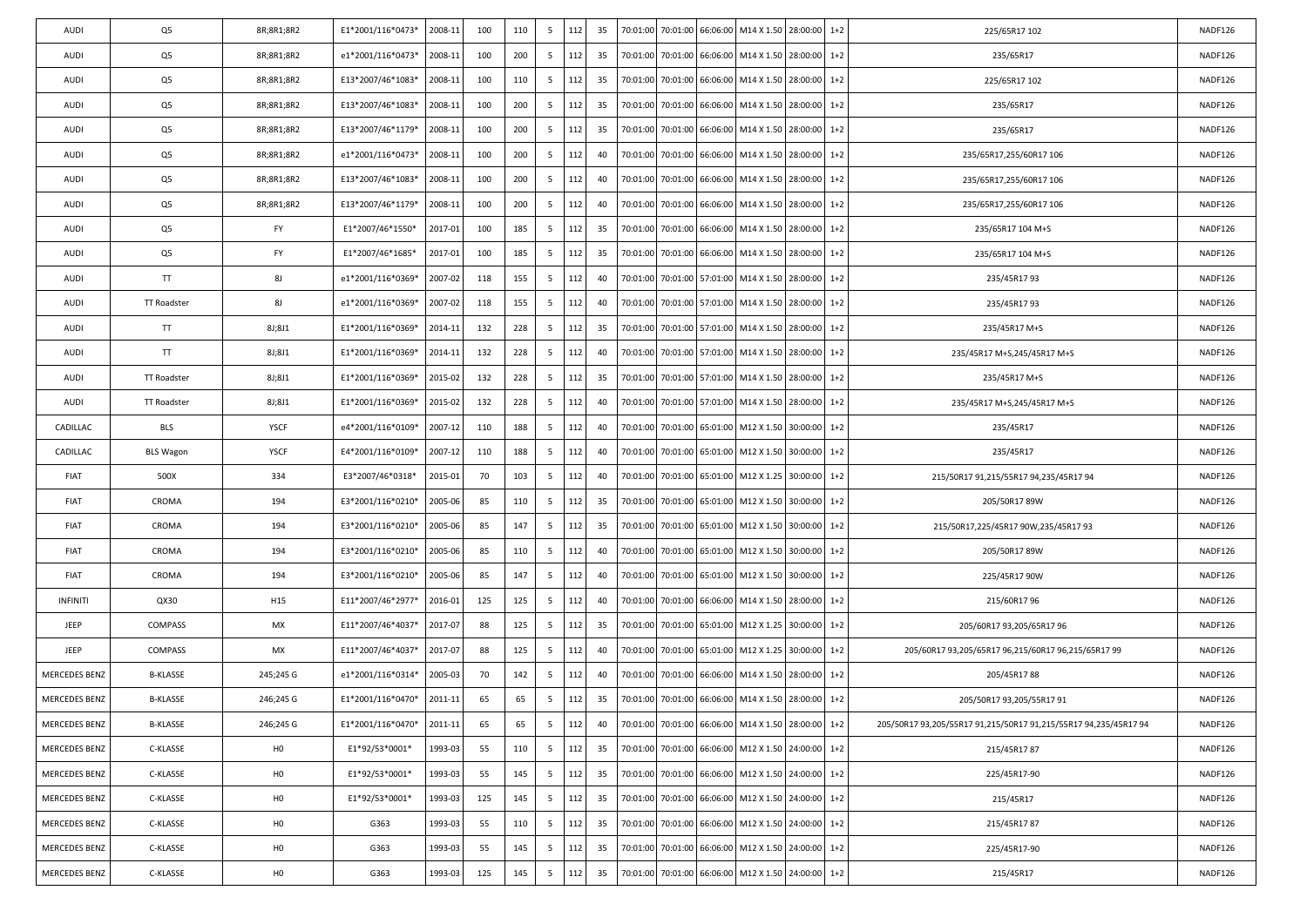| <b>MERCEDES BENZ</b> | C-KLASSE          | 203      | E1*98/14*0139*    | 2000-05 | 75  | 125 | 5               | 112 | 35  |          |                   |          | 70:01:00 70:01:00 66:06:00 M12 X 1.50 24:00:00     |          | $1+2$   | 215/45R1787W                    | NADF126 |
|----------------------|-------------------|----------|-------------------|---------|-----|-----|-----------------|-----|-----|----------|-------------------|----------|----------------------------------------------------|----------|---------|---------------------------------|---------|
| <b>MERCEDES BENZ</b> | C-KLASSE          | 203      | E1*98/14*0139*    | 2000-05 | 75  | 160 | 5               | 112 | 35  |          | 70:01:00 70:01:00 | 66:06:00 | M12 X 1.50                                         | 24:00:00 | $1+2$   | 215/45R17 87Y,215/45R17         | NADF126 |
| <b>MERCEDES BENZ</b> | C-KLASSE          | 203      | E1*98/14*0139*    | 2000-05 | 75  | 200 | 5               | 112 | 35  | 70:01:00 | 70:01:00          |          | 66:06:00 M12 X 1.50                                | 24:00:00 | $1+2$   | 225/45R17 91,225/45R17          | NADF126 |
| <b>MERCEDES BENZ</b> | C-KLASSE          | 203      | E1*98/14*0139*    | 2000-05 | 125 | 200 | 5               | 112 | -35 | 70:01:00 | 70:01:00          | 66:06:00 | M12 X 1.50                                         | 24:00:00 | $1+2$   | 225/45R17 91,225/45R17          | NADF126 |
| <b>MERCEDES BENZ</b> | C-KLASSE Coupe    | 203CL    | E1*98/14*0159*    | 2001-03 | 75  | 145 | 5               | 112 | 35  | 70:01:00 | 70:01:00          | 66:06:00 | M12 X 1.50                                         | 24:00:00 | $1+2$   | 215/45R1787W                    | NADF126 |
| <b>MERCEDES BENZ</b> | C-KLASSE Coupe    | 203CL    | E1*98/14*0159*    | 2001-03 | 75  | 160 | 5               | 112 | -35 | 70:01:00 | 70:01:00          |          | 66:06:00 M12 X 1.50                                | 24:00:00 | $1+2$   | 215/45R1787Y                    | NADF126 |
| <b>MERCEDES BENZ</b> | C-KLASSE Coupe    | 203CL    | E1*98/14*0159*    | 2001-03 | 75  | 200 | 5               | 112 | 35  | 70:01:00 | 70:01:00          | 66:06:00 | M12 X 1.50                                         | 24:00:00 | $1+2$   | 215/45R17,225/45R17,225/45R1791 | NADF126 |
| <b>MERCEDES BENZ</b> | C-KLASSE Kombi    | 203K     | E1*98/14*0158*    | 2001-03 | 75  | 125 | 5               | 112 | -35 |          | 70:01:00 70:01:00 | 66:06:00 | M12 X 1.50 24:00:00                                |          | $1+2$   | 215/45R1787W                    | NADF126 |
| <b>MERCEDES BENZ</b> | C-KLASSE Kombi    | 203K     | E1*98/14*0158*    | 2001-03 | 75  | 200 | 5               | 112 | 35  | 70:01:00 | 70:01:00          |          | 66:06:00 M12 X 1.50                                | 24:00:00 | $1+2$   | 215/45R17,225/45R17,225/45R1791 | NADF126 |
| <b>MERCEDES BENZ</b> | C-KLASSE Kombi    | 203K     | E1*98/14*0158*    | 2001-03 | 125 | 200 | 5               | 112 | -35 | 70:01:00 | 70:01:00          | 66:06:00 | M12 X 1.50                                         | 24:00:00 | $1+2$   | 225/45R17 91,225/45R17          | NADF126 |
| <b>MERCEDES BENZ</b> | C-KLASSE          | 204      | e1*2001/116*0431* | 2007-01 | 88  | 225 | 5               | 112 | 40  |          | 70:01:00 70:01:00 | 66:06:00 | M14 X 1.50 28:00:00                                |          | $1+2$   | 225/45R1794                     | NADF126 |
| <b>MERCEDES BENZ</b> | C-KLASSE          | 204      | e1*2001/116*0431* | 2007-01 | 120 | 225 | 5               | 112 | 40  | 70:01:00 | 70:01:00          |          | 66:06:00 M14 X 1.50                                | 28:00:00 | $1 + 2$ | 225/45R1791                     | NADF126 |
| MERCEDES BENZ        | <b>CLC</b>        | 203CL    | E1*98/14*0159*    | 2008-09 | 75  | 150 | 5               | 112 | -35 | 70:01:00 | 70:01:00          | 66:06:00 | M12 X 1.50                                         | 24:00:00 | $1+2$   | 215/45R1787W                    | NADF126 |
| <b>MERCEDES BENZ</b> | <b>CLC</b>        | 203CL    | E1*98/14*0159*    | 2008-09 | 75  | 200 | 5               | 112 | 35  |          | 70:01:00 70:01:00 | 66:06:00 | M12 X 1.50 24:00:00                                |          | $1+2$   | 225/45R1791                     | NADF126 |
| <b>MERCEDES BENZ</b> | <b>CLK</b>        | 209      | E1*98/14*0184*    | 2002-06 | 100 | 200 | 5               | 112 | -35 | 70:01:00 | 70:01:00          |          | 66:06:00 M12 X 1.50                                | 24:00:00 | $1+2$   | 225/45R17                       | NADF126 |
| <b>MERCEDES BENZ</b> | <b>CLK Cabrio</b> | 209      | E1*98/14*0184*    | 2003-02 | 100 | 200 | 5               | 112 | -35 | 70:01:00 | 70:01:00          | 66:06:00 | M12 X 1.50                                         | 24:00:00 | $1+2$   | 225/45R17                       | NADF126 |
| <b>MERCEDES BENZ</b> | E-KLASSE          | 210      | E1*93/81*0022*    | 1995-06 | 55  | 110 | 5               | 112 | 35  |          | 70:01:00 70:01:00 | 66:06:00 | M12 X 1.50 24:00:00                                |          | $1+2$   | 215/45R17 87,215/45R17          | NADF126 |
| <b>MERCEDES BENZ</b> | E-KLASSE          | 210      | E1*93/81*0022*    | 1995-06 | 55  | 125 | 5               | 112 | 35  | 70:01:00 | 70:01:00          |          | 66:06:00 M12 X 1.50                                | 24:00:00 | $1+2$   | 225/45R1791                     | NADF126 |
| <b>MERCEDES BENZ</b> | E-KLASSE          | 210      | E1*93/81*0022*    | 1995-06 | 55  | 165 | 5               | 112 | -35 | 70:01:00 | 70:01:00          | 66:06:00 | M12 X 1.50                                         | 24:00:00 | $1+2$   | 235/45R17                       | NADF126 |
| <b>MERCEDES BENZ</b> | E-KLASSE          | 210      | E1*93/81*0022*    | 1995-06 | 130 | 165 | 5               | 112 | 35  |          | 70:01:00 70:01:00 | 66:06:00 | M12 X 1.50 24:00:00                                |          | $1+2$   | 225/45R17 91W                   | NADF126 |
| <b>MERCEDES BENZ</b> | E-KLASSE          | 210      | E1*93/81*0022*    | 1995-06 | 150 | 165 | 5               | 112 | -35 | 70:01:00 | 70:01:00          | 66:06:00 | M12 X 1.50                                         | 24:00:00 | $1+2$   | 235/45R17                       | NADF126 |
| <b>MERCEDES BENZ</b> | E-KLASSE          | 210      | E1*93/81*0022*    | 1995-06 | 260 | 260 | 5               | 112 | 35  | 70:01:00 | 70:01:00          | 66:06:00 | M12 X 1.50                                         | 24:00:00 | $1+2$   | 235/45R17                       | NADF126 |
| <b>MERCEDES BENZ</b> | E-KLASSE          | 210      | E1*93/81*0022*    | 1995-06 | 55  | 110 | 5               | 112 | 40  | 70:01:00 | 70:01:00          | 66:06:00 | M12 X 1.50                                         | 24:00:00 | $1+2$   | 215/45R17 87,215/45R17          | NADF126 |
| <b>MERCEDES BENZ</b> | E-KLASSE          | 210      | E1*93/81*0022*    | 1995-06 | 55  | 125 | 5               | 112 | 40  | 70:01:00 | 70:01:00          | 66:06:00 | M12 X 1.50                                         | 24:00:00 | $1+2$   | 225/45R1791                     | NADF126 |
| <b>MERCEDES BENZ</b> | E-KLASSE          | 210      | E1*93/81*0022*    | 1995-06 | 55  | 165 | 5               | 112 | 40  | 70:01:00 | 70:01:00          | 66:06:00 | M12 X 1.50                                         | 24:00:00 | $1+2$   | 235/45R17                       | NADF126 |
| <b>MERCEDES BENZ</b> | E-KLASSE          | 210      | E1*93/81*0022*    | 1995-06 | 130 | 165 | 5               | 112 | 40  |          | 70:01:00 70:01:00 | 66:06:00 | M12 X 1.50                                         | 24:00:00 | $1+2$   | 225/45R17 91W                   | NADF126 |
| <b>MERCEDES BENZ</b> | E-KLASSE          | 210      | E1*93/81*0022*    | 1995-06 | 150 | 165 | 5               | 112 | 40  | 70:01:00 | 70:01:00          | 66:06:00 | M12 X 1.50                                         | 24:00:00 | $1+2$   | 235/45R17                       | NADF126 |
| <b>MERCEDES BENZ</b> | E-KLASSE Kombi    | 210K     | E1*93/81*0033*    | 1996-06 | 83  | 165 | 5               | 112 | 35  |          |                   |          | 70:01:00 70:01:00 66:06:00 M12 X 1.50 24:00:00     |          | $1+2$   | 225/45R17-93W,235/45R17         | NADF126 |
| MERCEDES BENZ        | E-KLASSE Kombi    | 210K     | E1*93/81*0033*    | 1996-06 | 150 | 165 | $5\overline{5}$ | 112 | 35  |          |                   |          | 70:01:00 70:01:00 66:06:00 M12 X 1.50 24:00:00 1+2 |          |         | 235/45R17                       | NADF126 |
| <b>MERCEDES BENZ</b> | E-KLASSE Kombi    | 210K     | E1*93/81*0033*    | 1996-06 | 150 | 165 | 5 <sup>5</sup>  | 112 | 40  |          | 70:01:00 70:01:00 | 66:06:00 | M12 X 1.50 24:00:00 1+2                            |          |         | 235/45R17                       | NADF126 |
| <b>MERCEDES BENZ</b> | E-KLASSE          | 211;211G | E1*2001/116*0183* | 2002-03 | 75  | 170 | 5 <sup>5</sup>  | 112 | 35  |          | 70:01:00 70:01:00 | 66:06:00 | M14 X 1.50 28:00:00                                |          | $1 + 2$ | 225/50R17 94,235/45R17 93W      | NADF126 |
| <b>MERCEDES BENZ</b> | E-KLASSE          | 211;211G | E1*2001/116*0183* | 2002-03 | 75  | 200 | 5 <sup>5</sup>  | 112 | 35  | 70:01:00 | 70:01:00          | 66:06:00 | M14 X 1.50                                         | 28:00:00 | $1+2$   | 225/50R17 94Y,235/45R17 93Y     | NADF126 |
| <b>MERCEDES BENZ</b> | E-KLASSE          | 211;211G | E1*2001/116*0183* | 2002-03 | 130 | 200 | 5 <sup>5</sup>  | 112 | 35  |          | 70:01:00 70:01:00 | 66:06:00 | M14 X 1.50                                         | 28:00:00 | $1+2$   | 225/50R17 94,235/45R17 94       | NADF126 |
| <b>MERCEDES BENZ</b> | E-KLASSE          | 211;211G | E1*98/14*0183*    | 2002-03 | 75  | 170 | 5               | 112 | 35  | 70:01:00 | 70:01:00          | 66:06:00 | M14 X 1.50 28:00:00                                |          | $1 + 2$ | 225/50R17 94,235/45R17 93W      | NADF126 |
| MERCEDES BENZ        | E-KLASSE          | 211;211G | E1*98/14*0183*    | 2002-03 | 75  | 200 | 5 <sup>5</sup>  | 112 | 35  | 70:01:00 | 70:01:00          | 66:06:00 | M14 X 1.50                                         | 28:00:00 | $1+2$   | 225/50R17 94Y,235/45R17 93Y     | NADF126 |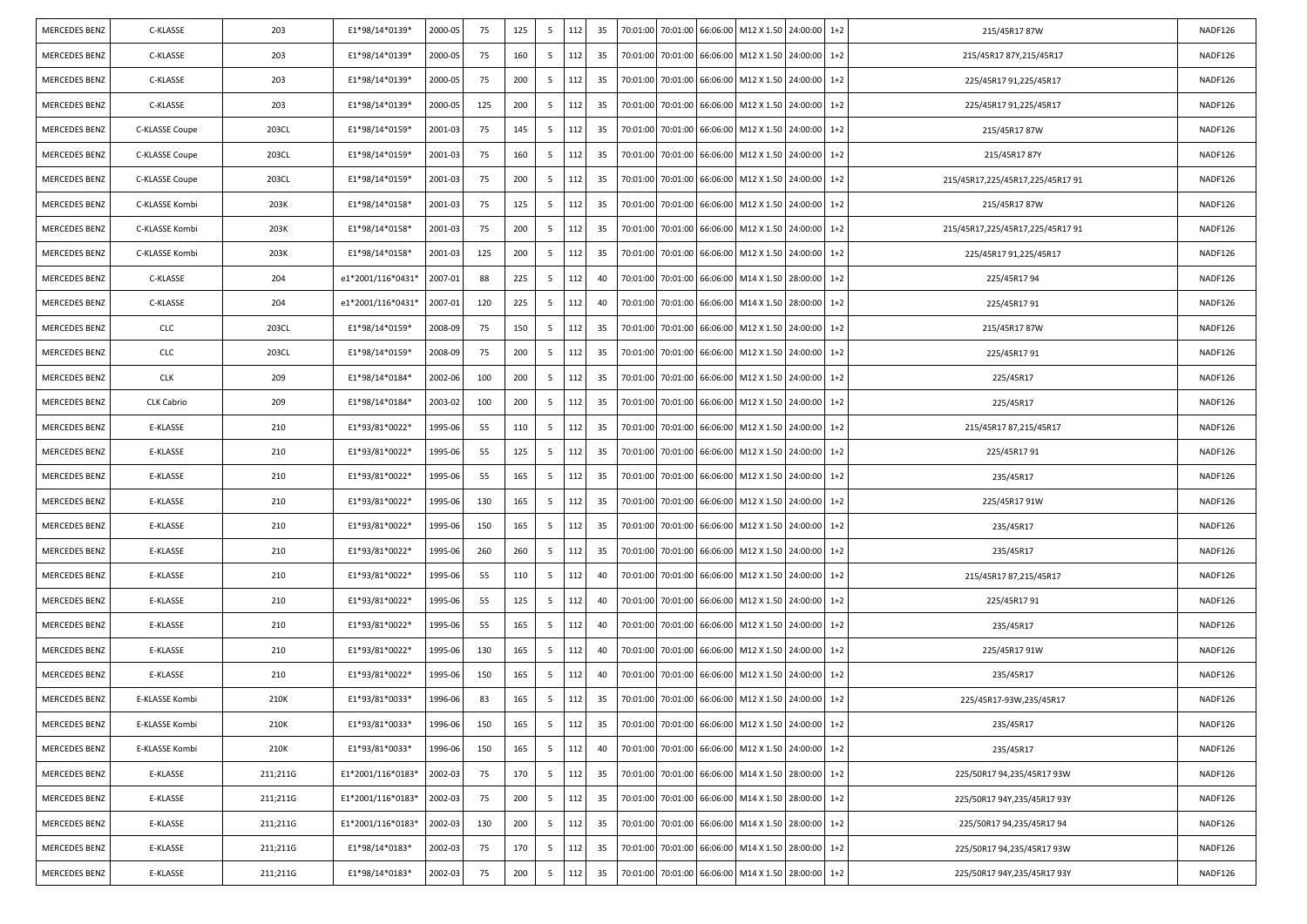| <b>MERCEDES BENZ</b> | E-KLASSE Kombi  | 211K             | e1*2001/116*0213* | 2003-03 | 100 | 135 | - 5             | 112 | 35 |          | 70:01:00 70:01:00 66:06:00 |                   | M14 X 1.50 28:00:00                                |          | $1+2$ | 225/50R17 94W,235/45R17 94W                                          | NADF126 |
|----------------------|-----------------|------------------|-------------------|---------|-----|-----|-----------------|-----|----|----------|----------------------------|-------------------|----------------------------------------------------|----------|-------|----------------------------------------------------------------------|---------|
| <b>MERCEDES BENZ</b> | E-KLASSE Kombi  | 211K             | e1*2001/116*0213* | 2003-03 | 100 | 200 | 5               | 112 | 35 | 70:01:00 | 70:01:00                   | 66:06:00          | M14 X 1.50                                         | 28:00:00 | $1+2$ | 245/45R1795                                                          | NADF126 |
| <b>MERCEDES BENZ</b> | E-KLASSE Kombi  | 211K             | E1*2001/116*0213* | 2003-03 | 130 | 130 | 5               | 112 | 35 | 70:01:00 | 70:01:00                   | 66:06:00          | M14 X 1.50                                         | 28:00:00 | $1+2$ | 225/50R17 94,235/45R17 94                                            | NADF126 |
| <b>MERCEDES BENZ</b> | E-KLASSE Kombi  | 211K             | E1*2001/116*0213* | 2003-03 | 130 | 200 | 5               | 112 | 35 | 70:01:00 | 70:01:00                   | 66:06:00          | M14 X 1.50                                         | 28:00:00 | $1+2$ | 225/50R17 98,235/45R17 97                                            | NADF126 |
| <b>MERCEDES BENZ</b> | E-KLASSE        | 212;212G         | E1*2001/116*0501* | 2009-03 | 100 | 150 | 5               | 112 | 40 | 70:01:00 | 70:01:00                   | 66:06:00          | M14 X 1.50                                         | 28:00:00 | $1+2$ | 235/45R17 94W                                                        | NADF126 |
| <b>MERCEDES BENZ</b> | E-KLASSE        | 212;212G         | E1*2001/116*0501* | 2009-03 | 100 | 225 | 5               | 112 | 40 | 70:01:00 | 70:01:00                   | 66:06:00          | M14 X 1.50                                         | 28:00:00 | $1+2$ | 235/45R1794Y                                                         | NADF126 |
| <b>MERCEDES BENZ</b> | E-KLASSE Kombi  | 212K             | E1*2007/46*0200*  | 2010-01 | 100 | 150 | 5               | 112 | 35 | 70:01:00 | 70:01:00                   | 66:06:00          | M14 X 1.50                                         | 28:00:00 | $1+2$ | 235/45R17 97Y                                                        | NADF126 |
| <b>MERCEDES BENZ</b> | E-KLASSE Kombi  | 212K             | E1*2007/46*0200*  | 2010-01 | 100 | 225 | 5               | 112 | 35 | 70:01:00 | 70:01:00                   | 66:06:00          | M14 X 1.50 28:00:00                                |          | $1+2$ | 235/45R1797                                                          | NADF126 |
| <b>MERCEDES BENZ</b> | E-KLASSE Kombi  | 212K             | E1*2007/46*0200*  | 2010-01 | 100 | 150 | 5               | 112 | 40 | 70:01:00 | 70:01:00                   | 66:06:00          | M14 X 1.50                                         | 28:00:00 | $1+2$ | 235/45R17 97Y                                                        | NADF126 |
| <b>MERCEDES BENZ</b> | E-KLASSE Kombi  | 212K             | E1*2007/46*0200*  | 2010-01 | 100 | 225 | 5               | 112 | 40 | 70:01:00 | 70:01:00                   | 66:06:00          | M14 X 1.50                                         | 28:00:00 | $1+2$ | 225/50R17 98Y,235/45R17 97,245/45R17 99                              | NADF126 |
| <b>MERCEDES BENZ</b> | E-KLASSE Cabrio | 207              | E1*2001/116*0502* | 2010-02 | 120 | 215 | 5               | 112 | 35 | 70:01:00 | 70:01:00                   | 66:06:00          | M14 X 1.50 28:00:00                                |          | $1+2$ | 235/45R1794                                                          | NADF126 |
| <b>MERCEDES BENZ</b> | E-KLASSE Cabrio | 207              | E1*2001/116*0502* | 2010-02 | 120 | 245 | 5               | 112 | 35 | 70:01:00 | 70:01:00                   | 66:06:00          | M14 X 1.50                                         | 28:00:00 | $1+2$ | 235/45R1797                                                          | NADF126 |
| <b>MERCEDES BENZ</b> | E-KLASSE Cabrio | 207              | E1*2001/116*0502* | 2010-02 | 120 | 215 | - 5             | 112 | 40 | 70:01:00 | 70:01:00                   | 66:06:00          | M14 X 1.50                                         | 28:00:00 | $1+2$ | 235/45R1794                                                          | NADF126 |
| <b>MERCEDES BENZ</b> | E-KLASSE Cabrio | 207              | E1*2001/116*0502* | 2010-02 | 120 | 245 | 5               | 112 | 40 | 70:01:00 | 70:01:00                   | 66:06:00          | M14 X 1.50 28:00:00                                |          | $1+2$ | 235/45R1797                                                          | NADF126 |
| <b>MERCEDES BENZ</b> | E-KLASSE Coupe  | 207              | E1*2001/116*0502* | 2009-06 | 120 | 215 | 5               | 112 | 35 | 70:01:00 | 70:01:00                   | 66:06:00          | M14 X 1.50                                         | 28:00:00 | $1+2$ | 205/50R17 93Y,215/45R17 91Y,215/50R17 91Y,225/45R17 91Y,235/45R17 94 | NADF126 |
| <b>MERCEDES BENZ</b> | E-KLASSE Coupe  | 207              | E1*2001/116*0502* | 2009-06 | 225 | 245 | 5               | 112 | 35 | 70:01:00 | 70:01:00                   | 66:06:00          | M14 X 1.50                                         | 28:00:00 | $1+2$ | 235/45R17 94                                                         | NADF126 |
| <b>MERCEDES BENZ</b> | E-KLASSE Coupe  | 207              | E1*2001/116*0502* | 2009-06 | 120 | 215 | 5               | 112 | 40 | 70:01:00 | 70:01:00                   | 66:06:00          | M14 X 1.50 28:00:00                                |          | $1+2$ | 205/50R17 93Y,225/45R17 91Y,235/45R17 94                             | NADF126 |
| <b>MERCEDES BENZ</b> | E-KLASSE Coupe  | 207              | E1*2001/116*0502* | 2009-06 | 225 | 245 | 5               | 112 | 40 | 70:01:00 | 70:01:00                   | 66:06:00          | M14 X 1.50                                         | 28:00:00 | $1+2$ | 235/45R1794                                                          | NADF126 |
| <b>MERCEDES BENZ</b> | E-KLASSE        | 212 (W213)       | E1*2001/116*0501* | 2016-03 | 110 | 190 | 5               | 112 | 40 | 70:01:00 | 70:01:00                   | 66:06:00          | M14 X 1.50                                         | 28:00:00 | $1+2$ | 215/55R17 98,225/50R17 98,225/55R17 97                               | NADF126 |
| <b>MERCEDES BENZ</b> | E-KLASSE Coupe  | R1EC             | E1*2007/46*1666*  | 2017-01 | 120 | 180 | 5               | 112 | 40 | 70:01:00 | 70:01:00                   | 66:06:00          | M14 X 1.50 28:00:00                                |          | $1+2$ | 225/50R17 93W,225/55R17 97W                                          | NADF126 |
| <b>MERCEDES BENZ</b> | E-KLASSE Kombi  | R1ES             | E1*2007/46*1560*  | 2016-09 | 110 | 190 | 5               | 112 | 40 | 70:01:00 | 70:01:00                   | 66:06:00          | M14 X 1.50                                         | 28:00:00 | $1+2$ | 225/50R17 98,225/55R17 101,225/55R17 97W                             | NADF126 |
| <b>MERCEDES BENZ</b> | GLA             | 245 G; 245 G AMG | E1*2001/116*0470* | 2014-01 | 80  | 155 | 5               | 112 | 35 | 70:01:00 | 70:01:00                   | 66:06:00          | M14 X 1.50                                         | 28:00:00 | $1+2$ | 215/60R1796                                                          | NADF126 |
| <b>MERCEDES BENZ</b> | GLA             | 245 G; 245 G AMG | E1*2001/116*0470* | 2014-01 | 80  | 155 | 5               | 112 | 40 | 70:01:00 | 70:01:00                   | 66:06:00          | M14 X 1.50                                         | 28:00:00 | $1+2$ | 215/60R17 96,225/55R17 97,225/60R17 99,235/55R17 99,235/60R17 102    | NADF126 |
| <b>MERCEDES BENZ</b> | <b>GLK</b>      | 204X             | E1*2001/116*0480* | 2008-11 | 100 | 225 | 5               | 112 | 40 | 70:01:00 | 70:01:00                   | 66:06:00          | M14 X 1.50                                         | 28:00:00 | $1+2$ | 235/55R17 99,235/60R17 102                                           | NADF126 |
| <b>MERCEDES BENZ</b> | GLC             | 204X             | E1*2001/116*0480* | 2015-09 | 100 | 190 | 5               | 112 | 35 | 70:01:00 | 70:01:00                   | 66:06:00          | M14 X 1.50                                         | 28:00:00 | $1+2$ | 235/65R17 104                                                        | NADF126 |
| <b>MERCEDES BENZ</b> | S-KLASSE        | 220              | E1*97/27*0099*    | 1998-10 | 180 | 225 | 5               | 112 | 35 | 70:01:00 | 70:01:00                   | 66:06:00          | M14 X 1.50 33:00:00                                |          | $1+2$ | 225/55R17                                                            | NADF126 |
| <b>MERCEDES BENZ</b> | S-KLASSE        | 220              | E1*97/27*0099*    | 1998-10 | 180 | 225 | 5               | 112 | 40 | 70:01:00 | 70:01:00                   | 66:06:00          | M14 X 1.50                                         | 33:00:00 | $1+2$ | 225/55R17,235/50R17 96Y                                              | NADF126 |
| <b>MERCEDES BENZ</b> | <b>SLK</b>      | 170              | E1*95/54*0039*    | 1996-04 | 100 | 142 | - 5             | 112 | 35 |          | 70:01:00 70:01:00 66:06:00 |                   | M12 X 1.50 24:00:00                                |          | $1+2$ | 215/45R1787                                                          | NADF126 |
| <b>MERCEDES BENZ</b> | <b>SLK</b>      | 170              | E1*95/54*0039*    | 1996-04 | 100 | 160 | $5\overline{)}$ | 112 | 35 |          |                            |                   | 70:01:00 70:01:00 66:06:00 M12 X 1.50 24:00:00 1+2 |          |       | 225/45R17                                                            | NADF126 |
| MERCEDES BENZ        | <b>SLK</b>      | 170              | E1*95/54*0039*    | 1996-04 | 260 | 260 | 5 <sub>5</sub>  | 112 | 35 |          | 70:01:00 70:01:00 66:06:00 |                   | M12 X 1.50 24:00:00 1+2                            |          |       | 205/50R17,215/45R17,225/45R17                                        | NADF126 |
| MERCEDES BENZ        | <b>SLK</b>      | 171              | e1*2001/116*0262* | 2004-03 | 120 | 225 | 5               | 112 | 35 | 70:01:00 | 70:01:00                   | 66:06:00          | M12 X 1.50 24:00:00                                |          | $1+2$ | 205/50R17 89,215/45R17 87W,225/45R17 90,225/45R17                    | NADF126 |
| <b>MERCEDES BENZ</b> | SLK/SLC         | 172              | E1*2007/46*0548*  | 2011-02 | 115 | 225 | 5               | 112 | 35 | 70:01:00 |                            | 70:01:00 66:06:00 | M14 X 1.50 28:00:00 1+2                            |          |       | 205/50R17 89,215/45R17 87,225/45R17 91                               | NADF126 |
| <b>MERCEDES BENZ</b> | SLK/SLC         | 172              | E1*2007/46*0548*  | 2011-02 | 115 | 225 | $5\overline{)}$ | 112 | 40 | 70:01:00 |                            | 70:01:00 66:06:00 | M14 X 1.50 28:00:00 1+2                            |          |       | 205/50R17 89,215/45R17 87,225/45R17 91,235/45R17 94                  | NADF126 |
| OPEL                 | ADAM            | $S-D$            | E1*2001/116*0379* | 2015-01 | 110 | 110 | 5               | 112 | 40 | 70:01:00 | 70:01:00                   | 65:01:00          | M12 X 1.50 30:00:00                                |          | $1+2$ | 205/45R17 84,215/40R17 83,215/45R17 87                               | NADF126 |
| OPEL                 | ASTRA H         | A-H;GMIH         | E1*2001/116*0261* | 2004-03 | 55  | 132 | 5               | 112 | 35 | 70:01:00 |                            | 70:01:00 65:01:00 | M12 X 1.50 30:00:00                                |          | $1+2$ | 215/45R1787                                                          | NADF126 |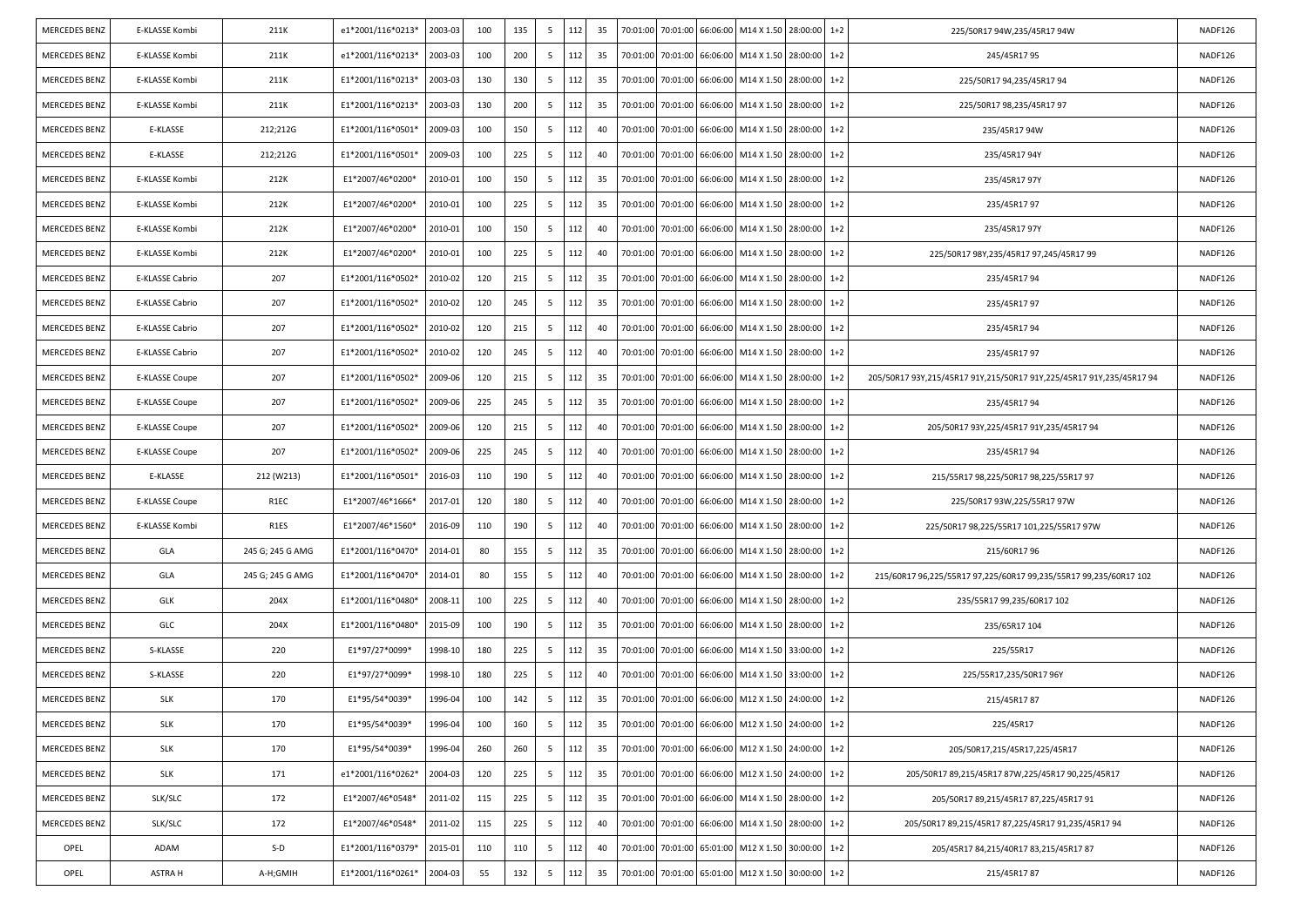| OPEL | ASTRA H                | A-H;GMIH          | E1*2001/116*0261* | 2004-03 | 55  | 147 | 5   | 112 | 35 |          |          |                   | 70:01:00 70:01:00 65:01:00 M12 X 1.50 30:00:00 1+2 |          |       | 215/45R17,225/45R17 90                              | NADF126 |
|------|------------------------|-------------------|-------------------|---------|-----|-----|-----|-----|----|----------|----------|-------------------|----------------------------------------------------|----------|-------|-----------------------------------------------------|---------|
| OPEL | ASTRA H                | A-H;GMIH          | E1*2007/46*0344*  | 2004-03 | 55  | 132 | - 5 | 112 | 35 | 70:01:00 |          |                   | 70:01:00 65:01:00 M12 X 1.50 30:00:00              |          | $1+2$ | 215/45R1787                                         | NADF126 |
| OPEL | ASTRA H                | A-H;GMIH          | E1*2007/46*0344*  | 2004-03 | 55  | 147 | 5   | 112 | 35 | 70:01:00 |          |                   | 70:01:00 65:01:00 M12 X 1.50 30:00:00              |          | $1+2$ | 215/45R17,225/45R17 90                              | NADF126 |
| OPEL | <b>ASTRA H</b>         | A-H;GMIH          | E1*2001/116*0261* | 2004-03 | 55  | 132 | 5   | 112 | 40 | 70:01:00 |          |                   | 70:01:00 65:01:00 M12 X 1.50 30:00:00              |          | $1+2$ | 215/45R1787                                         | NADF126 |
| OPEL | ASTRA H                | A-H;GMIH          | E1*2001/116*0261* | 2004-03 | 55  | 147 | 5   | 112 | 40 | 70:01:00 |          |                   | 70:01:00 65:01:00 M12 X 1.50 30:00:00              |          | $1+2$ | 215/45R1791                                         | NADF126 |
| OPEL | ASTRA H                | A-H;GMIH          | E1*2007/46*0344*  | 2004-03 | 55  | 132 | 5   | 112 | 40 | 70:01:00 |          |                   | 70:01:00 65:01:00 M12 X 1.50                       | 30:00:00 | $1+2$ | 215/45R1787                                         | NADF126 |
| OPEL | ASTRA H                | A-H;GMIH          | E1*2007/46*0344*  | 2004-03 | 55  | 147 | 5   | 112 | 40 | 70:01:00 |          |                   | 70:01:00 65:01:00 M12 X 1.50 30:00:00              |          | $1+2$ | 215/45R1791                                         | NADF126 |
| OPEL | ASTRA H Cabrio         | A-H/C             | e4*2001/116*0094* | 2005-09 | 55  | 92  | 5   | 112 | 35 | 70:01:00 |          |                   | 70:01:00 65:01:00 M12 X 1.50 30:00:00              |          | $1+2$ | 215/45R1787                                         | NADF126 |
| OPEL | <b>ASTRA H Cabrio</b>  | $A-H/C$           | e4*2001/116*0094* | 2005-09 | 55  | 147 | 5   | 112 | 35 | 70:01:00 |          |                   | 70:01:00 65:01:00 M12 X 1.50                       | 30:00:00 | $1+2$ | 215/45R17 91,215/45R17,225/45R17 90                 | NADF126 |
| OPEL | ASTRA H Cabrio         | A-H/C             | e4*2001/116*0094* | 2005-09 | 55  | 92  | 5   | 112 | 40 | 70:01:00 |          |                   | 70:01:00 65:01:00 M12 X 1.50 30:00:00              |          | $1+2$ | 215/45R1787                                         | NADF126 |
| OPEL | ASTRA H Cabrio         | A-H/C             | e4*2001/116*0094* | 2005-09 | 55  | 147 | 5   | 112 | 40 | 70:01:00 |          |                   | 70:01:00 65:01:00 M12 X 1.50                       | 30:00:00 | $1+2$ | 215/45R1791                                         | NADF126 |
| OPEL | <b>ASTRA H Caravan</b> | A-H/SW;GMIH;GMIJ  | E1*2001/116*0293* | 2004-08 | 55  | 132 | 5   | 112 | 35 | 70:01:00 |          |                   | 70:01:00 65:01:00 M12 X 1.50                       | 30:00:00 | $1+2$ | 215/45R1787                                         | NADF126 |
| OPEL | ASTRA H Caravan        | A-H/SW;GMIH;GMIJ  | E1*2001/116*0293* | 2004-08 | 55  | 147 | 5   | 112 | 35 | 70:01:00 |          |                   | 70:01:00 65:01:00 M12 X 1.50                       | 30:00:00 | $1+2$ | 215/45R17,225/45R17 90                              | NADF126 |
| OPEL | <b>ASTRA H Caravan</b> | A-H/SW;GMIH;GMIJ  | E1*2007/46*0341*  | 2004-08 | 55  | 132 | 5   | 112 | 35 | 70:01:00 |          |                   | 70:01:00 65:01:00 M12 X 1.50                       | 30:00:00 | $1+2$ | 215/45R1787                                         | NADF126 |
| OPEL | ASTRA H Caravan        | A-H/SW;GMIH;GMIJ  | E1*2007/46*0341*  | 2004-08 | -55 | 147 | 5   | 112 | 35 | 70:01:00 |          |                   | 70:01:00 65:01:00 M12 X 1.50                       | 30:00:00 | $1+2$ | 215/45R17,225/45R17 90                              | NADF126 |
| OPEL | ASTRA H Caravan        | A-H/SW;GMIH;GMIJ  | E1*2001/116*0293* | 2004-08 | 55  | 132 | 5   | 112 | 40 | 70:01:00 |          |                   | 70:01:00 65:01:00 M12 X 1.50                       | 30:00:00 | $1+2$ | 215/45R1787                                         | NADF126 |
| OPEL | <b>ASTRA H Caravan</b> | A-H/SW;GMIH;GMIJ  | E1*2001/116*0293* | 2004-08 | 55  | 147 | 5   | 112 | 40 | 70:01:00 |          |                   | 70:01:00 65:01:00 M12 X 1.50                       | 30:00:00 | $1+2$ | 215/45R1791                                         | NADF126 |
| OPEL | ASTRA H Caravan        | A-H/SW;GMIH;GMIJ  | E1*2007/46*0341*  | 2004-08 | 55  | 132 | 5   | 112 | 40 | 70:01:00 |          |                   | 70:01:00 65:01:00 M12 X 1.50 30:00:00              |          | $1+2$ | 215/45R1787                                         | NADF126 |
| OPEL | ASTRA H Caravan        | A-H/SW;GMIH;GMIJ  | E1*2007/46*0341*  | 2004-08 | 55  | 147 | 5   | 112 | 40 | 70:01:00 |          |                   | 70:01:00 65:01:00 M12 X 1.50                       | 30:00:00 | $1+2$ | 215/45R1791                                         | NADF126 |
| OPEL | ASTRA H GTC            | A-H/C             | e4*2001/116*0094* | 2005-03 | 55  | 92  | 5   | 112 | 35 | 70:01:00 |          |                   | 70:01:00 65:01:00 M12 X 1.50                       | 30:00:00 | $1+2$ | 215/45R1787                                         | NADF126 |
| OPEL | ASTRA H GTC            | A-H/C             | e4*2001/116*0094* | 2005-03 | 55  | 147 | 5   | 112 | 35 | 70:01:00 |          |                   | 70:01:00 65:01:00 M12 X 1.50 30:00:00              |          | $1+2$ | 215/45R17 91,215/45R17,225/45R17 90                 | NADF126 |
| OPEL | ASTRA H GTC            | A-H/C             | e4*2001/116*0094* | 2005-03 | 177 | 177 | 5   | 112 | 35 | 70:01:00 |          |                   | 70:01:00 65:01:00 M12 X 1.50                       | 30:00:00 | $1+2$ | 215/45R17 87H M+S                                   | NADF126 |
| OPEL | ASTRA H GTC            | A-H/C             | e4*2001/116*0094* | 2005-03 | 55  | 92  | 5   | 112 | 40 | 70:01:00 |          |                   | 70:01:00 65:01:00 M12 X 1.50                       | 30:00:00 | $1+2$ | 215/45R1787                                         | NADF126 |
| OPEL | ASTRA H GTC            | A-H/C             | e4*2001/116*0094* | 2005-03 | 55  | 147 | 5   | 112 | 40 | 70:01:00 |          |                   | 70:01:00 65:01:00 M12 X 1.50 30:00:00              |          | $1+2$ | 215/45R1791                                         | NADF126 |
| OPEL | ASTRA H GTC            | A-H/C             | e4*2001/116*0094* | 2005-03 | 177 | 177 | 5   | 112 | 40 | 70:01:00 |          |                   | 70:01:00 65:01:00 M12 X 1.50                       | 30:00:00 | $1+2$ | 215/45R17 87H M+S                                   | NADF126 |
| OPEL | CORSA D                | $S-D$             | e1*2001/116*0379* | 2006-07 | 141 | 141 | 5   | 112 | 40 | 70:01:00 |          |                   | 70:01:00 65:01:00 M12 X 1.50                       | 30:00:00 | $1+2$ | 205/45R17 M+S                                       | NADF126 |
| OPEL | MERIVA B/MERIVA B Van  | S-D MONOCAB B,S-D | E4*2007/46*0165*  | 2010-06 | 55  | 103 | 5   | 112 | 35 | 70:01:00 |          |                   | 70:01:00 65:01:00 M12 X 1.50 30:00:00              |          | $1+2$ | 205/50R17 89,215/45R17 87,215/45R17 91,225/45R17 91 | NADF126 |
| OPEL | MERIVA B/MERIVA B Van  | S-D MONOCAB B,S-D | E4*2007/46*0271*  | 2010-06 | 55  | 103 | 5   | 112 | 35 |          |          |                   | 70:01:00 70:01:00 65:01:00 M12 X 1.50 30:00:00     |          | $1+2$ | 205/50R17 89,215/45R17 87,215/45R17 91,225/45R17 91 | NADF126 |
| OPEL | OMEGA B                | OMEGA-B;V94       | E1*96/79*0077*    | 1994-03 | 74  | 100 | 5   | 112 | 35 |          |          |                   | 70:01:00 70:01:00 65:01:00 M12 X 1.50 30:00:00 1+2 |          |       | 225/45R17-90,235/40R17-90                           | NADF126 |
| OPEL | OMEGA B                | OMEGA-B;V94       | E1*96/79*0077*    | 1994-03 | 74  | 125 | 5   | 112 | 35 | 70:01:00 |          |                   | 70:01:00 65:01:00 M12 X 1.50 30:00:00              |          | $1+2$ | 225/45R17-90W,235/40R17-90W                         | NADF126 |
| OPEL | OMEGA B                | OMEGA-B;V94       | E1*96/79*0077*    | 1994-03 | 74  | 155 | 5   | 112 | 35 | 70:01:00 |          |                   | 70:01:00 65:01:00 M12 X 1.50 30:00:00              |          | $1+2$ | 225/45R17-90Y,235/40R17-90Y,235/45R17-93            | NADF126 |
| OPEL | OMEGA B                | OMEGA-B;V94       | E1*98/14*0077*    | 1994-03 | 74  | 100 | 5   | 112 | 35 | 70:01:00 |          |                   | 70:01:00 65:01:00 M12 X 1.50 30:00:00              |          | $1+2$ | 225/45R17-90,235/40R17-90                           | NADF126 |
| OPEL | OMEGA B                | OMEGA-B;V94       | E1*98/14*0077*    | 1994-03 | 74  | 106 | 5   | 112 | 35 | 70:01:00 |          | 70:01:00 65:01:00 | M12 X 1.50 30:00:00                                |          | $1+2$ | 225/45R1791                                         | NADF126 |
| OPEL | OMEGA B                | OMEGA-B;V94       | E1*98/14*0077*    | 1994-03 | 74  | 125 | 5   | 112 | 35 | 70:01:00 | 70:01:00 | 65:01:00          | M12 X 1.50                                         | 30:00:00 | $1+2$ | 225/45R17-90W,235/40R17-90W                         | NADF126 |
| OPEL | OMEGA B                | OMEGA-B;V94       | E1*98/14*0077*    | 1994-03 | 74  | 155 | 5   | 112 | 35 |          |          |                   | 70:01:00 70:01:00 65:01:00 M12 X 1.50 30:00:00     |          | $1+2$ | 225/45R17-90Y,235/40R17-90Y,235/45R17-93            | NADF126 |
|      |                        |                   |                   |         |     |     |     |     |    |          |          |                   |                                                    |          |       |                                                     |         |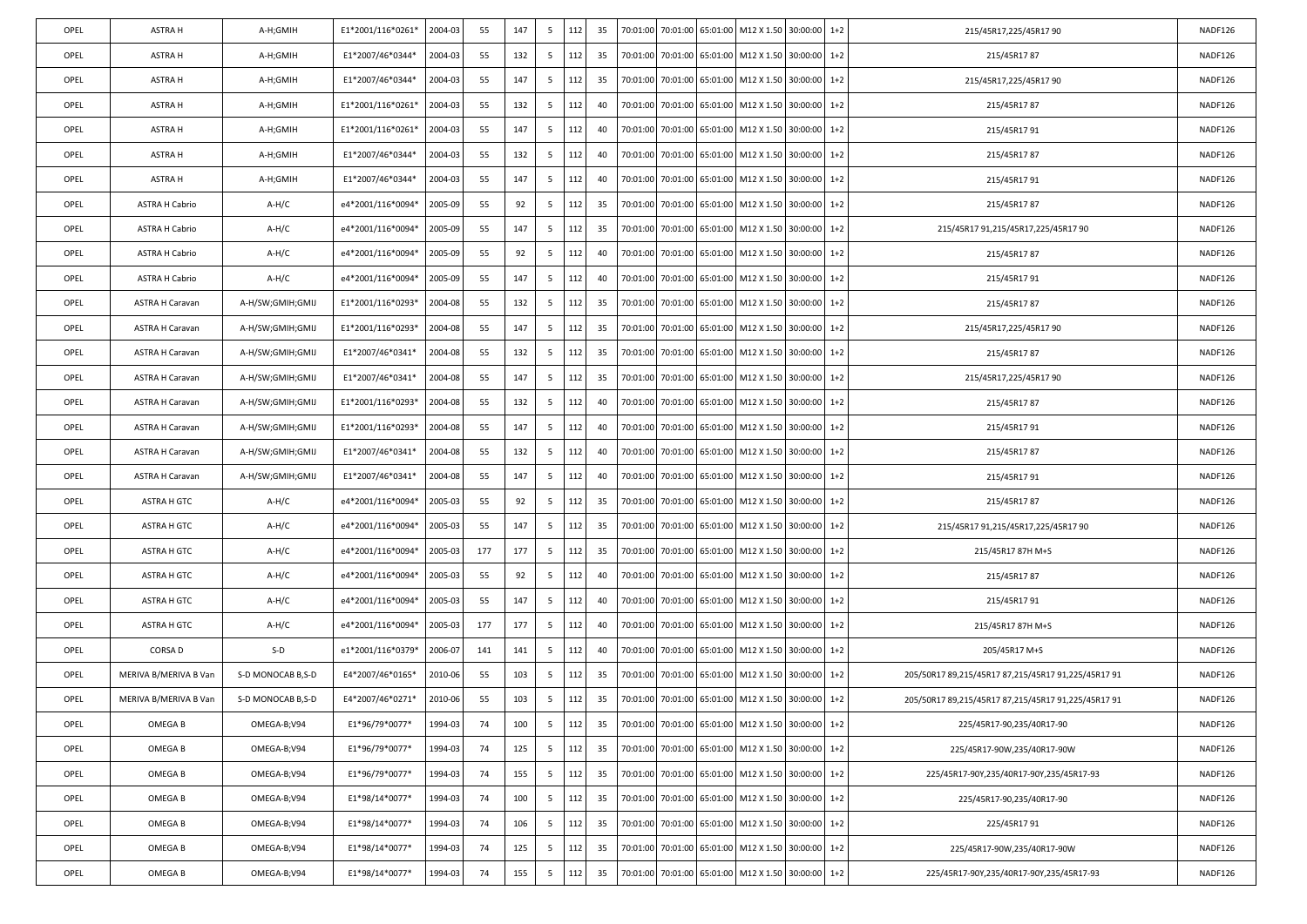| OPEL | OMEGA B         | OMEGA-B;V94         | E1*98/14*0077*    | 1994-03 | 74  | 160 | 5 | 112 | 35 | 70:01:00 |          |                   | 70:01:00 65:01:00 M12 X 1.50 30:00:00              |          | $1+2$ | 225/45R17 91W              | NADF126 |
|------|-----------------|---------------------|-------------------|---------|-----|-----|---|-----|----|----------|----------|-------------------|----------------------------------------------------|----------|-------|----------------------------|---------|
| OPEL | OMEGA B         | OMEGA-B;V94         | E1*96/79*0077*    | 1994-03 | 74  | 100 | 5 | 112 | 40 | 70:01:00 | 70:01:00 | 65:01:00          | M12 X 1.50 30:00:00                                |          | $1+2$ | 225/45R17-90               | NADF126 |
| OPEL | OMEGA B         | OMEGA-B;V94         | E1*96/79*0077*    | 1994-03 | -74 | 125 | 5 | 112 | 40 | 70:01:00 | 70:01:00 |                   | 65:01:00 M12 X 1.50                                | 30:00:00 | $1+2$ | 225/45R17-90W              | NADF126 |
| OPEL | OMEGA B         | OMEGA-B;V94         | E1*96/79*0077*    | 1994-03 | 74  | 155 | 5 | 112 | 40 | 70:01:00 | 70:01:00 |                   | 65:01:00 M12 X 1.50 30:00:00                       |          | $1+2$ | 225/45R17-90Y              | NADF126 |
| OPEL | OMEGA B         | OMEGA-B;V94         | E1*98/14*0077*    | 1994-03 | 74  | 100 | 5 | 112 | 40 | 70:01:00 | 70:01:00 | 65:01:00          | M12 X 1.50 30:00:00                                |          | $1+2$ | 225/45R17-90               | NADF126 |
| OPEL | OMEGA B         | OMEGA-B;V94         | E1*98/14*0077*    | 1994-03 | -74 | 106 | 5 | 112 | 40 | 70:01:00 | 70:01:00 | 65:01:00          | M12 X 1.50                                         | 30:00:00 | $1+2$ | 225/45R1791                | NADF126 |
| OPEL | OMEGA B         | OMEGA-B;V94         | E1*98/14*0077*    | 1994-03 | 74  | 125 | 5 | 112 | 40 | 70:01:00 | 70:01:00 | 65:01:00          | M12 X 1.50 30:00:00                                |          | $1+2$ | 225/45R17-90W              | NADF126 |
| OPEL | OMEGA B         | OMEGA-B;V94         | E1*98/14*0077*    | 1994-03 | 74  | 155 | 5 | 112 | 40 | 70:01:00 | 70:01:00 | 65:01:00          | M12 X 1.50 30:00:00                                |          | $1+2$ | 225/45R17-90Y              | NADF126 |
| OPEL | OMEGA B         | OMEGA-B;V94         | E1*98/14*0077*    | 1994-03 | 74  | 160 | 5 | 112 | 40 | 70:01:00 | 70:01:00 |                   | 65:01:00 M12 X 1.50                                | 30:00:00 | $1+2$ | 225/45R17 91W              | NADF126 |
| OPEL | OMEGA B         | OMEGA-B;V94         | G684              | 1994-03 | 74  | 100 | 5 | 112 | 40 | 70:01:00 | 70:01:00 |                   | 65:01:00 M12 X 1.50 30:00:00                       |          | $1+2$ | 225/45R17-90               | NADF126 |
| OPEL | OMEGA B         | OMEGA-B;V94         | G684              | 1994-03 | 74  | 125 | 5 | 112 | 40 | 70:01:00 | 70:01:00 | 65:01:00          | M12 X 1.50 30:00:00                                |          | $1+2$ | 225/45R17-90W              | NADF126 |
| OPEL | OMEGA B         | OMEGA-B;V94         | G684              | 1994-03 | -74 | 155 | 5 | 112 | 40 | 70:01:00 | 70:01:00 | 65:01:00          | M12 X 1.50                                         | 30:00:00 | $1+2$ | 225/45R17-90Y              | NADF126 |
| OPEL | OMEGA B Caravan | OMEGA-B-CARAVAN;V9  | E1*96/79*0078*    | 1994-03 | 74  | 100 | 5 | 112 | 35 | 70:01:00 | 70:01:00 | 65:01:00          | M12 X 1.50 30:00:00                                |          | $1+2$ | 235/45R1793                | NADF126 |
| OPEL | OMEGA B Caravan | OMEGA-B-CARAVAN;V9  | E1*96/79*0078*    | 1994-03 | 74  | 106 | 5 | 112 | 35 | 70:01:00 | 70:01:00 | 65:01:00          | M12 X 1.50 30:00:00                                |          | $1+2$ | 225/45R1791                | NADF126 |
| OPEL | OMEGA B Caravan | OMEGA-B-CARAVAN;V9  | E1*96/79*0078*    | 1994-03 | -74 | 155 | 5 | 112 | 35 | 70:01:00 | 70:01:00 | 65:01:00          | M12 X 1.50                                         | 30:00:00 | $1+2$ | 225/45R17 91,235/45R17 94  | NADF126 |
| OPEL | OMEGA B Caravan | OMEGA-B-CARAVAN;V9  | E1*98/14*0078*    | 1994-03 | 74  | 100 | 5 | 112 | 35 | 70:01:00 | 70:01:00 | 65:01:00          | M12 X 1.50 30:00:00                                |          | $1+2$ | 235/45R1793                | NADF126 |
| OPEL | OMEGA B Caravan | OMEGA-B-CARAVAN;V9  | E1*98/14*0078*    | 1994-03 | 74  | 106 | 5 | 112 | 35 | 70:01:00 | 70:01:00 | 65:01:00          | M12 X 1.50 30:00:00                                |          | $1+2$ | 225/45R17 91,225/45R17 91W | NADF126 |
| OPEL | OMEGA B Caravan | OMEGA-B-CARAVAN;V9  | E1*98/14*0078*    | 1994-03 | 74  | 155 | 5 | 112 | 35 | 70:01:00 | 70:01:00 | 65:01:00          | M12 X 1.50                                         | 30:00:00 | $1+2$ | 225/45R17 91,235/45R17 94  | NADF126 |
| OPEL | OMEGA B Caravan | OMEGA-B-CARAVAN;V9  | E1*98/14*0078*    | 1994-03 | 74  | 160 | 5 | 112 | 35 | 70:01:00 | 70:01:00 | 65:01:00          | M12 X 1.50 30:00:00                                |          | $1+2$ | 225/45R17 91W              | NADF126 |
| OPEL | OMEGA B Caravan | OMEGA-B-CARAVAN;V9  | E1*96/79*0078*    | 1994-03 | 74  | 106 | 5 | 112 | 40 | 70:01:00 | 70:01:00 | 65:01:00          | M12 X 1.50 30:00:00                                |          | $1+2$ | 225/45R1791                | NADF126 |
| OPEL | OMEGA B Caravan | OMEGA-B-CARAVAN;V9  | E1*96/79*0078*    | 1994-03 | 74  | 155 | 5 | 112 | 40 | 70:01:00 | 70:01:00 | 65:01:00          | M12 X 1.50                                         | 30:00:00 | $1+2$ | 225/45R1791                | NADF126 |
| OPEL | OMEGA B Caravan | OMEGA-B-CARAVAN;V9  | E1*98/14*0078*    | 1994-03 | 74  | 106 | 5 | 112 | 40 | 70:01:00 | 70:01:00 | 65:01:00          | M12 X 1.50 30:00:00                                |          | $1+2$ | 225/45R17 91,225/45R17 91W | NADF126 |
| OPEL | OMEGA B Caravan | OMEGA-B-CARAVAN;V9  | E1*98/14*0078*    | 1994-03 | 74  | 155 | 5 | 112 | 40 | 70:01:00 | 70:01:00 | 65:01:00          | M12 X 1.50 30:00:00                                |          | $1+2$ | 225/45R1791                | NADF126 |
| OPEL | OMEGA B Caravan | OMEGA-B-CARAVAN;V9  | E1*98/14*0078*    | 1994-03 | 74  | 160 | 5 | 112 | 40 | 70:01:00 | 70:01:00 |                   | 65:01:00 M12 X 1.50                                | 30:00:00 | $1+2$ | 225/45R17 91W              | NADF126 |
| OPEL | OMEGA B Caravan | OMEGA-B-CARAVAN;V9  | G685              | 1994-03 | 85  | 100 | 5 | 112 | 40 | 70:01:00 | 70:01:00 | 65:01:00          | M12 X 1.50                                         | 30:00:00 | $1+2$ | 225/45R1791                | NADF126 |
| OPEL | SIGNUM          | VECTRA; VECTRA(SIGN | E1*2001/116*0214* | 2003-05 | 74  | 155 | 5 | 112 | 35 | 70:01:00 | 70:01:00 | 65:01:00          | M12 X 1.50 30:00:00                                |          | $1+2$ | 225/45R17 91W              | NADF126 |
| OPEL | SIGNUM          | VECTRA; VECTRA(SIGN | E1*2001/116*0291* | 2003-05 | 74  | 155 | 5 | 112 | 35 | 70:01:00 | 70:01:00 | 65:01:00          | M12 X 1.50                                         | 30:00:00 | $1+2$ | 225/45R17 91W              | NADF126 |
| OPEL | SIGNUM          | VECTRA; VECTRA(SIGN | e1*2001/116*0291* | 2003-05 | 169 | 184 | 5 | 112 | 35 | 70:01:00 |          |                   | 70:01:00 65:01:00 M12 X 1.50 30:00:00              |          | $1+2$ | 225/45R17                  | NADF126 |
| OPEL | SIGNUM          | VECTRA; VECTRA(SIGN | E1*2001/116*0214* | 2003-05 | 74  | 155 | 5 | 112 | 40 |          |          |                   | 70:01:00 70:01:00 65:01:00 M12 X 1.50 30:00:00 1+2 |          |       | 215/50R17,225/45R17 91W    | NADF126 |
| OPEL | SIGNUM          | VECTRA; VECTRA(SIGN | E1*2001/116*0291* | 2003-05 | 74  | 155 | 5 | 112 | 40 |          |          |                   | 70:01:00 70:01:00 65:01:00 M12 X 1.50 30:00:00     |          | $1+2$ | 225/45R17 91W              | NADF126 |
| OPEL | SIGNUM          | VECTRA; VECTRA(SIGN | E1*2001/116*0291* | 2003-05 | 74  | 184 | 5 | 112 | 40 | 70:01:00 | 70:01:00 | 65:01:00          | M12 X 1.50 30:00:00                                |          | $1+2$ | 215/50R17                  | NADF126 |
| OPEL | SIGNUM          | VECTRA; VECTRA(SIGN | e1*2001/116*0291* | 2003-05 | 169 | 184 | 5 | 112 | 40 | 70:01:00 |          |                   | 70:01:00 65:01:00 M12 X 1.50 30:00:00              |          | $1+2$ | 225/45R17                  | NADF126 |
| OPEL | <b>VECTRA C</b> | VECTRA/LIM;Z02/Z18  | E1*2001/116*0290* | 2002-04 | 74  | 90  | 5 | 112 | 40 | 70:01:00 |          |                   | 70:01:00 65:01:00 M12 X 1.50 30:00:00              |          | $1+2$ | 215/45R1787                | NADF126 |
| OPEL | <b>VECTRA C</b> | VECTRA/LIM;Z02/Z18  | E1*2001/116*0290* | 2002-04 | 74  | 184 | 5 | 112 | 40 | 70:01:00 | 70:01:00 | 65:01:00          | M12 X 1.50                                         | 30:00:00 | $1+2$ | 215/50R17                  | NADF126 |
| OPEL | <b>VECTRA C</b> | VECTRA/LIM;Z02/Z18  | E1*2001/116*0290* | 2002-04 | 74  | 206 | 5 | 112 | 40 | 70:01:00 |          | 70:01:00 65:01:00 | M12 X 1.50                                         | 30:00:00 | $1+2$ | 225/45R17 91W,225/45R17    | NADF126 |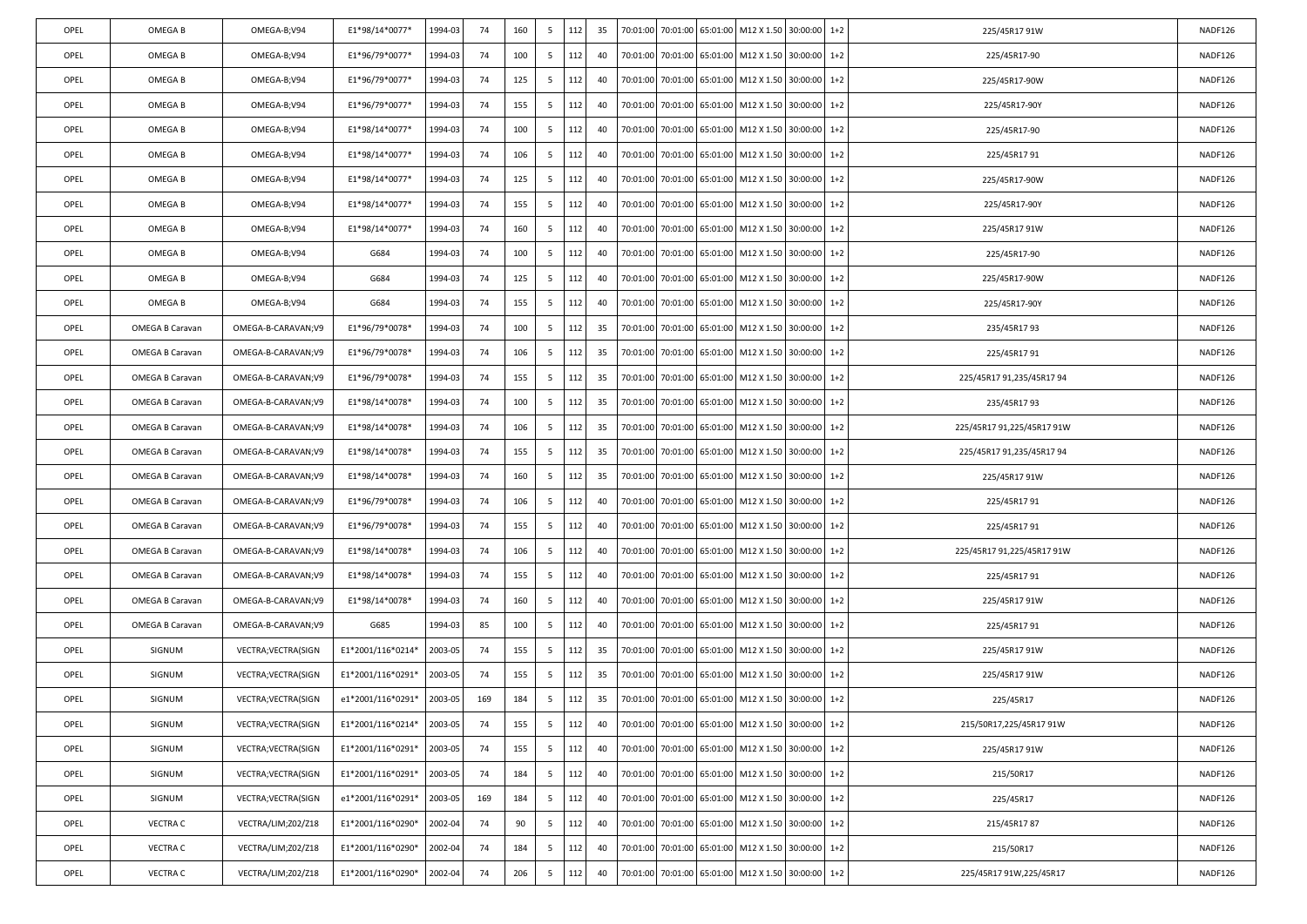| OPEL | <b>VECTRA C</b>   | VECTRA/LIM;Z02/Z18 | E1*98/14*0187*    | 2002-04 | 74  | 90  | 5  | 112 | 40 |          |          |                   | 70:01:00 70:01:00 65:01:00 M12 X 1.50 30:00:00 1+2 |                |         | 215/45R1787                                                        | NADF126 |
|------|-------------------|--------------------|-------------------|---------|-----|-----|----|-----|----|----------|----------|-------------------|----------------------------------------------------|----------------|---------|--------------------------------------------------------------------|---------|
| OPEL | VECTRA C          | VECTRA/LIM;Z02/Z18 | E1*98/14*0187*    | 2002-04 | 74  | 155 | 5  | 112 | 40 | 70:01:00 |          | 70:01:00 65:01:00 | M12 X 1.50                                         | 30:00:00       | $1 + 2$ | 215/50R17,225/45R17 91W                                            | NADF126 |
| OPEL | VECTRA C 4-door   | VECTRA/LIM;Z02/Z18 | E1*2001/116*0290* | 2002-04 | 74  | 90  | 5  | 112 | 40 | 70:01:00 | 70:01:00 | 65:01:00          | M12 X 1.50                                         | 30:00:00       | $1+2$   | 215/45R1787                                                        | NADF126 |
| OPEL | VECTRA C 4-door   | VECTRA/LIM;Z02/Z18 | E1*2001/116*0290* | 2002-04 | 74  | 184 | 5  | 112 | 40 | 70:01:00 | 70:01:00 | 65:01:00          | M12 X 1.50                                         | 30:00:00       | $1+2$   | 215/50R17                                                          | NADF126 |
| OPEL | VECTRA C 4-door   | VECTRA/LIM;Z02/Z18 | E1*2001/116*0290* | 2002-04 | 74  | 206 | 5  | 112 | 40 | 70:01:00 | 70:01:00 | 65:01:00          | M12 X 1.50                                         | 30:00:00 1+2   |         | 225/45R17 91W,225/45R17                                            | NADF126 |
| OPEL | VECTRA C 4-door   | VECTRA/LIM;Z02/Z18 | E1*98/14*0187*    | 2002-04 | 74  | 90  | 5  | 112 | 40 | 70:01:00 | 70:01:00 | 65:01:00          | M12 X 1.50                                         | 30:00:00       | $1+2$   | 215/45R1787                                                        | NADF126 |
| OPEL | VECTRA C 4-door   | VECTRA/LIM;Z02/Z18 | E1*98/14*0187*    | 2002-04 | 74  | 155 | 5  | 112 | 40 | 70:01:00 | 70:01:00 | 65:01:00          | M12 X 1.50                                         | 30:00:00       | $1+2$   | 215/50R17,225/45R17 91W                                            | NADF126 |
| OPEL | VECTRA C Caravan  | VECTRA/SW;Z-C/SW   | e1*2001/116*0238* | 2003-10 | 74  | 155 | 5  | 112 | 35 | 70:01:00 | 70:01:00 | 65:01:00          | M12 X 1.50                                         | $30:00:00$ 1+2 |         | 225/45R17 91W                                                      | NADF126 |
| OPEL | VECTRA C Caravan  | VECTRA/SW;Z-C/SW   | E1*2001/116*0292* | 2003-10 | 74  | 155 | 5  | 112 | 35 | 70:01:00 | 70:01:00 | 65:01:00          | M12 X 1.50                                         | 30:00:00       | $1+2$   | 225/45R17 91W                                                      | NADF126 |
| OPEL | VECTRA C Caravan  | VECTRA/SW;Z-C/SW   | E1*2001/116*0292* | 2003-10 | 74  | 206 | 5  | 112 | 35 | 70:01:00 | 70:01:00 | 65:01:00          | M12 X 1.50                                         | 30:00:00       | $1+2$   | 225/45R17                                                          | NADF126 |
| OPEL | VECTRA C Caravan  | VECTRA/SW;Z-C/SW   | e1*2001/116*0238* | 2003-10 | 74  | 155 | 5  | 112 | 40 | 70:01:00 | 70:01:00 | 65:01:00          | M12 X 1.50                                         | 30:00:00 1+2   |         | 215/50R17,225/45R17                                                | NADF126 |
| OPEL | VECTRA C Caravan  | VECTRA/SW;Z-C/SW   | E1*2001/116*0292* | 2003-10 | 74  | 184 | 5  | 112 | 40 | 70:01:00 | 70:01:00 | 65:01:00          | M12 X 1.50                                         | 30:00:00       | $1+2$   | 215/50R17                                                          | NADF126 |
| OPEL | VECTRA C Caravan  | VECTRA/SW;Z-C/SW   | E1*2001/116*0292* | 2003-10 | 74  | 206 | 5  | 112 | 40 | 70:01:00 |          | 70:01:00 65:01:00 | M12 X 1.50                                         | 30:00:00       | $1+2$   | 225/45R17                                                          | NADF126 |
| OPEL | ZAFIRA/ZAFIRA Van | A-H/MONOCAB;A-H/MO | e1*2001/116*0325* | 2005-07 | 74  | 147 | 5  | 112 | 35 | 70:01:00 | 70:01:00 | 65:01:00          | M12 X 1.50                                         | 30:00:00       | $1 + 2$ | 205/50R17 89W,205/50R17 93,215/45R17 91W,225/45R17 91,225/45R17 94 | NADF126 |
| OPEL | ZAFIRA/ZAFIRA Van | A-H/MONOCAB;A-H/MO | e1*2001/116*0325* | 2005-07 | 177 | 177 | 5  | 112 | 35 | 70:01:00 | 70:01:00 | 65:01:00          | M12 X 1.50                                         | 30:00:00       | $1 + 2$ | 205/50R17,225/45R17 91                                             | NADF126 |
| OPEL | ZAFIRA/ZAFIRA Van | A-H/MONOCAB;A-H/MO | e1*2001/116*0378* | 2005-07 | 69  | 110 | 5  | 112 | 35 | 70:01:00 |          | 70:01:00 65:01:00 | M12 X 1.50                                         | 30:00:00       | $1+2$   | 205/50R17 93,225/45R17 94                                          | NADF126 |
| OPEL | ZAFIRA/ZAFIRA Van | A-H/MONOCAB;A-H/MO | E1*2007/46*0497*  | 2005-07 | 74  | 147 | 5  | 112 | 35 | 70:01:00 | 70:01:00 | 65:01:00          | M12 X 1.50                                         | 30:00:00       | $1 + 2$ | 205/50R17 89W,205/50R17 93,215/45R17 91W,225/45R17 91,225/45R17 94 | NADF126 |
| OPEL | ZAFIRA/ZAFIRA Van | A-H/MONOCAB;A-H/MO | E1*2007/46*0497*  | 2005-07 | 177 | 177 | 5  | 112 | 35 | 70:01:00 | 70:01:00 | 65:01:00          | M12 X 1.50                                         | 30:00:00       | $1 + 2$ | 205/50R17,225/45R17 91                                             | NADF126 |
| OPEL | ZAFIRA/ZAFIRA Van | A-H/MONOCAB;A-H/MO | E1*2007/46*0595*  | 2005-07 | 74  | 147 | 5  | 112 | 35 | 70:01:00 |          | 70:01:00 65:01:00 | M12 X 1.50                                         | 30:00:00       | $1+2$   | 205/50R17 89W,205/50R17 93,215/45R17 91W,225/45R17 91,225/45R17 94 | NADF126 |
| SAAB | 900               | YS3D               | E4*95/54*0012*    | 1996-10 | 96  | 136 | 5  | 112 | 40 | 70:01:00 | 70:01:00 | 65:01:00          | M12 X 1.50                                         | 30:00:00 1+2   |         | 215/40R17 87,215/40R17                                             | NADF126 |
| SAAB | 900 Cabrio        | YS3D               | E4*95/54*0012*    | 1996-10 | 96  | 136 | 5  | 112 | 40 | 70:01:00 | 70:01:00 | 65:01:00          | M12 X 1.50                                         | 30:00:00       | $1+2$   | 215/40R17 87,215/40R17                                             | NADF126 |
| SAAB | 09-mar            | YS3F               | E4*2001/116*0065* | 2002-09 | 88  | 184 | 5  | 112 | 35 | 70:01:00 |          | 70:01:00 65:01:00 | M12 X 1.50                                         | 30:00:00       | $1+2$   | 205/50R17,225/45R17                                                | NADF126 |
| SAAB | 09-mar            | YS3F               | E4*2001/116*0065* | 2002-09 | 88  | 206 | -5 | 112 | 35 | 70:01:00 |          | 70:01:00 65:01:00 | M12 X 1.50                                         | $30:00:00$ 1+2 |         | 205/50R17                                                          | NADF126 |
| SAAB | 09-mar            | YS3F               | E4*2001/116*0065* | 2002-09 | 88  | 154 | 5  | 112 | 40 | 70:01:00 | 70:01:00 | 65:01:00          | M12 X 1.50                                         | 30:00:00       | $1 + 2$ | 215/50R17                                                          | NADF126 |
| SAAB | 09-mar            | YS3F               | E4*2001/116*0065* | 2002-09 | 88  | 184 | 5  | 112 | 40 | 70:01:00 |          | 70:01:00 65:01:00 | M12 X 1.50                                         | 30:00:00       | $1+2$   | 205/50R17,235/45R17                                                | NADF126 |
| SAAB | 09-mar            | YS3F               | E4*2001/116*0065* | 2002-09 | 88  | 206 | -5 | 112 | 40 | 70:01:00 |          | 70:01:00 65:01:00 | M12 X 1.50                                         | $30:00:00$ 1+2 |         | 205/50R17,215/50R17,225/45R17                                      | NADF126 |
| SAAB | 9-3 Cabrio        | YS3F               | E4*2001/116*0077* | 2003-08 | 110 | 184 | 5  | 112 | 35 | 70:01:00 | 70:01:00 | 65:01:00          | M12 X 1.50                                         | 30:00:00       | $1+2$   | 205/50R17,225/45R17                                                | NADF126 |
| SAAB | 9-3 Cabrio        | YS3F               | E4*2001/116*0077* | 2003-08 | 110 | 169 | 5  | 112 | 40 | 70:01:00 |          |                   | 70:01:00 65:01:00 M12 X 1.50                       | 30:00:00       | $1+2$   | 215/50R17 91W                                                      | NADF126 |
| SAAB | 9-3 Cabrio        | YS3F               | E4*2001/116*0077* | 2003-08 | 110 | 184 | 5  | 112 | 40 |          |          |                   | 70:01:00 70:01:00 65:01:00 M12 X 1.50 30:00:00 1+2 |                |         | 205/50R17,225/45R17                                                | NADF126 |
| SAAB | 9-3 Kombi         | YS3F               | E4*2001/116*0065* | 2005-03 | 88  | 184 | 5  | 112 | 35 | 70:01:00 |          | 70:01:00 65:01:00 | M12 X 1.50 30:00:00 1+2                            |                |         | 205/50R17,225/45R17                                                | NADF126 |
| SAAB | 9-3 Kombi         | YS3F               | E4*2001/116*0065* | 2005-03 | 88  | 206 | 5  | 112 | 35 | 70:01:00 | 70:01:00 | 65:01:00          | M12 X 1.50                                         | 30:00:00       | $1+2$   | 205/50R17                                                          | NADF126 |
| SAAB | 9-3 Kombi         | YS3F               | E4*2001/116*0065* | 2005-03 | 88  | 154 | 5  | 112 | 40 | 70:01:00 |          | 70:01:00 65:01:00 | M12 X 1.50                                         | 30:00:00 1+2   |         | 215/50R17                                                          | NADF126 |
| SAAB | 9-3 Kombi         | YS3F               | E4*2001/116*0065* | 2005-03 | 88  | 184 | 5  | 112 | 40 | 70:01:00 | 70:01:00 | 65:01:00          | M12 X 1.50 30:00:00 1+2                            |                |         | 205/50R17,235/45R17                                                | NADF126 |
| SAAB | 9-3 Kombi         | YS3F               | E4*2001/116*0065* | 2005-03 | 88  | 206 | 5  | 112 | 40 | 70:01:00 | 70:01:00 | 65:01:00          | M12 X 1.50                                         | 30:00:00       | $1+2$   | 205/50R17,215/50R17,225/45R17                                      | NADF126 |
| SEAT | ALHAMBRA          | <b>7N</b>          | E1*2007/46*0402*  | 2010-08 | 85  | 125 | 5  | 112 | 35 | 70:01:00 | 70:01:00 |                   | 57:01:00 M14 X 1.50                                | 28:00:00       | $1+2$   | 225/45R1794                                                        | NADF126 |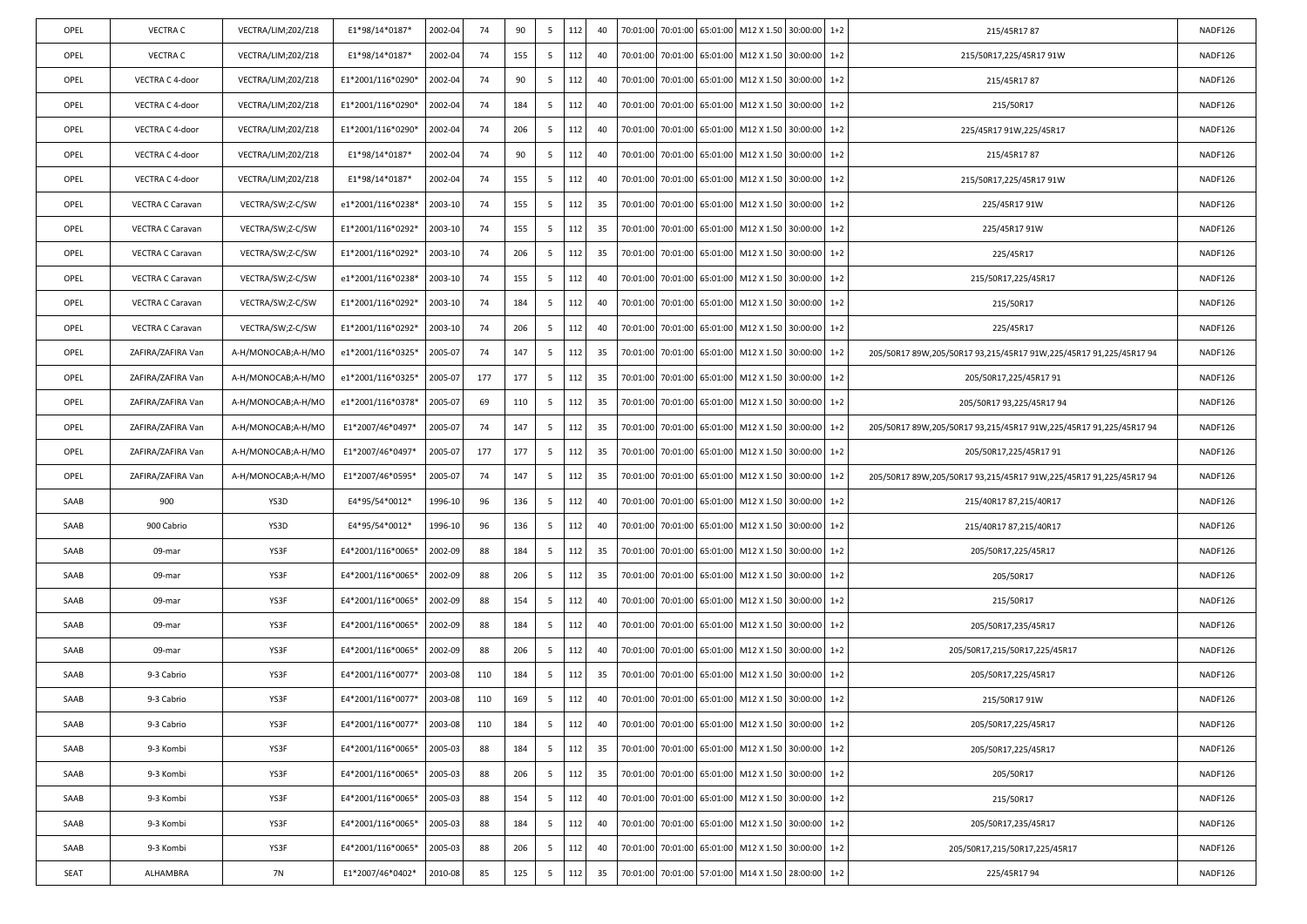| SEAT  | ALHAMBRA               | 7N        | E1*2007/46*0402*   | 2010-08 | 85  | 162 | 5   | 112 | 35 |          |                   | 70:01:00 70:01:00 57:01:00 M14 X 1.50 28:00:00     |          | $1+2$ | 205/55R17 95,225/45R17 94W,225/50R17                                                              | NADF126 |
|-------|------------------------|-----------|--------------------|---------|-----|-----|-----|-----|----|----------|-------------------|----------------------------------------------------|----------|-------|---------------------------------------------------------------------------------------------------|---------|
| SEAT  | ALHAMBRA               | 7N        | E1*2007/46*0435*   | 2010-08 | 85  | 125 | 5   | 112 | 35 | 70:01:00 |                   | 70:01:00 57:01:00 M14 X 1.50                       | 28:00:00 | $1+2$ | 225/45R1794                                                                                       | NADF126 |
| SEAT  | ALHAMBRA               | 7N        | E1*2007/46*0435*   | 2010-08 | 85  | 162 | 5   | 112 | 35 | 70:01:00 |                   | 70:01:00 57:01:00 M14 X 1.50                       | 28:00:00 | $1+2$ | 205/55R17 95,225/45R17 94W,225/50R17                                                              | NADF126 |
| SEAT  | ALTEA Freetrack        | 5P;5PN    | E9*2001/116*0050*  | 2007-06 | -77 | 155 | 5   | 112 | 40 | 70:01:00 | 70:01:00 57:01:00 | M14 X 1.50                                         | 28:00:00 | $1+2$ | 225/45R1791                                                                                       | NADF126 |
| SEAT  | <b>ALTEA Freetrack</b> | 5P;5PN    | E9*2001/116*0050*  | 2007-06 | 103 | 155 | 5   | 112 | 40 | 70:01:00 |                   | 70:01:00 57:01:00 M14 X 1.50                       | 28:00:00 | $1+2$ | 225/45R1791                                                                                       | NADF126 |
| SEAT  | ATECA                  | 5FP       | E9*2007/46*6394*   | 2016-07 | 85  | 140 | 5   | 112 | 35 | 70:01:00 |                   | 70:01:00 57:01:00 M14 X 1.50                       | 28:00:00 | $1+2$ | 215/50R17 91,215/55R17 94,215/60R17 96                                                            | NADF126 |
| SEAT  | ATECA                  | 5FP       | E9*2007/46*6394*   | 2016-07 | 85  | 140 | 5   | 112 | 40 | 70:01:00 | 70:01:00 57:01:00 | M14 X 1.50                                         | 28:00:00 | $1+2$ | 215/50R17 91,215/55R17 94,215/60R17 96,225/50R17 94,225/55R17 97,245/45R17<br>95                  | NADF126 |
| SEAT  | EXEO                   | 3R;3RN    | E9*2001/116*0072*  | 2009-04 | 75  | 147 | 5   | 112 | 35 | 70:01:00 |                   | 70:01:00 57:01:00 M14 X 1.50                       | 28:00:00 | $1+2$ | 215/45R1791                                                                                       | NADF126 |
| SEAT  | EXEO                   | 3R;3RN    | E9*2001/116*0072*  | 2009-04 | 75  | 147 | 5   | 112 | 40 | 70:01:00 |                   | 70:01:00 57:01:00 M14 X 1.50                       | 28:00:00 | $1+2$ | 205/50R17 93,215/45R17 91                                                                         | NADF126 |
| SEAT  | EXEO                   | 3R;3RN    | E9*2001/116*0072*  | 2009-04 | 75  | 155 | 5   | 112 | 40 | 70:01:00 | 70:01:00 57:01:00 | M14 X 1.50                                         | 28:00:00 | $1+2$ | 225/45R17 91,235/45R17 94                                                                         | NADF126 |
| SEAT  | <b>EXEO ST</b>         | 3R;3RN    | E9*2001/116*0072*  | 2009-05 | 75  | 155 | 5   | 112 | 35 | 70:01:00 | 70:01:00 57:01:00 | M14 X 1.50                                         | 28:00:00 | $1+2$ | 215/45R1791                                                                                       | NADF126 |
| SEAT  | <b>EXEO ST</b>         | 3R;3RN    | E9*2001/116*0072*  | 2009-05 | 75  | 155 | 5   | 112 | 40 | 70:01:00 |                   | 70:01:00 57:01:00 M14 X 1.50                       | 28:00:00 | $1+2$ | 205/50R17 93,215/45R17 91,225/45R17 91,235/45R17 94                                               | NADF126 |
| SEAT  | LEON                   | 5F        | E9*2007/46*0094*   | 2012-12 | 63  | 135 | 5   | 112 | 40 | 70:01:00 | 70:01:00 57:01:00 | M14 X 1.50                                         | 28:00:00 | $1+2$ | 205/45R1788                                                                                       | NADF126 |
| SEAT  | LEON                   | 5F        | E9*2007/46*0094*   | 2012-12 | 195 | 206 | 5   | 112 | 40 | 70:01:00 | 70:01:00 57:01:00 | M14 X 1.50                                         | 28:00:00 | $1+2$ | 205/45R1788                                                                                       | NADF126 |
| SEAT  | <b>LEON SC</b>         | 5F        | E9*2007/46*0094*   | 2013-05 | 63  | 135 | - 5 | 112 | 40 | 70:01:00 | 70:01:00 57:01:00 | M14 X 1.50                                         | 28:00:00 | $1+2$ | 205/45R1788                                                                                       | NADF126 |
| SEAT  | <b>LEON SC</b>         | 5F        | E9*2007/46*0094*   | 2013-05 | 195 | 206 | 5   | 112 | 40 | 70:01:00 | 70:01:00 57:01:00 | M14 X 1.50                                         | 28:00:00 | $1+2$ | 205/45R1788                                                                                       | NADF126 |
| SEAT  | <b>LEON ST</b>         | 5F        | E9*2007/46*0094*   | 2013-12 | 63  | 135 | -5  | 112 | 40 | 70:01:00 | 70:01:00 57:01:00 | M14 X 1.50                                         | 28:00:00 | $1+2$ | 205/45R1788                                                                                       | NADF126 |
| SEAT  | <b>LEON ST</b>         | 5F        | E9*2007/46*0094*   | 2013-12 | 195 | 206 | 5   | 112 | 40 | 70:01:00 |                   | 70:01:00 57:01:00 M14 X 1.50 28:00:00              |          | $1+2$ | 205/45R1788                                                                                       | NADF126 |
| SEAT  | LEON X-PERIENCE        | 5F        | E9*2007/46*0094*   | 2014-11 | 81  | 92  | 5   | 112 | 40 | 70:01:00 | 70:01:00 57:01:00 | M14 X 1.50                                         | 28:00:00 | $1+2$ | 215/45R1787                                                                                       | NADF126 |
| SEAT  | <b>LEON X-PERIENCE</b> | 5F        | E9*2007/46*0094*   | 2014-11 | 81  | 135 | 5   | 112 | 40 | 70:01:00 | 70:01:00 57:01:00 | M14 X 1.50                                         | 28:00:00 | $1+2$ | 215/45R1787W                                                                                      | NADF126 |
| SKODA | <b>KODIAQ</b>          | <b>NS</b> | E8*2007/46*0249*   | 2017-01 | 92  | 140 | 5   | 112 | 35 | 70:01:00 |                   | 70:01:00 57:01:00 M14 X 1.50 28:00:00              |          | $1+2$ | 215/65R17 99,225/60R17 99,245/55R17 102                                                           | NADF126 |
| SKODA | <b>KODIAQ</b>          | NS        | E8*2007/46*0249*   | 2017-01 | 92  | 140 | 5   | 112 | 40 | 70:01:00 | 70:01:00 57:01:00 | M14 X 1.50                                         | 28:00:00 | $1+2$ | 215/65R17 99,225/60R17 99,225/65R17 101,235/60R17 102,245/55R17 102                               | NADF126 |
| SKODA | <b>OCTAVIA</b>         | <b>5E</b> | E11*2007/46*0243*  | 2013-02 | 63  | 169 | 5   | 112 | 40 | 70:01:00 | 70:01:00 57:01:00 | M14 X 1.50                                         | 28:00:00 | $1+2$ | 205/45R1788W                                                                                      | NADF126 |
| SKODA | OCTAVIA Combi          | 5E        | E11*2007/46*0243*  | 2013-04 | 63  | 169 | - 5 | 112 | 40 | 70:01:00 |                   | 70:01:00 57:01:00 M14 X 1.50 28:00:00              |          | $1+2$ | 205/45R1788W                                                                                      | NADF126 |
| SKODA | <b>OCTAVIA Scout</b>   | 5E        | E11*2007/46*0243*  | 2014-09 | 110 | 132 | 5   | 112 | 35 | 70:01:00 | 70:01:00 57:01:00 | M14 X 1.50                                         | 28:00:00 | $1+2$ | 215/45R1787W                                                                                      | NADF126 |
| SKODA | <b>OCTAVIA Scout</b>   | <b>5E</b> | E11*2007/46*0243*  | 2014-09 | 110 | 135 | 5   | 112 | 35 | 70:01:00 | 70:01:00 57:01:00 | M14 X 1.50                                         | 28:00:00 | $1+2$ | 205/45R17 88 M+S,205/50R17 89,205/55R17 91,215/45R17 91,225/45R17 91                              | NADF126 |
| SKODA | <b>OCTAVIA Scout</b>   | 5E        | E11*2007/46*0243*  | 2014-09 | 110 | 132 | 5   | 112 | 40 | 70:01:00 | 70:01:00 57:01:00 | M14 X 1.50 28:00:00                                |          | $1+2$ | 215/45R1787W                                                                                      | NADF126 |
| SKODA | <b>OCTAVIA Scout</b>   | 5E        | E11*2007/46*0243*  | 2014-09 | 110 | 135 | 5   | 112 | 40 | 70:01:00 |                   | 70:01:00 57:01:00 M14 X 1.50                       | 28:00:00 | $1+2$ | 205/45R17 88 M+S,205/50R17 89,205/55R17 91,215/45R17 91,215/50R17<br>91,215/55R17 94,225/45R17 91 | NADF126 |
| SKODA | <b>SUPERB</b>          | 3U        | E11*98/14*0187*    | 2002-02 | 74  | 110 | 5   | 112 | 35 |          |                   | 70:01:00 70:01:00 57:01:00 M14 X 1.50 28:00:00 1+2 |          |       | 205/50R1789W                                                                                      | NADF126 |
| SKODA | <b>SUPERB</b>          | 3U        | E11*98/14*0187*    | 2002-02 | 74  | 142 | 5   | 112 | 35 | 70:01:00 |                   | 70:01:00 57:01:00 M14 X 1.50                       | 28:00:00 | $1+2$ | 205/50R17 93W,225/45R17 91W                                                                       | NADF126 |
| SKODA | <b>SUPERB</b>          | 3U        | E11*98/14*0187*    | 2002-02 | 142 | 142 | 5   | 112 | 35 | 70:01:00 | 70:01:00 57:01:00 | M14 X 1.50                                         | 28:00:00 | $1+2$ | 205/50R1789Y                                                                                      | NADF126 |
| SKODA | <b>SUPERB</b>          | 3T        | E11*2001/116*0326* | 2015-05 | 88  | 206 | 5   | 112 | 35 | 70:01:00 |                   | 70:01:00 57:01:00 M14 X 1.50                       | 28:00:00 | $1+2$ | 215/50R17 92,215/55R17 94                                                                         | NADF126 |
| SKODA | <b>SUPERB</b>          | 3T        | E11*2001/116*0326* | 2015-05 | 88  | 206 | 5   | 112 | 40 | 70:01:00 | 70:01:00 57:01:00 | M14 X 1.50                                         | 28:00:00 | $1+2$ | 215/50R17 92,215/55R17 94,225/50R17 94,225/55R17 97,245/45R17 95                                  | NADF126 |
| SKODA | SUPERB Combi           | 3T        | E11*2001/116*0326* | 2015-06 | 88  | 206 | 5   | 112 | 35 | 70:01:00 | 70:01:00 57:01:00 | M14 X 1.50                                         | 28:00:00 | $1+2$ | 215/50R17 92,215/55R17 94                                                                         | NADF126 |
| SKODA | SUPERB Combi           | 3T        | E11*2001/116*0326* | 2015-06 | 88  | 206 | 5   | 112 | 40 | 70:01:00 |                   | 70:01:00 57:01:00 M14 X 1.50                       | 28:00:00 | $1+2$ | 215/50R17 92,215/55R17 94,225/50R17 94,225/55R17 97,245/45R17 95                                  | NADF126 |
|       |                        |           |                    |         |     |     |     |     |    |          |                   |                                                    |          |       |                                                                                                   |         |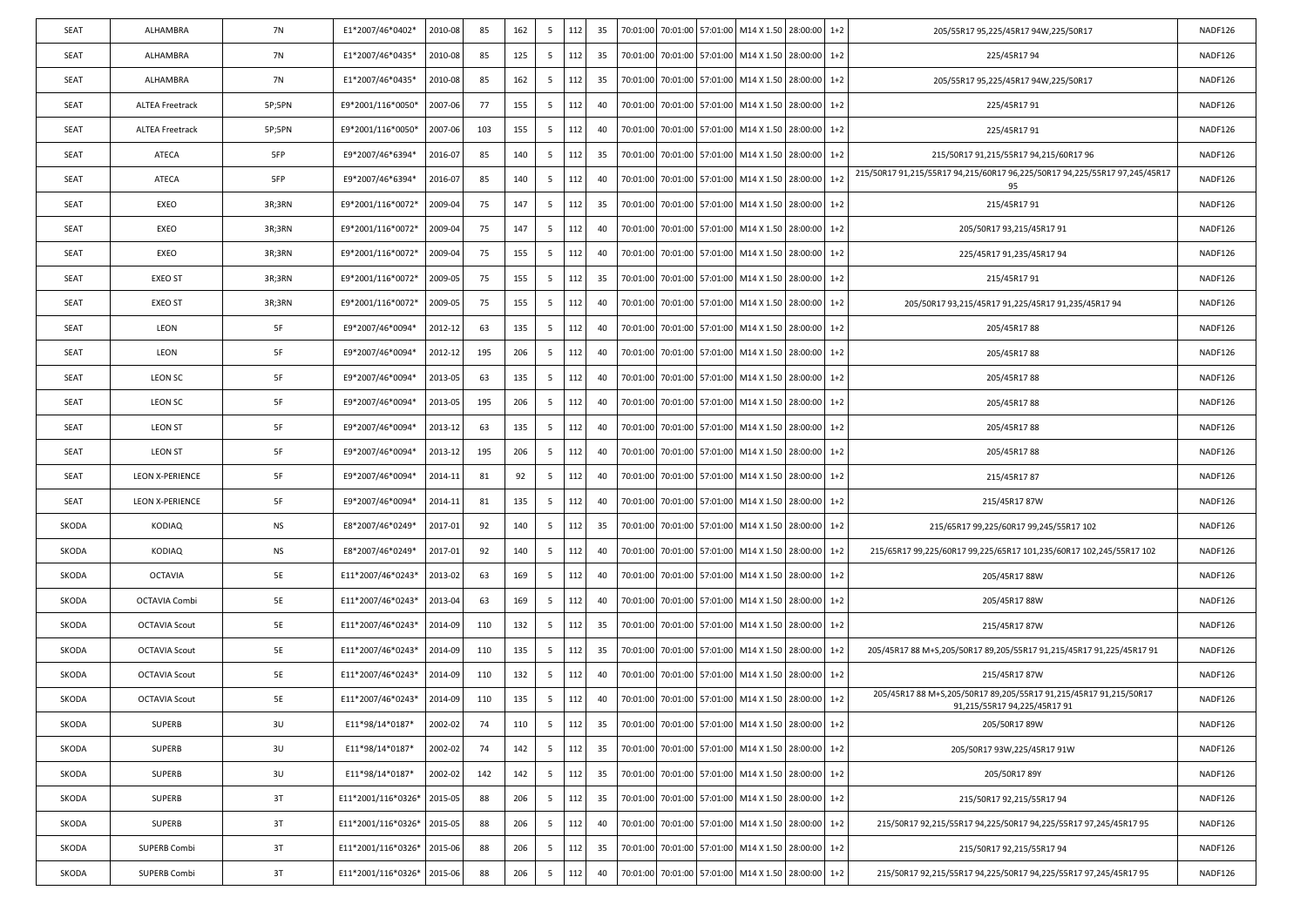| SKODA      | YETI                      | 5L       | E11*2007/46*0010* | 2009-07 | 77  | 125 | -5              | 112 | 40 | 70:01:00 | 70:01:00 57:01:00 |                   | M14 X 1.50 28:00:00                                |          | $1+2$   | 205/50R17,225/45R1794                                                               | NADF126 |
|------------|---------------------------|----------|-------------------|---------|-----|-----|-----------------|-----|----|----------|-------------------|-------------------|----------------------------------------------------|----------|---------|-------------------------------------------------------------------------------------|---------|
| VOLKSWAGEN | ARTEON                    | 3H       | E1*2007/46*1725*  | 2017-06 | 110 | 206 | 5               | 112 | 35 | 70:01:00 |                   | 70:01:00 57:01:00 | M14 X 1.50                                         | 28:00:00 | $1+2$   | 215/55R17 94,225/50R17 94,225/55R17 97,245/45R17 95                                 | NADF126 |
| VOLKSWAGEN | ARTEON                    | 3H       | E1*2007/46*1725*  | 2017-06 | 110 | 206 | 5               | 112 | 40 | 70:01:00 |                   | 70:01:00 57:01:00 | M14 X 1.50                                         | 28:00:00 | $1+2$   | 215/55R17 94,225/50R17 94,225/55R17 97,245/45R17 95                                 | NADF126 |
| VOLKSWAGEN | BEETLE                    | 16       | E1*2007/46*0539*  | 2011-10 | 77  | 155 | -5              | 112 | 40 | 70:01:00 |                   | 70:01:00 57:01:00 | M14 X 1.50                                         | 28:00:00 | $1+2$   | 215/50R17 91,215/55R17 94,235/45R17 94                                              | NADF126 |
| VOLKSWAGEN | <b>BEETLE Cabrio</b>      | 16       | E1*2007/46*0539*  | 2012-10 | 77  | 155 | -5              | 112 | 40 | 70:01:00 | 70:01:00          | 57:01:00          | M14 X 1.50                                         | 28:00:00 | $1+2$   | 215/50R17 91,215/55R17 94,235/45R17 94                                              | NADF126 |
| VOLKSWAGEN | EOS                       | 1F       | e1*2001/116*0349* | 2006-03 | 85  | 147 | 5               | 112 | 40 | 70:01:00 |                   | 70:01:00 57:01:00 | M14 X 1.50                                         | 28:00:00 | $1+2$   | 215/45R17 87W,215/45R17 91                                                          | NADF126 |
| VOLKSWAGEN | <b>GOLF VII</b>           | AU; 1K   | E1*2007/46*0490*  | 2012-10 | 63  | 85  | -5              | 112 | 40 | 70:01:00 |                   | 70:01:00 57:01:00 | M14 X 1.50                                         | 28:00:00 | $1+2$   | 205/45R1788                                                                         | NADF126 |
| VOLKSWAGEN | <b>GOLF VII</b>           | AU; 1K   | E1*2007/46*0490*  | 2012-10 | 63  | 169 | -5              | 112 | 40 | 70:01:00 |                   | 70:01:00 57:01:00 | M14 X 1.50 28:00:00                                |          | $1+2$   | 205/45R1788                                                                         | NADF126 |
| VOLKSWAGEN | <b>GOLF VII</b>           | AU; 1K   | E1*2007/46*0623*  | 2012-10 | 63  | 85  | 5               | 112 | 40 | 70:01:00 | 70:01:00          | 57:01:00          | M14 X 1.50                                         | 28:00:00 | $1+2$   | 205/45R1788                                                                         | NADF126 |
| VOLKSWAGEN | <b>GOLF VII</b>           | AU; 1 K  | E1*2007/46*0623*  | 2012-10 | 63  | 169 | 5               | 112 | 40 | 70:01:00 |                   | 70:01:00 57:01:00 | M14 X 1.50                                         | 28:00:00 | $1+2$   | 205/45R1788                                                                         | NADF126 |
| VOLKSWAGEN | <b>GOLF VII</b>           | AU; 1 K  | E1*2007/46*0623*  | 2012-10 | 206 | 221 | 5               | 112 | 40 | 70:01:00 |                   | 70:01:00 57:01:00 | M14 X 1.50 28:00:00                                |          | $1+2$   | 205/45R1788Y                                                                        | NADF126 |
| VOLKSWAGEN | <b>GOLF VII</b>           | AU; 1K   | E1*2007/46*0623*  | 2012-10 | 228 | 228 | -5              | 112 | 40 | 70:01:00 | 70:01:00          | 57:01:00          | M14 X 1.50                                         | 28:00:00 | $1+2$   | 205/45R17 M+S                                                                       | NADF126 |
| VOLKSWAGEN | <b>GOLF VII Alltrack</b>  | AUV;1 KM | E1*2007/46*0627*  | 2014-12 | 81  | 135 | -5              | 112 | 40 | 70:01:00 |                   | 70:01:00 57:01:00 | M14 X 1.50                                         | 28:00:00 | $1+2$   | 215/45R1788                                                                         | NADF126 |
| VOLKSWAGEN | GOLF VII Sportsvan        | AUV;1 KM | E1*2007/46*0492*  | 2014-05 | 63  | 85  | -5              | 112 | 40 | 70:01:00 |                   | 70:01:00 57:01:00 | M14 X 1.50 28:00:00                                |          | $1+2$   | 205/45R1788                                                                         | NADF126 |
| VOLKSWAGEN | GOLF VII Sportsvan        | AUV;1 KM | E1*2007/46*0492*  | 2014-05 | 63  | 169 | -5              | 112 | 40 | 70:01:00 | 70:01:00          | 57:01:00          | M14 X 1.50                                         | 28:00:00 | $1+2$   | 205/45R1788                                                                         | NADF126 |
| VOLKSWAGEN | <b>GOLF VII Sportsvan</b> | AUV;1 KM | E1*2007/46*0627*  | 2014-05 | 63  | 85  | 5               | 112 | 40 | 70:01:00 |                   | 70:01:00 57:01:00 | M14 X 1.50                                         | 28:00:00 | $1+2$   | 205/45R1788                                                                         | NADF126 |
| VOLKSWAGEN | <b>GOLF VII Sportsvan</b> | AUV;1 KM | E1*2007/46*0627*  | 2014-05 | 63  | 169 | -5              | 112 | 40 | 70:01:00 |                   | 70:01:00 57:01:00 | M14 X 1.50 28:00:00                                |          | $1+2$   | 205/45R1788                                                                         | NADF126 |
| VOLKSWAGEN | <b>GOLF VII Variant</b>   | AUV;1 KM | E1*2007/46*0492*  | 2013-09 | 63  | 85  | 5               | 112 | 40 | 70:01:00 |                   | 70:01:00 57:01:00 | M14 X 1.50                                         | 28:00:00 | $1+2$   | 205/45R1788                                                                         | NADF126 |
| VOLKSWAGEN | <b>GOLF VII Variant</b>   | AUV;1 KM | E1*2007/46*0492*  | 2013-09 | 63  | 169 | 5               | 112 | 40 | 70:01:00 |                   | 70:01:00 57:01:00 | M14 X 1.50                                         | 28:00:00 | $1+2$   | 205/45R1788                                                                         | NADF126 |
| VOLKSWAGEN | <b>GOLF VII Variant</b>   | AUV;1 KM | E1*2007/46*0627*  | 2013-09 | 63  | 85  | -5              | 112 | 40 | 70:01:00 |                   | 70:01:00 57:01:00 | M14 X 1.50 28:00:00                                |          | $1+2$   | 205/45R1788                                                                         | NADF126 |
| VOLKSWAGEN | <b>GOLF VII Variant</b>   | AUV;1 KM | E1*2007/46*0627*  | 2013-09 | 63  | 169 | -5              | 112 | 40 | 70:01:00 |                   | 70:01:00 57:01:00 | M14 X 1.50                                         | 28:00:00 | $1+2$   | 205/45R1788                                                                         | NADF126 |
| VOLKSWAGEN | <b>GOLF VII Variant</b>   | AUV;1 KM | E1*2007/46*0627*  | 2013-09 | 206 | 221 | 5               | 112 | 40 | 70:01:00 |                   | 70:01:00 57:01:00 | M14 X 1.50                                         | 28:00:00 | $1+2$   | 205/45R1788Y                                                                        | NADF126 |
| VOLKSWAGEN | <b>GOLF VII Variant</b>   | AUV;1 KM | E1*2007/46*0627*  | 2013-09 | 228 | 228 | 5               | 112 | 40 | 70:01:00 |                   | 70:01:00 57:01:00 | M14 X 1.50                                         | 28:00:00 | $1+2$   | 205/45R17 M+S                                                                       | NADF126 |
| VOLKSWAGEN | PASSAT                    | 3BG;3BS  | E1*2001/116*0173* | 2000-11 | 202 | 202 | -5              | 112 | 40 | 70:01:00 | 70:01:00          | 57:01:00          | M14 X 1.50                                         | 28:00:00 | $1+2$   | 205/50R17,225/45R17                                                                 | NADF126 |
| VOLKSWAGEN | PASSAT                    | 3BG;3BS  | E1*98/14*0173*    | 2000-11 | 202 | 202 | 5               | 112 | 40 | 70:01:00 |                   | 70:01:00 57:01:00 | M14 X 1.50                                         | 28:00:00 | $1+2$   | 205/50R17,225/45R17                                                                 | NADF126 |
| VOLKSWAGEN | PASSAT Variant            | 3BG;3BS  | E1*2001/116*0173* | 2000-11 | 202 | 202 | -5              | 112 | 40 | 70:01:00 |                   | 70:01:00 57:01:00 | M14 X 1.50 28:00:00                                |          | $1+2$   | 205/50R17,225/45R17                                                                 | NADF126 |
| VOLKSWAGEN | PASSAT Variant            | 3BG;3BS  | E1*98/14*0173*    | 2000-11 | 202 | 202 | 5               | 112 | 40 | 70:01:00 | 70:01:00          | 57:01:00          | M14 X 1.50                                         | 28:00:00 | $1+2$   | 205/50R17,225/45R17                                                                 | NADF126 |
| VOLKSWAGEN | PASSAT Alltrack           | 3C;3C    | E1*2001/116*0307* | 2012-02 | 103 | 155 | 5               | 112 | 35 | 70:01:00 |                   | 70:01:00 57:01:00 | M14 X 1.50 28:00:00                                |          | $1+2$   | 205/50R17 93,205/55R17 91W,215/45R17 91W,225/45R17 91W                              | NADF126 |
| VOLKSWAGEN | PASSAT Alltrack           | 3C;3C    | E1*2007/46*0502*  | 2012-02 | 103 | 155 | $5\overline{)}$ | 112 | 35 |          |                   |                   | 70:01:00 70:01:00 57:01:00 M14 X 1.50 28:00:00 1+2 |          |         | 205/50R17 93,205/55R17 91W,215/45R17 91W,225/45R17 91W                              | NADF126 |
| VOLKSWAGEN | PASSAT Alltrack           | 3C;3C    | E1*2007/46*0547*  | 2012-02 | 103 | 155 | 5               | 112 | 35 | 70:01:00 |                   | 70:01:00 57:01:00 | M14 X 1.50 28:00:00 1+2                            |          |         | 205/50R17 93,205/55R17 91W,215/45R17 91W,225/45R17 91W                              | NADF126 |
| VOLKSWAGEN | <b>PASSAT Alltrack</b>    | 3C;3C    | E1*2001/116*0307* | 2012-02 | 103 | 155 | 5               | 112 | 40 | 70:01:00 |                   | 70:01:00 57:01:00 | M14 X 1.50 28:00:00                                |          | $1+2$   | 205/50R17 93,205/55R17 91W,215/45R17 91W,215/50R17 91W,225/45R17<br>91W,235/45R1794 | NADF126 |
| VOLKSWAGEN | PASSAT Alltrack           | 3C;3C    | E1*2007/46*0502*  | 2012-02 | 103 | 155 | 5               | 112 | 40 | 70:01:00 |                   | 70:01:00 57:01:00 | M14 X 1.50 28:00:00 1+2                            |          |         | 205/50R17 93,205/55R17 91W,215/45R17 91W,215/50R17 91W,225/45R17<br>91W,235/45R1794 | NADF126 |
| VOLKSWAGEN | PASSAT Alltrack           | 3C;3C    | E1*2007/46*0547*  | 2012-02 | 103 | 155 | 5               | 112 | 40 | 70:01:00 |                   | 70:01:00 57:01:00 | M14 X 1.50 28:00:00 1+2                            |          |         | 205/50R17 93,205/55R17 91W,215/45R17 91W,215/50R17 91W,225/45R17<br>91W,235/45R1794 | NADF126 |
| VOLKSWAGEN | PASSAT                    | 3C       | E1*2001/116*0307* | 2014-11 | 88  | 206 | 5               | 112 | 35 | 70:01:00 |                   | 70:01:00 57:01:00 | M14 X 1.50 28:00:00                                |          | $1+2$   | 215/50R1795                                                                         | NADF126 |
| VOLKSWAGEN | PASSAT                    | 3C       | E1*2001/116*0307* | 2014-11 | 88  | 206 | 5               | 112 | 40 | 70:01:00 |                   | 70:01:00 57:01:00 | M14 X 1.50 28:00:00                                |          | $1 + 2$ | 215/50R17 95,215/55R17 94,225/50R17 94,225/55R17 97,245/45R17 95                    | NADF126 |
|            |                           |          |                   |         |     |     |                 |     |    |          |                   |                   |                                                    |          |         |                                                                                     |         |